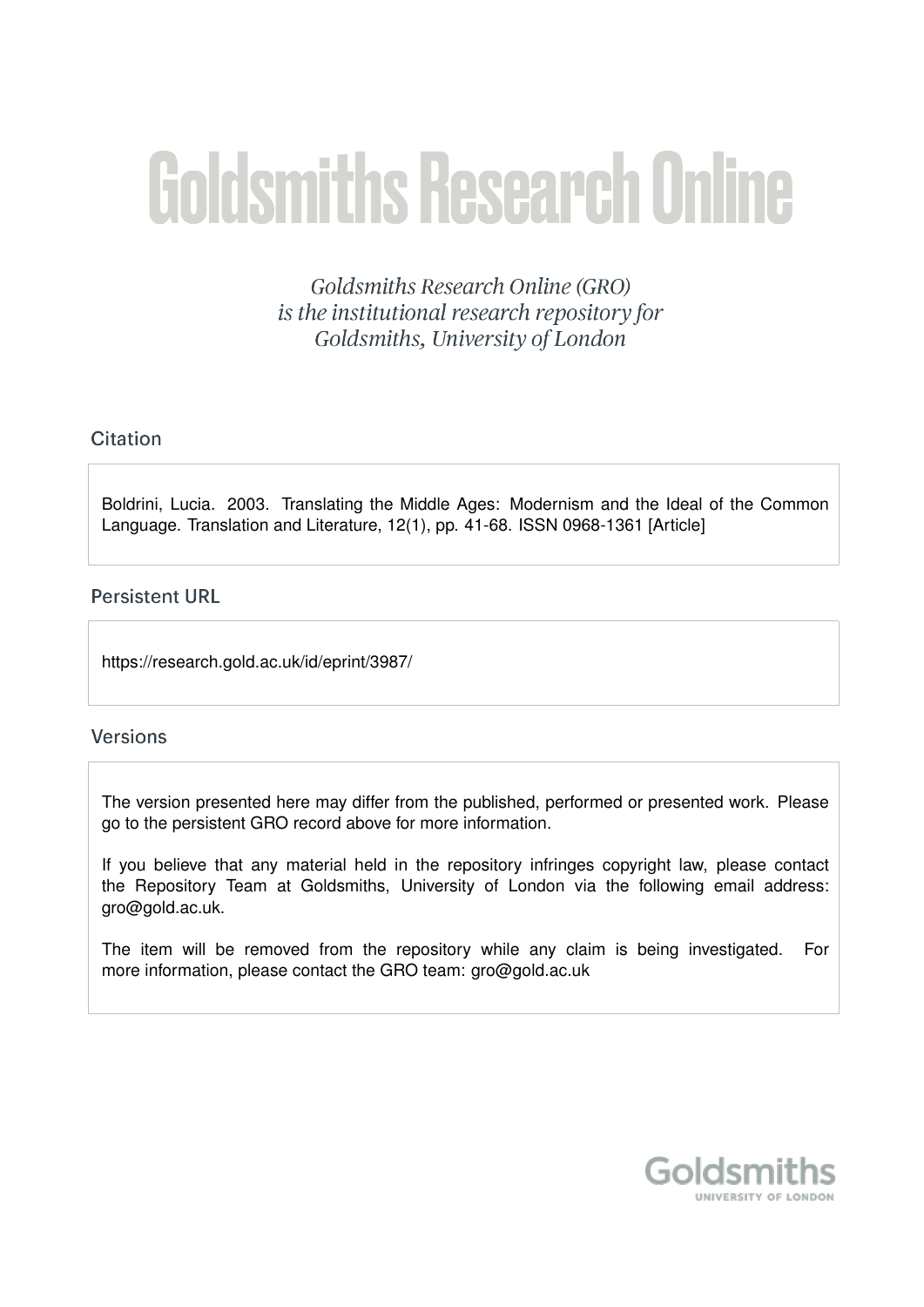Translating the Middle Ages

Lucia Boldrini (Goldsmiths' College, University of London)

In his address to the December 2001 meeting of the Council for College and University English, the poet and critic Robert Crawford gave an impassioned speech on the monolingual assumptions that underpin 'English' literature. 'English', as a concept and as a discipline, has been historically constructed to appropriate within its canon other literatures written in English but not produced in England or even in Great Britain (e.g. Irish and Anglo-Indian literature, the writings of American poets such as Eliot and Pound). At the same time, this 'English' silences and systematically excludes the literature produced in England or Great Britain in languages other than English, such as Anglo-Norman writings in French, early modern Latin poetry, works written in Scottish or Welsh; these are hardly ever mentioned, let alone reproduced or translated, in anthologies and histories of English literature. The modern pluralist emphasis found in recent areas of study, such as postcolonial, does not extend to the past of English literature, from which plurilingualism is systematically erased in what Crawford called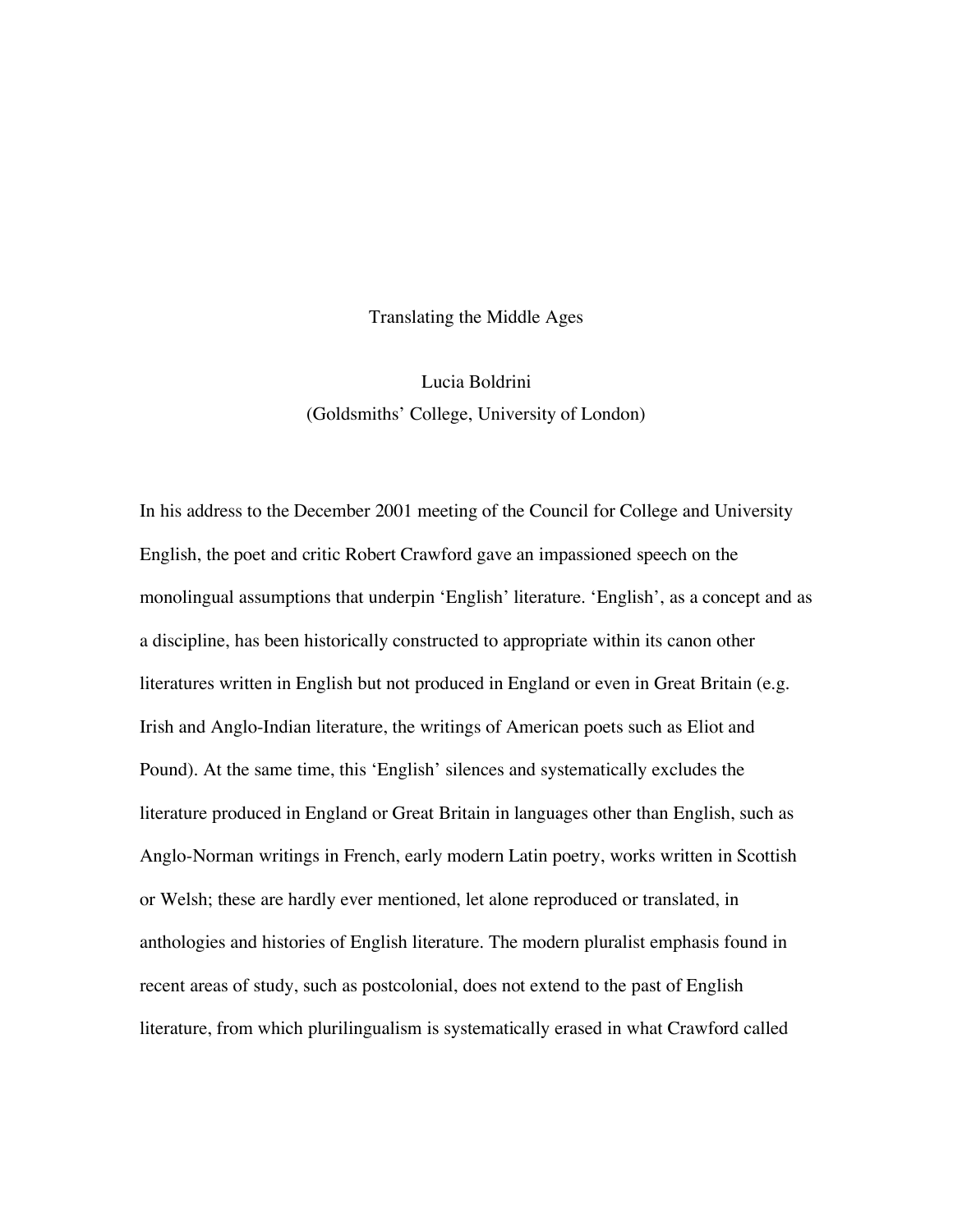'English's Alzheimer disease'. And this, Crawford argued, is symptomatic of a persistent imperialist construction of 'English'.

Despite the different focus, Robert Crawford's contention may ring a not too distant bell for those familiar with Lawrence Venuti's argument on the translator's invisibility.<sup>1</sup> For Venuti, the historical privileging of a scientific, transparent English language has worked to elide any differences within the language itself and to normalize foreignness. Thus the best translations are reputed to be those that sound and feel 'fluid', as if they had originally been written in English. The translation is expected to be transparent; the translator invisible; and English, implicitly, to remain solidly monolithic and easily recognisable.

Crawford's and Venuti's concerns enable us to return to a question frequently discussed by criticism on modernism: its 'elitism'. Such accusations ultimately stem from a traditional, and indeed canonical, requirement of 'accessibility' predicated on the use of a transparent, plain, recognisable language. This demand can be traced to the ideal of linguistic simplicity and anti-metaphorical bias of the founders of the Royal Society in the seventeenth century, but also, further back, to the medieval description of the vernacular as the simple, natural, common language of the people. However, this requirement of transparency bespeaks a much more complex problem than can be brushed aside through a homogeneizing description of modernism as elitist and inaccessible. Indeed, if we follow Crawford's argument on the determinedly monolingual nature of English and its canon, the requirement of simplicity and linguistic accessibility becomes the uncomfortable ally of an exclusionary tradition that silences the voices that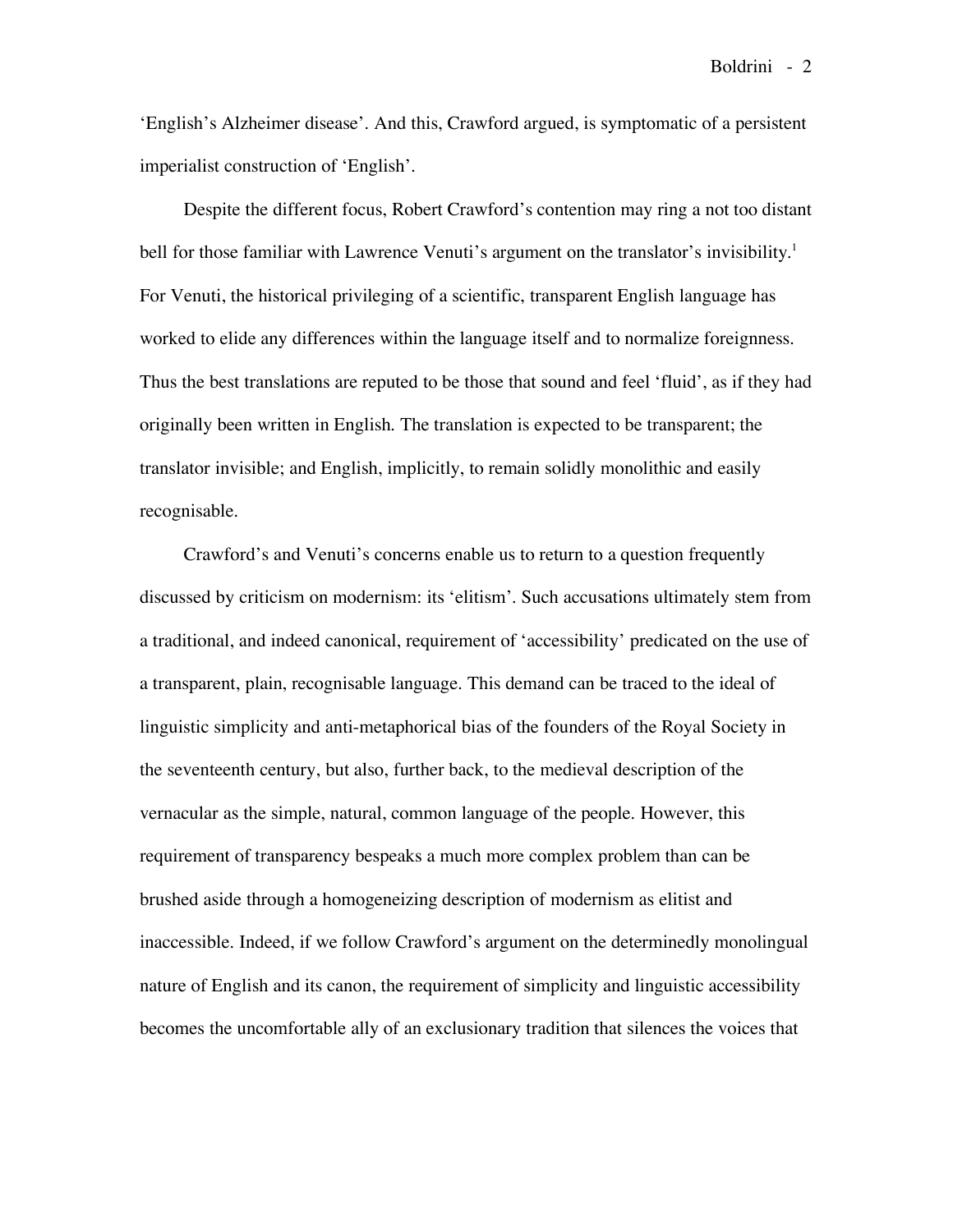disturb its homogeneity. It will be useful therefore to review the modernist construction of a 'common language' and of its relationships with other languages.

The international dimension of modernism, with its attendant thematization of exile, displacement, unsettling linguistic and cultural encounter, has received much critical notice; equally well known is the attention that modernism's three canonical authors, Eliot, Pound and Joyce, have paid to the Middle Ages and its chief figures.<sup>2</sup> Translation, a central and much studied feature of Pound's activity, has also generated a respectable body of criticism on Joyce's writing.<sup>3</sup> Less work has been done on the extent to which past, and more precisely medieval conceptions of translation and linguistic difference are explored and transposed into a specifically modernist aesthetics. It is therefore at the intersection of medievalism and translation (broadly understood as a way of conceptualising relationships between languages, crossing linguistic borders, defining such borders, sometimes prescribing the possibility of their crossing) that I wish to situate my inquiry.

### Overbearing writing

In the Middle Ages – the period when modern European languages develop and emerge as 'national' tongues – linguistic choices always require selections between different possibilities, all of them charged with social and political as well as poetic and literary import. Latin is the language of theology, philosophy, science and international politics, but as vernaculars develop, its dominance is increasingly challenged. Even then the alternative is rarely a simple one of Latin vs. vernacular: in Italy for example writers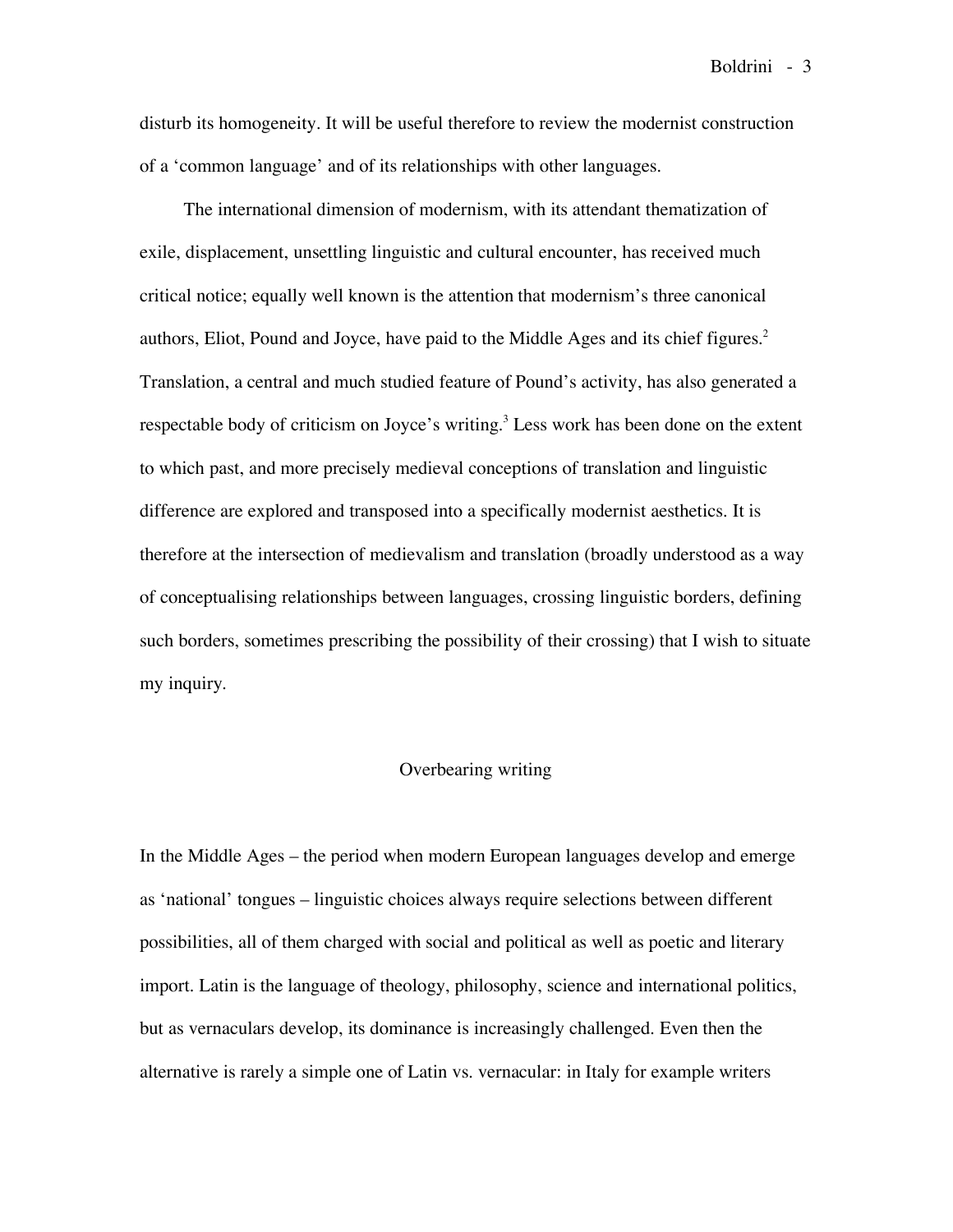generally choose between vernacular forms of Italian and Latin, but some turn to the more polished French (see Brunetto Latini's rhetorical treatise *Tresor*, of which he wrote the simpler Italian version *Tesoretto*); in England the choice is between Latin, Anglo-Norman French or Anglo-Saxon English. The majority of writers is in fact, to some extent at least, bilingual or polyglot, and much medieval writing is concerned with questions of multi- or inter-lingualism. Indeed, it would not be much of an exaggeration to say that in the Middle Ages every linguistic act involves a choice, and this choice in turn implies a political, social, or more broadly cultural statement. This is an extremely rich but also fraught panorama for the writer, who often feels the need to justify the choice to write in the vernacular, especially when his subject has been traditionally dealt with in a different language. Such explanations can be intriguingly ambivalent, and justifications can turn into a bold statement of the validity, if not the downright superiority, of the vernacular,<sup>4</sup> while the availability of different ranges of vocabulary, linguistic or literary forms stimulates the literary creativity and innovative practices of writers who do not have many qualms about hybridisation and neologisms. In the Middle Ages, writing is in effect an inter- or trans-linguistic practice based on programmatic translation and inventio(n). Vernaculars are thus both established languages and languages 'in progress', open to various influences and able to appropriate materials for their own expansion. This gives a new impetus to the classical concept of *inventio*, not only in the sense of 'finding' materials in the appropriate *loci* of the tradition, but also of inventing them through the 'turning' (*vertere*) and 'troping' of the range of available languages. If literary experimentalism means doing something that has not been done before (at least in one's literary tradition), then the condition of the medieval vernacular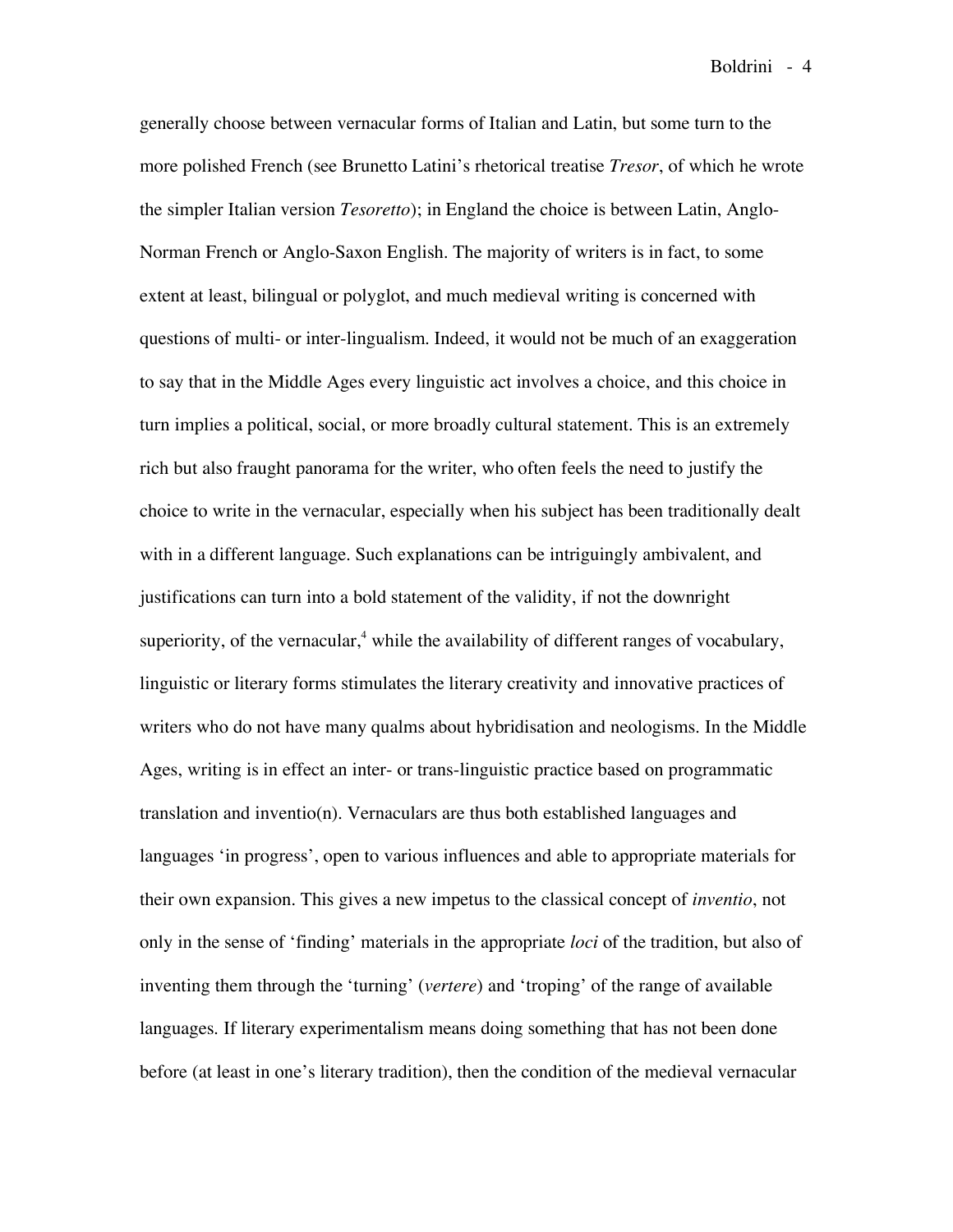writer is 'experimental' almost by definition, and it should not surprise that modernism turned to this period for inspiration in its bid to 'make it new'.

It would be difficult however to recognize such a heterogeneity of forces in the monolithic description of the Middle Ages that we encounter from the Renaissance on. 'The medieval', constructed as a homogeneous, organic period, became a political, social, cultural and literary category that later epochs used as a yardstick to measure either their modernity or their failure to match up to its more stable, higher values. Whether it is used negatively or positively, medievalism thus represents a language that can 'translate' the Middle Ages into whatever current idiom of political, social or cultural self-definition. This undifferentiated construction – not unlike Crawford's monolingual canon or Venuti's invisible translator – has consistently prevented the great variety of medieval interlingual theories and practices from being acknowledged, and has thus contributed to stifling the later periods' own linguistic self-awareness.

As Brian Stock puts it, 'The Renaissance invented the Middle Ages in order to define itself; the enlightenment perpetuated them in order to admire itself; and the Romantics revived them in order to escape from themselves.<sup>5</sup> To a good extent, modernism also shared in this cultural monoligualism; indeed, much of its programme of renovation is informed by an ideal of linguistic, literary, cultural and social translatability (as direct appropriation and bearing over) of the past, and of the medieval past in particular. Eliot's writing on Dante is a case in point. His 1929 'Dante' <sup>6</sup> starts from the seemingly innocent enough claim that knowledge *on* Dante is not necessary for an appreciation of his poetry; but it is worth following more closely how Eliot structures this strand of the argument, because the oscillation between 'scholarship' or 'knowledge' and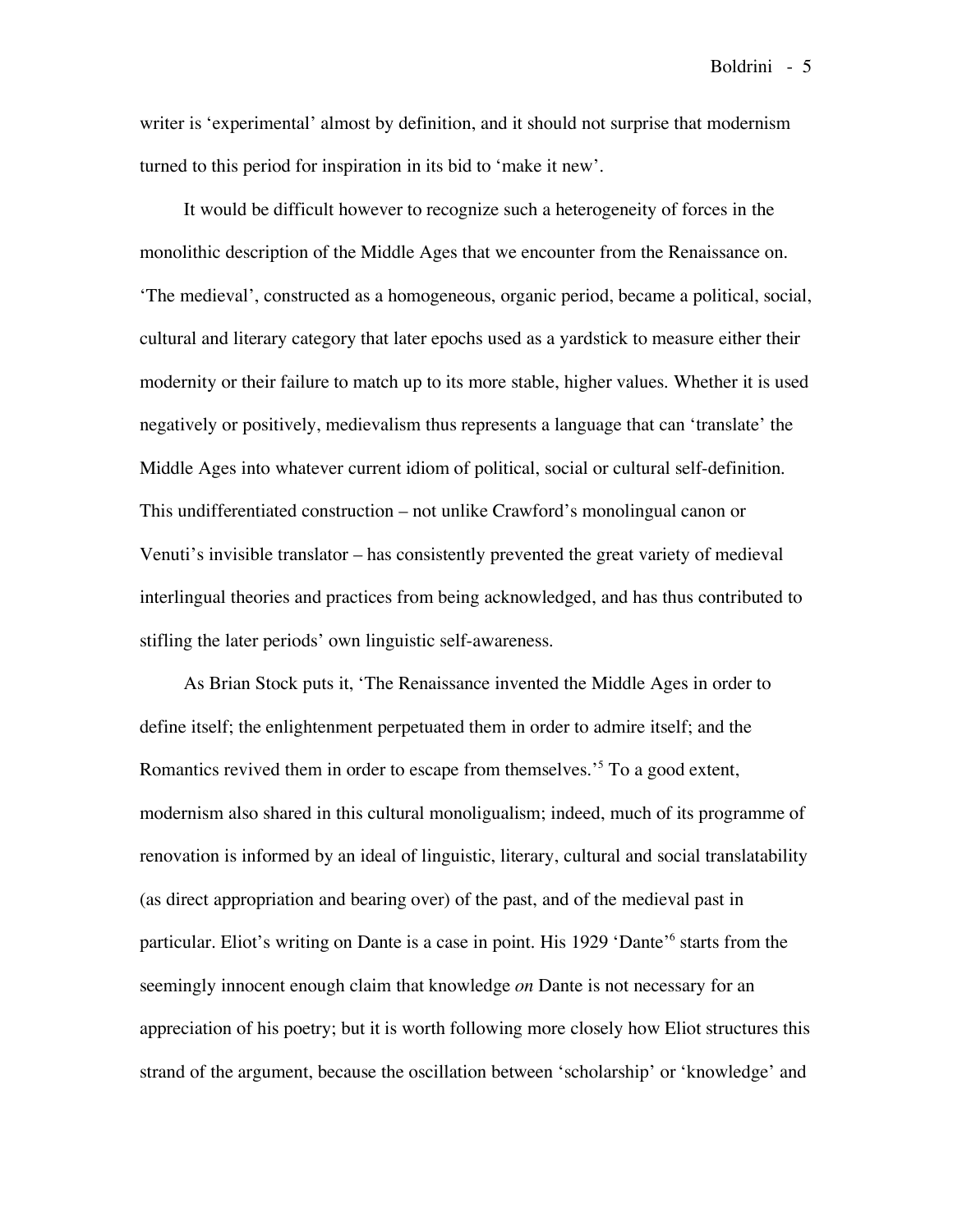'language' underpins a conception of the medieval as an organic set of conditions that can point the way towards healing the wounds of a split modernity.

For Eliot, no previous knowledge of biographical or critical scholarship is necessary to appreciate great poetry; scholarship in fact interferes with such appreciation. Eliot concedes that writers belonging to a very distant language and culture (e.g. Greek and Latin) may require some mediation, but poets in one's language and great moderns, such as Dante, do not. That is so because Dante's poetry can speak to us with the directness of a 'common language' (*SE* 252). With the focus redirected on language and linguistic accessibility, 'scholarship' becomes implicitly equated with interpretative translation. Eliot brings language and (critical) knowledge together even as his words appear to offer a disclaimer: 'I do not counsel anyone to postpone the study of Italian grammar until he has read Dante, but certainly there is an immense amount of knowledge which, until one has read some of his poetry with intense pleasure – that is, with as keen a pleasure as one is capable of getting from any poetry – is positively undesirable' (*SE* 237). Linguistic instruction is acceptable only in as far as it is purely technical (grammatical) and not contaminated by any more broadly cultural-linguistic awareness. Scholarship and broader linguistic awareness are constructed as mediators of (therefore obstacles to) the immediacy of 'poetic emotion' (*SE* 238); whereas great poetry, and specifically the great poetry of the medieval master, should require no translation insofar as it operates at an emotional and intuitive rather than at an intellectual level: 'genuine poetry can communicate before it is understood' (*SE* 238).

Dante's alleged easiness ('What is surprising about the poetry of Dante is that it is, in one sense, extremely easy to read', *SE* 238) is due to his being 'the most *universal* of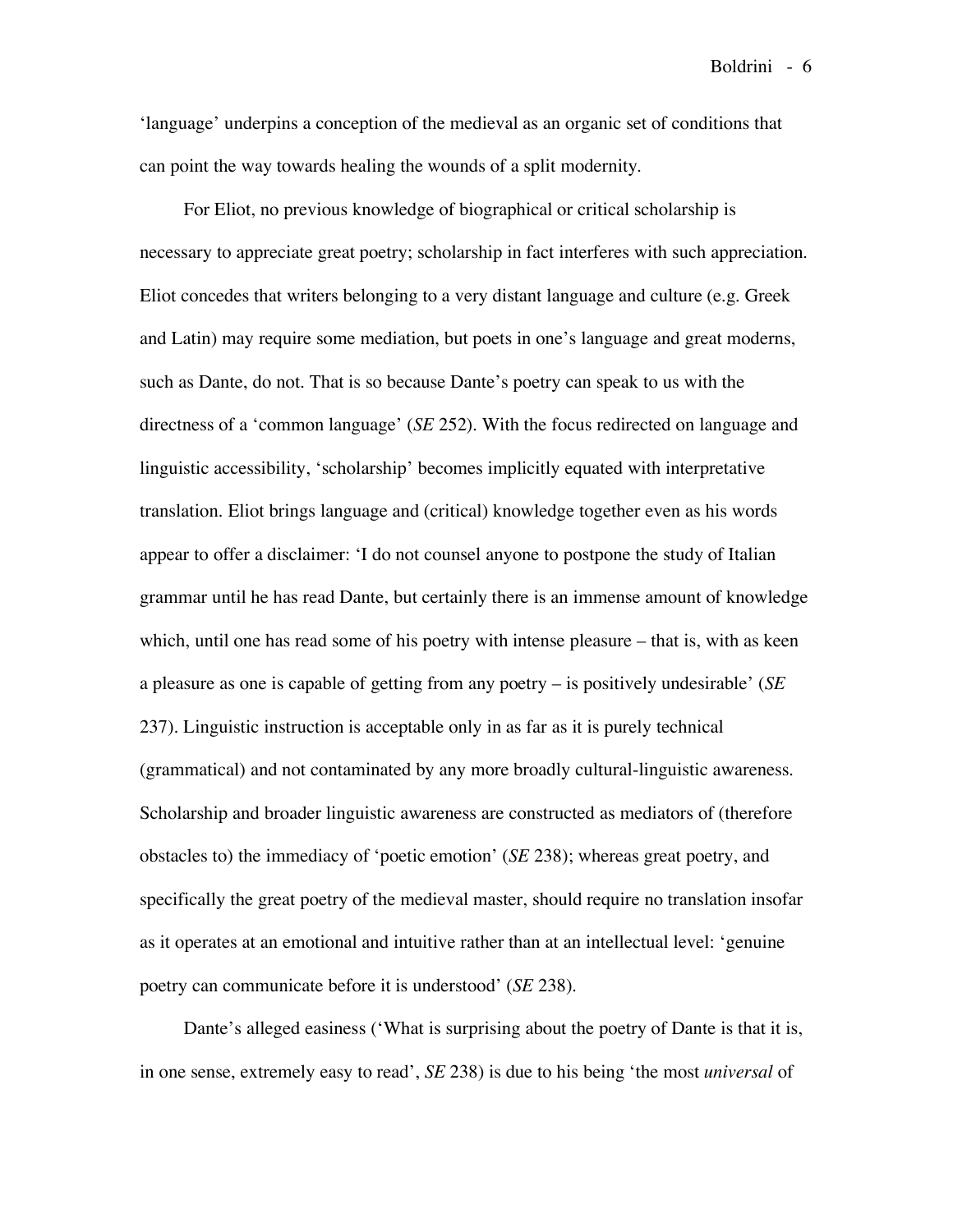poets in the modern languages' (*SE* 238). This universality is again made to rest on linguistic factors: Dante's medieval Italian vernacular is the immediate product of Latin, a 'fine language' that 'had the quality of a highly developed and literary Esperanto' (*SE* 239) and which allowed the medieval European mind to 'think together' in an unbroken continuum no longer available in the divided modern Europe: 'When you read modern philosophy, in English, French German, and Italian, you must be struck by national or racial differences of thought: modern languages tend to *separate* thought […]; but medieval Latin tended to concentrate on what men of various races and lands could think together' (*SE* 239).

Several issues are raised, and clouded, by Eliot's argument. Although medieval Italian is of course in many ways very close to medieval Latin, Eliot sidelines the question that was central for most medieval writers and in particular for Dante (see in particular the treatises *De vulgari eloquentia* and *Convivio*, the former mentioned, and perhaps to an extent echoed, by Eliot<sup>7</sup>): that the relationship between Latin and vernacular is almost always one of tension, competition, and desire for vernacular selfassertion, and that much vernacular production often starts from such inter-linguistic reflection. Dante's project is one of deliberate competition with and assertion of superiority over Latin, and his language is therefore always defined *in opposition to* Latin. Even when Dante describes his *vulgare illustre* in terms of similarity or analogy with Latin, he never forgets the competition between the two, or his bid to be the poet and forger of the new language. Eliot needs to elide Dante's political and cultural positioning in order to promote *his own* ideological and cultural stance, which requires universality and homogeneity at the expense of individualism and self-definition. In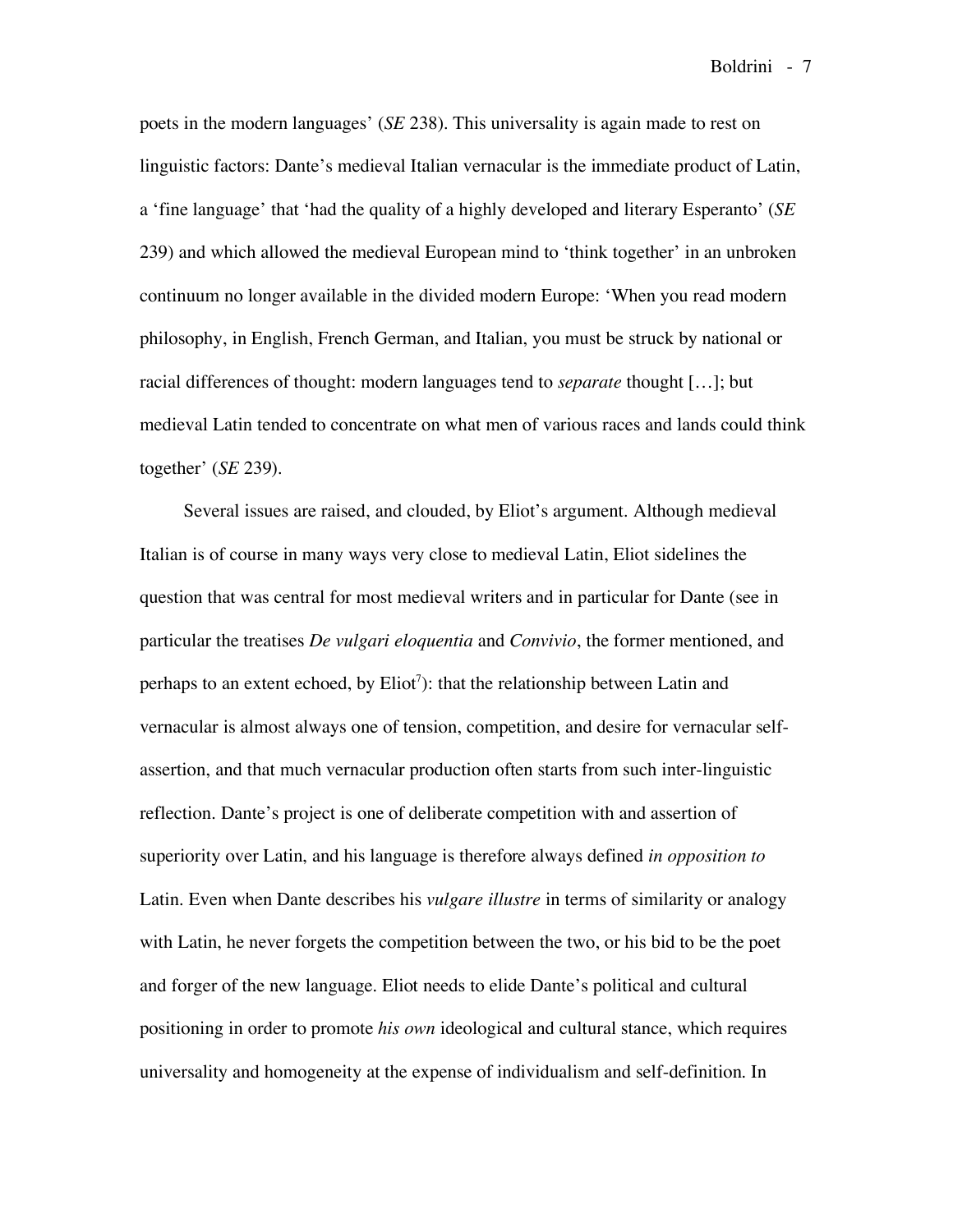short, Eliot's agenda is to enlist Dante to support his argument on the 'dissociation of sensibility' that took place after the end of the Middle Ages.

Eliot's case also tends to cloud the issue of the relationship of Dante's language with the medieval world and its universality by apportioning value on the basis of two related but somewhat contradictory criteria. One is the ability of the medieval mind to 'think together' beyond its ethnic and geographic differences; the other is the proximity of the vernacular to Latin and to its universalising effect. Thus, although all medievals are part of a unified sensibility (Eliot quotes Chaucer and Villon as examples), Dante is the closest to Latin through his Italian language, and he is consequently more universal than Chaucer or Villon – somehow, Dante thinks more together than the others. But the real point of fracture is another: by Dante's time, vernacular languages are already well advanced on the road of linguistic and intellectual differentiation, and have already broken the universality that Eliot ascribes to the Middle Ages; but Eliot does not address the question of why what he declares to be the greatest medieval poetry was written as vernaculars emerged as major new languages, different from and independent of Latin. It is as part of this context that Eliot needs to assert (and he does so repeatedly) the greater similarity of medieval Italian to Latin than to modern Italian, a statement that may have some broad intellectual purchase, but that linguistically makes very little sense.

In his presentation of Dante's similarity to Latin, Eliot needs to elide other important features of Dante's central place in Italian literature. One of these is the sheer magnitude of Dante's linguistic creativity and his unprecedented expansion of the linguistic range of Italian; another is Dante's claim to individuality as a poet of and a thinker on the language – indeed, what Eliot represses is Dante's radically innovative use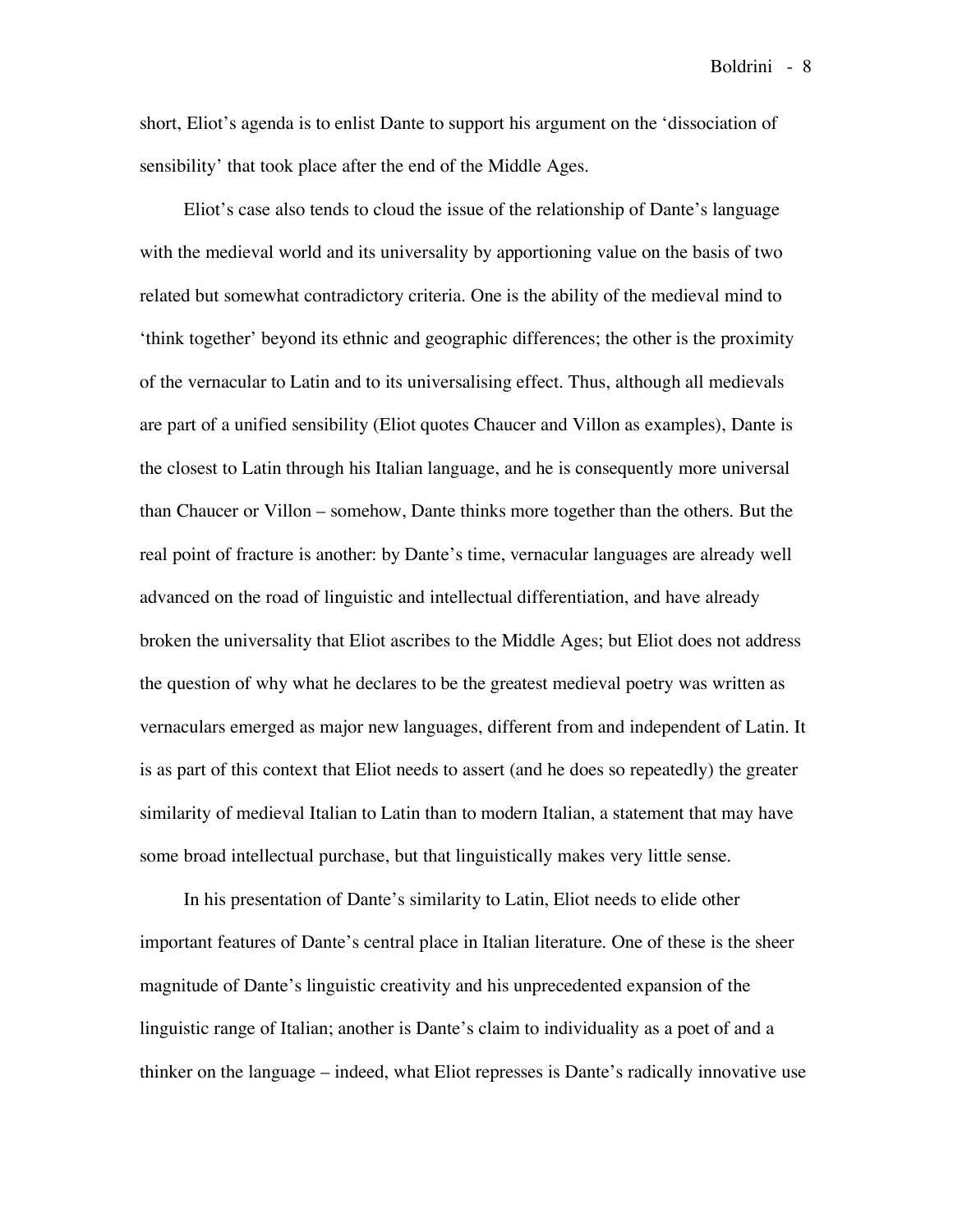of the conventions, forms and vocabulary of his time: <sup>8</sup> 'He not only thought in a way in which every man of his culture in the whole of Europe then thought, but he employed a method which was common and commonly understood throughout Europe' (*SE* 242).

The dubious assertion that 'more is lost in translating Shakespeare into Italian than in translating Dante into English' (*SE* 241) supports the poetic argument that 'most English poets are *inimitable* in a way which Dante was not. […] The language of each great English poet is his own language; the language of Dante is the perfection of a common language' (*SE* 252). Paradoxically, it would seem that Dante requires almost no translative effort and can therefore be literally trans-lated, 'borne over' into one's modern language unchanged and unaffected, as organically whole as the period from which it emerged; while the more individual and modern, and therefore more difficult Shakespeare requires translation but is almost impossible to translate ('How can a foreigner find words to convey in his own language just that combination of intelligibility and remoteness that we get in many phrases of Shakespeare?', *SE* 241). (The other obvious question would be, how can Dante's organic language be translated unproblematically into the divided language of modernity?) Eliot's argument is based not so much on a direct reading of Dante, but on an imposition on Dante of his (Victorian, Ruskinian) understanding of the medieval and of Dante – an understanding that in turn feeds into the theory of the dissociation of sensibility (see *SE* 240), which requires the construction of an unbroken European commonality of culture and language that cuts across horizontal (contemporary) linguistic barriers. And this in turn has two further contradictory corollaries: on the one hand it interrupts the vertical temporal continuity between medieval and modern language (see the emphasis on Dante's Italian being more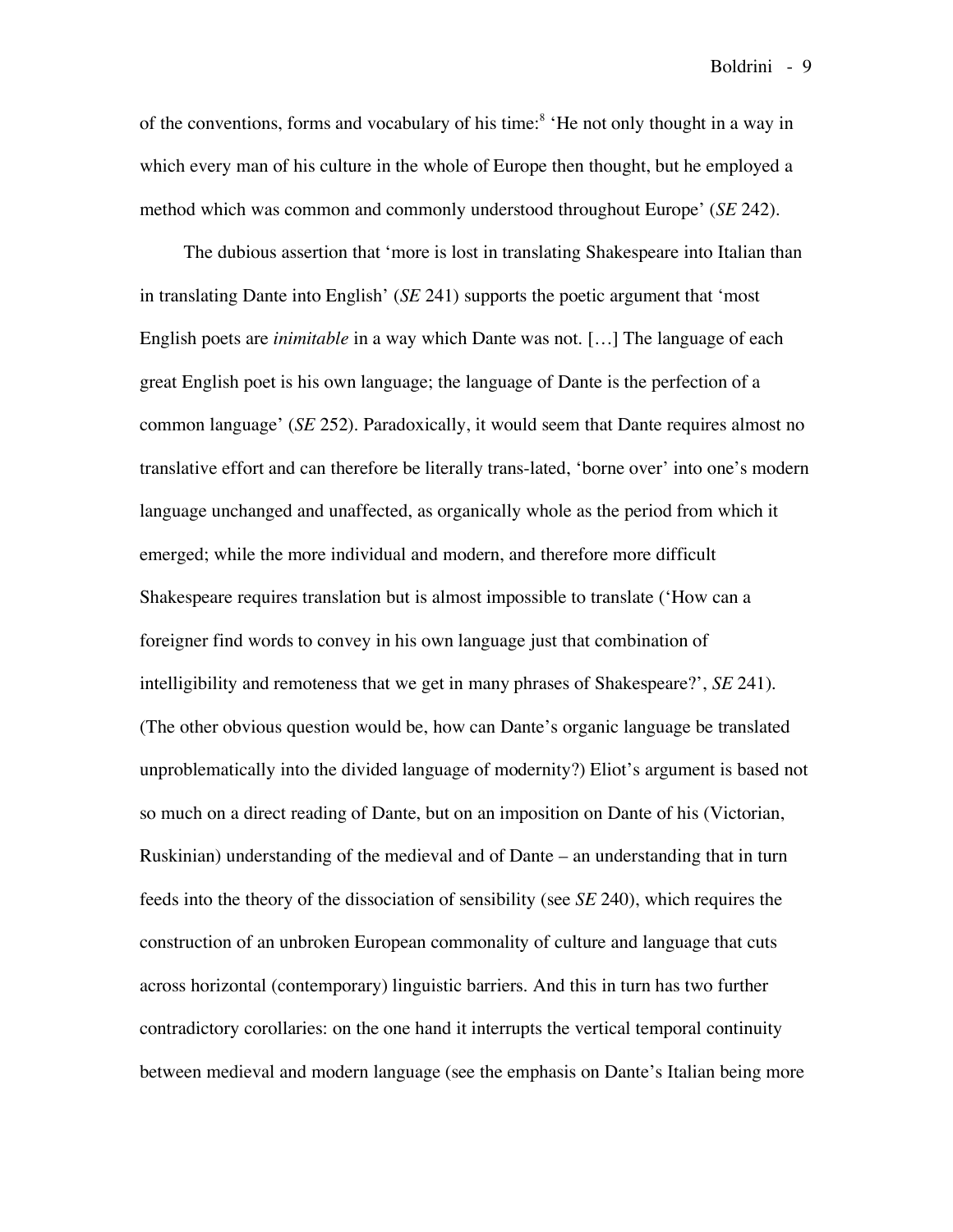similar to Latin than to modern Italian); on the other it requires Dante's Italian to possess a universality and a transparency that enables it to be immediately translatable, transhistorically, into the language of the modern reader.

This 'translation' (in the literal sense of transporting, bearing over) of the medieval into modernity is for Eliot what modernity needs to restore itself: the universality that bypasses the need for linguistic translation offers a Pentecostal solution to the divided, Babelian condition of modernity. But this desired 'bearing over' of the medieval becomes an overbearing writing that denies to the Middle Ages its linguistic specificity and the internal tensions and differences that produced much of the best and most interesting medieval writing.

### The Pentecostal Spirit of Romance

If Eliot praises above all else in medieval literature the proximity to Latin that enables him to establish a hierarchy of linguistic, poetic and philosophical values, Ezra Pound's interest in the new Romance languages rests in their departure from Latin and their challenge to its monolingual authority. Pound's life-long engagement with the Middle Ages finds its first consistent expression in his earliest work of criticism, *The Spirit of Romance* (1910), a book that pursues the interests developed as a student of romance philology and which sets many of his future themes, strategies and passions (such as Provençal and Tuscan poetry). One instance of this continuing and constantly revisited interest in medieval poetry is his work on Guido Cavalcanti, extending from a dedicated chapter in *The Spirit of Romance* to the essays and many re-translations of his poetry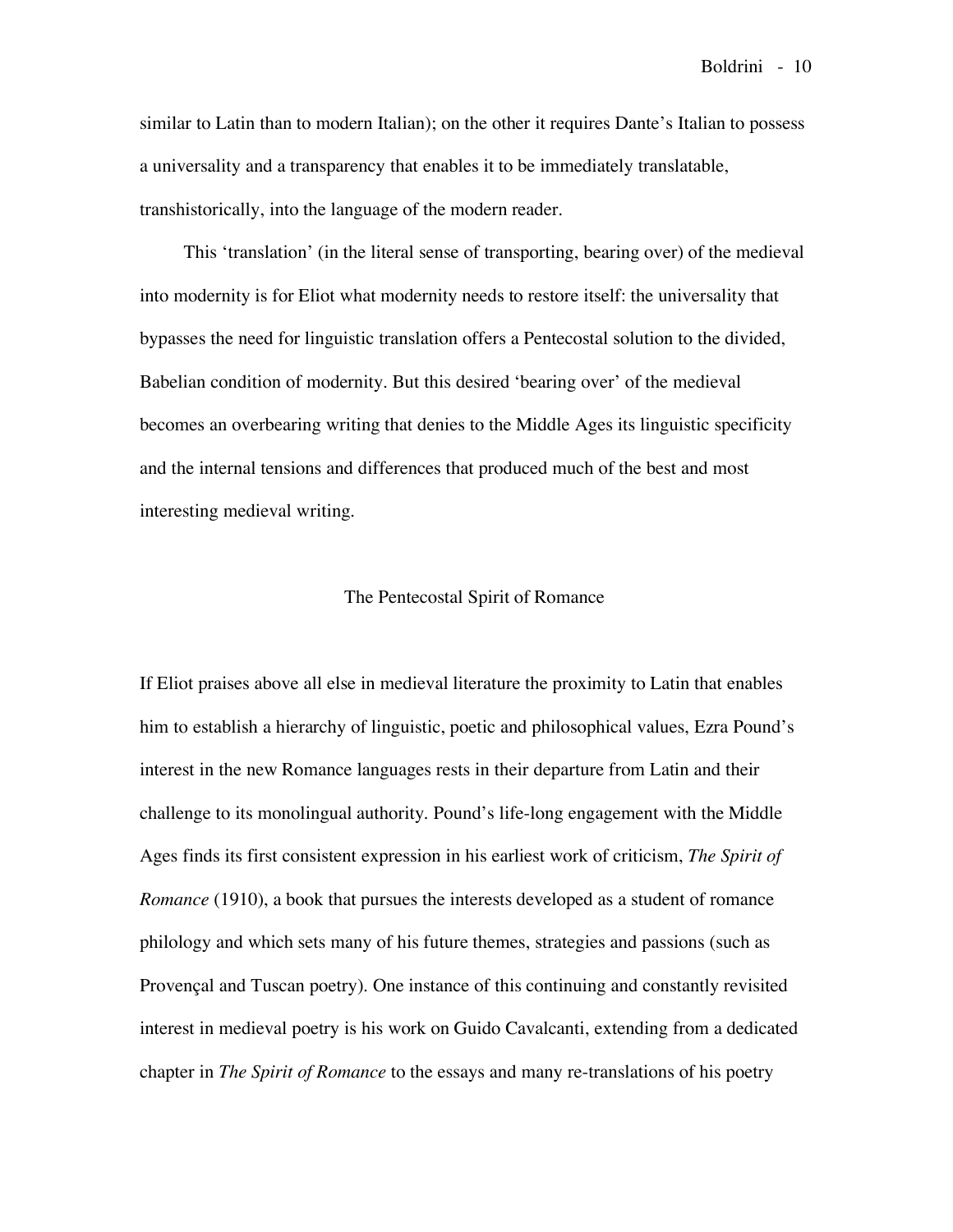over several decades and to two critical editions of Cavalcanti in Italian in 1931 and 1949.<sup>9</sup> The parallel interests of poetry and philology lead him to expand, through a direct poetic response to the rhythms and forms of medieval poetry, the otherwise rather conventional philological framework through which he studies Romance literature. At the same time, his philologist's training directs him to check the precise meanings and resonance of words against their uses in the works of medieval philosophers or to collate different manuscripts in order to decide on the best *lectio* for difficult words or lines, contributing to Pound's insistence on clarity of expression and precision of meaning in poetic writing.<sup>10</sup> Poetry and philology thus combine in Pound's sense of tradition, and it is in this context that it is useful to re-examine Pound's theory and practice of translation, elaborated as a way of conceptualizing the relationship between medievality and modernity, as an instrument of linguistic exploration, and as a tool in the definition of poetics.

Paolo Cerchi has suggested that Pound's use of the word 'Spirit' in *The Spirit of Romance* reflects a widespread usage of the concept in turn-of-the century philology and is especially resonant in the German, post-Hegelian context, where it corresponds to a search for the *Geist* of a literature or culture. <sup>11</sup> Other associations add to its complexity. In the 'Praefatio Ad Lectorem Electum' Pound claims to be examining 'certain forces, elements or qualities which were potent in the mediaeval literature of the Latin tongues, and are, I believe, still potent in our own'.<sup>12</sup> After distinguishing the scientific study of literature from Art, Pound declares: 'Art is a fluid moving above or over the minds of men' (*SR* 7). The emphasis on a commonality of tongues even in difference and the definition of (capitalized) Art as a force moving across temporal, spatial and linguistic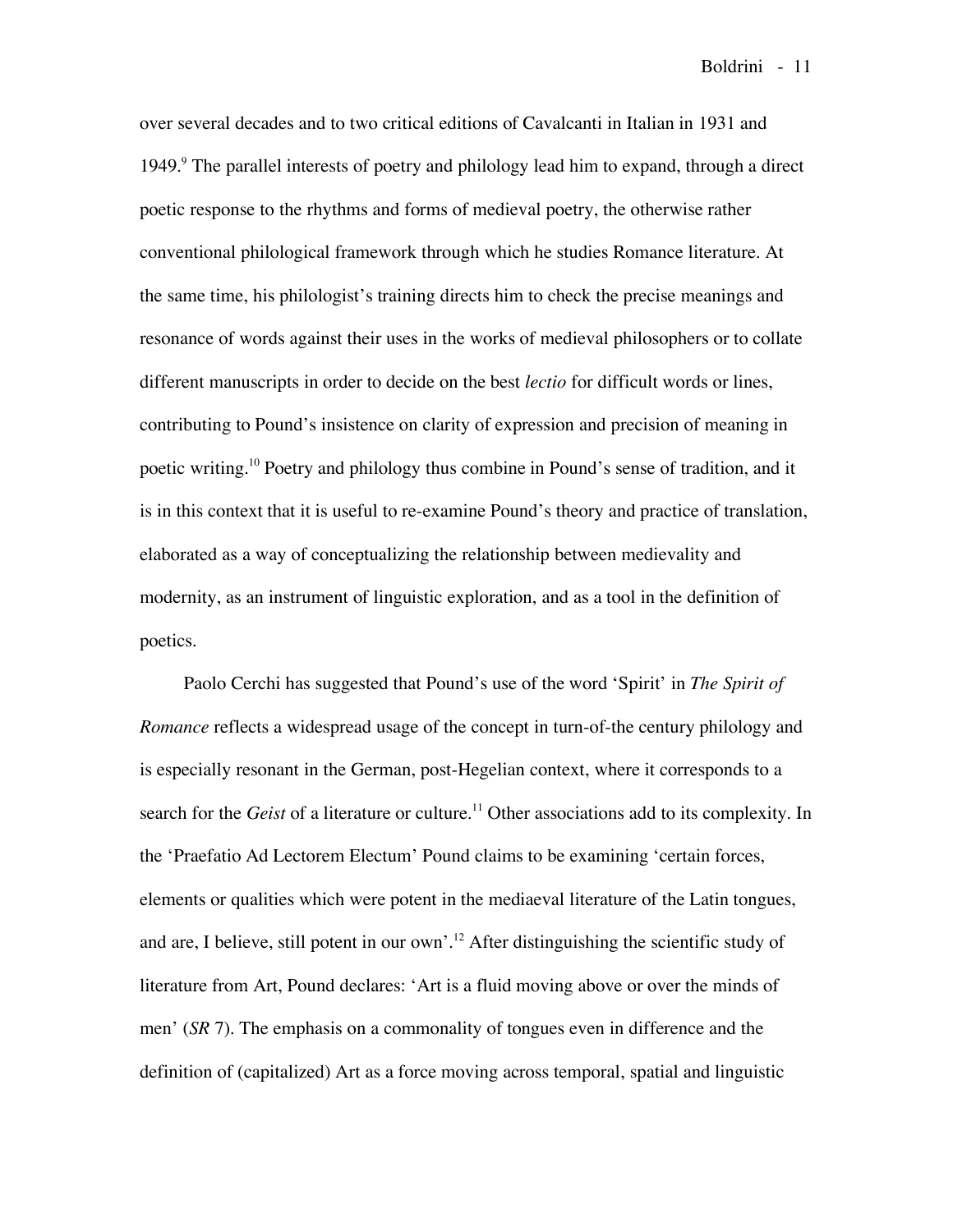differences that speaks though diverse peoples and poets, evoke a desire for the xenoglossia of a redemptive language, a Pentecost ('They were all filled with the Holy Spirit and began to speak different languages as the Spirit gave them power to express themselves<sup>'13</sup>) whose potency can still 'save' modernity.

This 'Spirit' first manifests itself in the Provençal 'Alba' (literally, 'dawn'), a short bilingual poem dating from the tenth century which alternates Latin stanzas and a refrain written 'in the tongue of the people' (*SR* 11). Wishing both to dissociate himself from the philologists of his time and to dissociate poetry from other forms of linguistic expression, Pound mentions the first known vernacular document, the Oath of Strasbourg, but denies it any particular relevance for his purposes, dismissing it as 'some treaty oaths signed at Strasburg in A.D. 841' (SR 11).<sup>14</sup> In light of Pound's later career, such severance of politics from literature is all the more intriguing; after all, the political ability of a people to use its language as expression of its 'spirit' and identity also subtends Pound's valuejudgement on Provençal poetry, and Pound himself links it, briefly but significantly, to the Albigensian repression of the Troubadours (*SR* 90). But at this point Pound is interested to distil a specificity of poetic language, and the 'Alba' is of greater interest to him as a literary expression and as a suitably metaphorical image for the rise of the polyglottal 'Spirit' of Romance. The 'dawn' also has the additional advantage of echoing the salvific advent of Dante's vernacular language in *Convivio*: 'Questo sarà luce nuova, sole nuovo, lo quale surgerà là dove l'usato tramonterà, e darà lume a coloro che sono in tenebre e in oscuritade per lo usato sole che a loro non luce.' ('This shall be the new light, the new sun, which shall rise where the old shall set, and shall give light to those who are in darkness and in obscurity for the old sun that does not shine for them.')<sup>15</sup>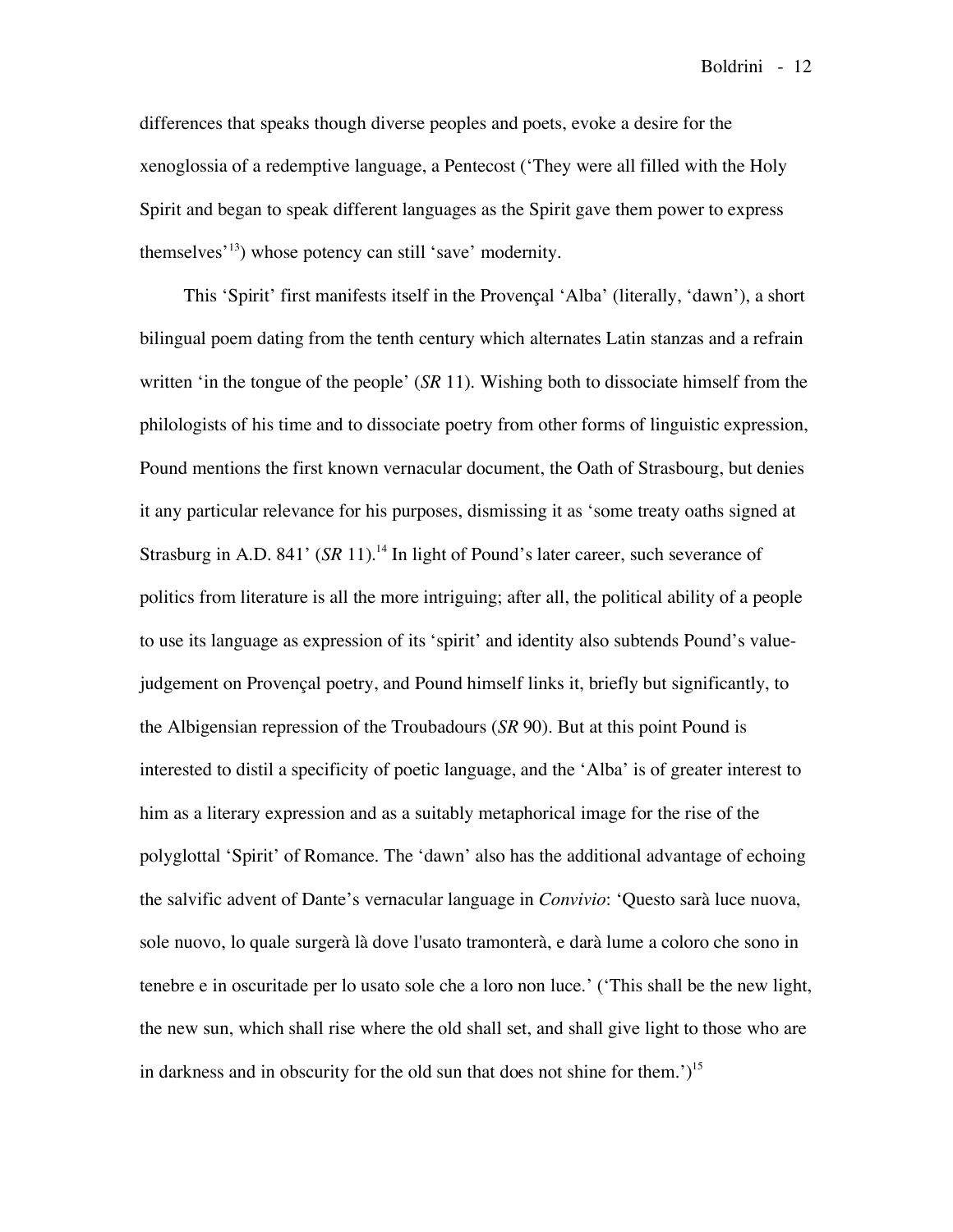What captivates Pound is the bilingualism of this short poem, the co-existence in it of different traditions, the eclectic and foreign nature of this cross-linguistic gesture, the challenge that the language of the people poses to the dominant Latin culture. This of course is what Pound's modernist project of linguistic and cultural renewal also urges, similarly relying on bilingual or multilingual language within his poetry and within his critical works, where translations are not substitutive of the original texts or simple relocation of meaning from source to target but accompaniments that locate meaning in the interrelations between the original and the translations.<sup>16</sup>

Pound only translates the Romance lines, not the Latin; then he launches into a digression that abandons the 'Alba' and fails to return to it, trying instead to highlight a contrast between different modes of poetic expression that cut across horizontal historical lines and undermine the claim to a medieval specificity for this literature. The difference that one may have expected to lie in the historical emergence of vernacular literatures is now relocated in the opposition between the two forms of popular and scholarly poetry, already present in Classical times and perpetuating themselves through literary history. We find a paradoxical situation where the 'Alba', the literal and metaphorical dawn of Romance poetry, is also *not* a beginning at all (not unlike modernist writing, required to be both new and inscribed in a continuing, re-asserted tradition). Pound's argument seems to be pulling in two directions: one is the medievalist version that locates the split in a geo-linguistic area (Romance vs. Latin, Mediterranean vs. rest of Europe) temporally delimited by a historical conjuncture (the emergence of vernaculars); the other divides along parallel historical lines that coincide not with languages but with modes of expression, and which signal continuity between antiquity, medievality and modernity.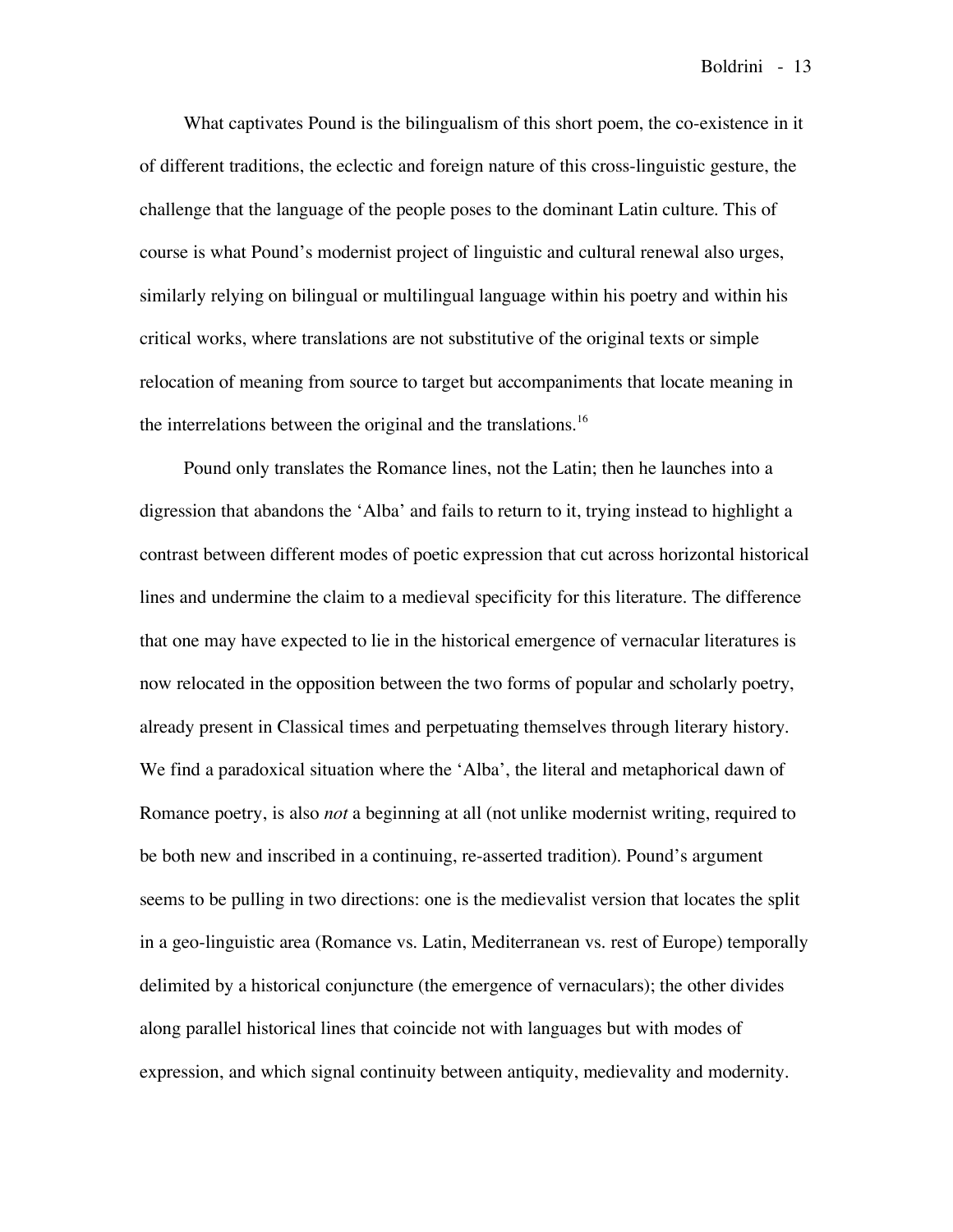This latter split, though it bypasses the historical question of beginnings, is however homologous to the geo-linguistic one if we consider that its main cipher remains 'the language of the people': an inventive idiom, creative and unrestrained to the point of polyglottism, 'barbaric' (*SR* 18; I take this to mean, etymologically, 'foreign') and posing a challenge to the stable, scholarly language of classicism. Thus it would seem that at this historical juncture, the horizontal and vertical axes line up as the cultural continuity of the two parallel but opposed traditions juxtapose with the horizontal division between popular Romance and scholarly Latin. This ambiguous split that valorizes the new language while authorizing itself through a continued tradition also brings together the medieval and the modernist projects of making it new. Translation has a fundamental role in such *renovatio*.

The practice of translation in the Middle Ages has been largely disregarded by literary criticism and literary history, or dismissed as an unsophisticated prescription of fidelity to sense or word, but as several recent studies have shown, it produced a large body of writing and was a major contributing factor in the shaping of vernacular poetics. <sup>17</sup> In particular, Rita Copeland's seminal work in this field has shown that medieval translation, as practice and as theory, is an activity of both continuity and rupture. The terminology of medieval translation theory derives from Roman theoretical statements, where translation was seen as part of both rhetoric and grammar. Insofar as it belonged to grammar, translation's role was to contribute to the *enarratio poetarum*, the glossing and interpreting of poetic texts. Insofar as it belonged to rhetoric, it was an activity of textual production, with *inventio* as its core procedure. Although the Middle Ages often radically transformed the significance of the terminology that they took over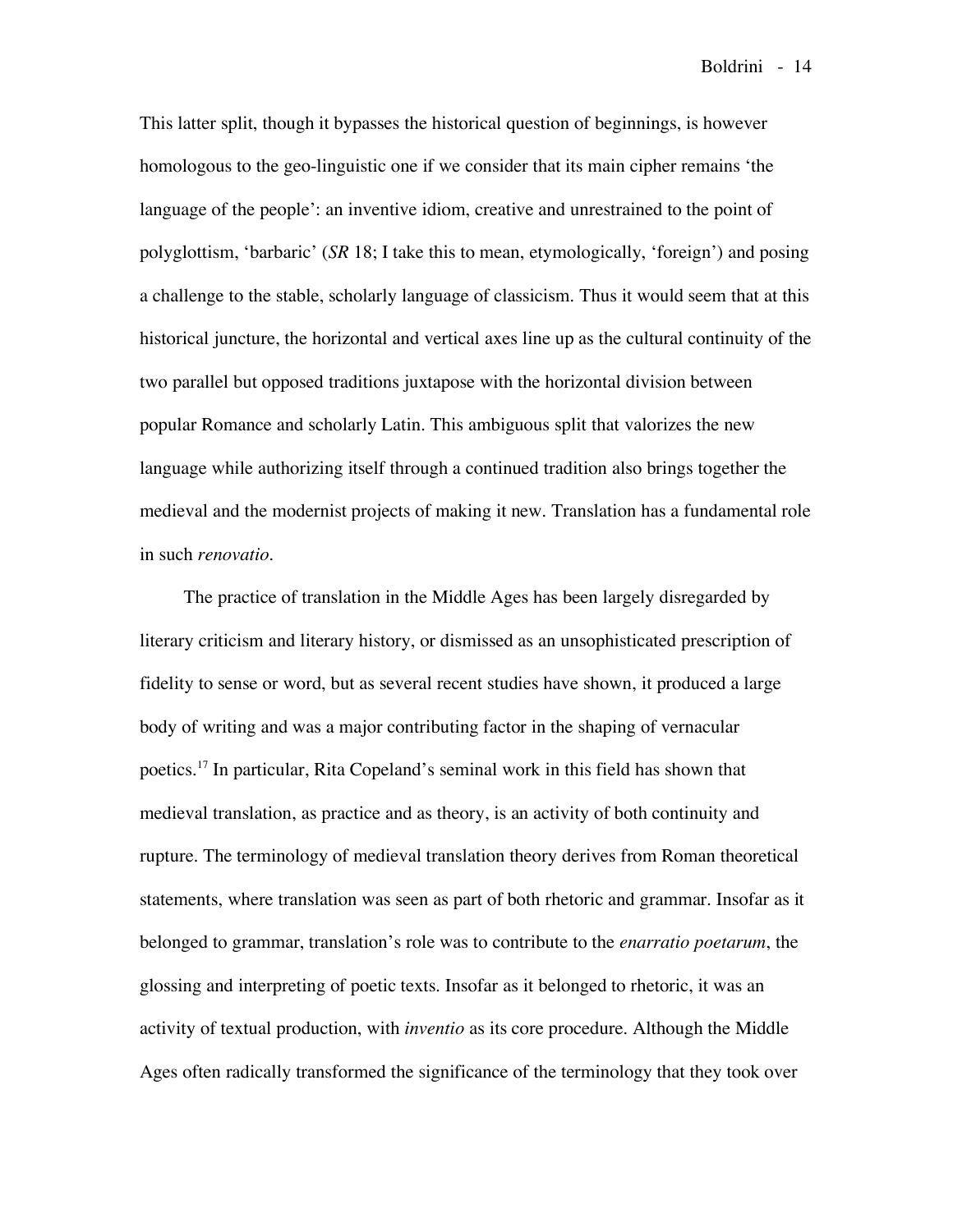from Roman theory, the dual function of translation contributed to its fluid status and its different uses, and participated in making translation one of the most productive textual activities. Translation also partakes of rhetoric's agonic model of eloquence, and it can heighten the sense of rivalry between the original text or language and the new one: 'translation can only be theorized in interlingual, intercultural terms. […] As a necessarily interlingual project it is predicated on cultural difference.' For the Romans, 'translation can scarcely be theorized without reference to conquest as a component of rivalry, or aggressive supremacy in the challenge to Greek hegemony. Translation […] is figured […] in terms comparable to the structure of metaphor (Latin, "translatio"), as a paradigmatic pattern of transference, substitution, and ultimately displacement of the source.<sup>'18</sup> 'Translated' to the Middle Ages, translation contributed to the assertion of vernacular autonomy from Latin while recognizing the cultural hegemony of the latter.

However, the contest is now played out between a multiplicity of new languages and states emerging from the decline of the one language that had belonged to a unified political body no longer in existence, and whose power has been divided between a spiritual entity (Christian Rome) and a political one (the Holy Roman Empire, which progressively fragments into a multiplicity of centres of power). Medieval translation is thus a fraught field, underpinned by the Roman rhetorical agonic model but oscillating between its acknowledgement of the spiritual and cultural superiority of Latin on the one hand and the assertive expression of vernacular and national identity on the other. Compounded within the concept of translation are a wide range of activities and associations, reflected in the variety of terms used to describe it.<sup>19</sup> Among these, emphasising the etymological sense of 'carrying across', are *translatio* (in Latin also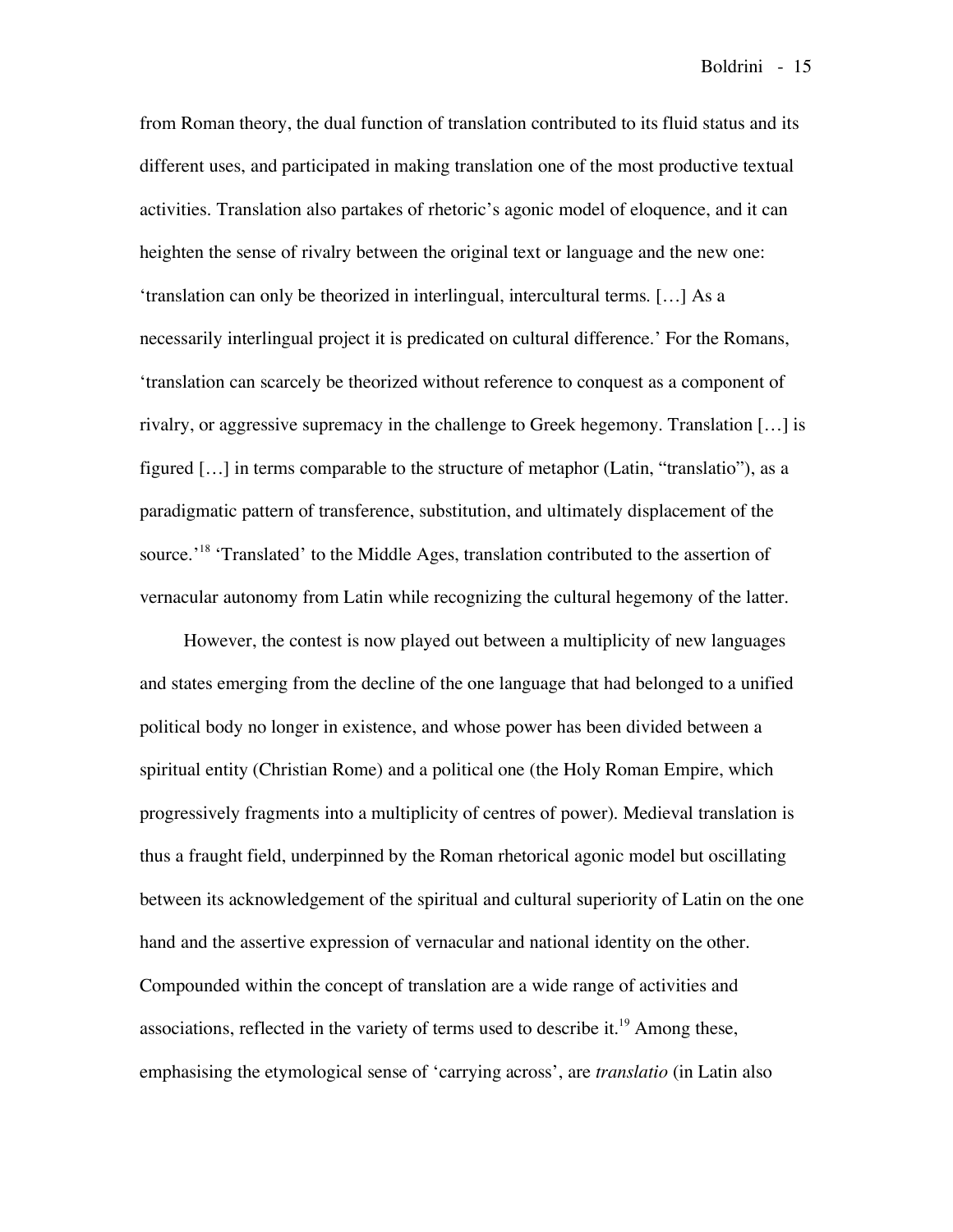'metaphor', from the Greek *metapherein*, 'to transfer, carry across') and *traductio* (as 'leading over', a term that came into usage in the later medieval period and which was adopted by most romance languages). 'Version', from *vertere*, associates translation with the concepts of turning and troping, while *interpretatio* (from which the modern sense of 'interpreter' as 'translator') relates it to 'hermeneutics', on whose Greek root the word is modelled.<sup>20</sup> Within the range of meanings we also find the idea of 'transferral', as in the concept of *translatio studii et imperii*: the transferral of culture and of power from east to west – for instance from Greece to Rome, and later from Rome to the Holy Roman Empire.

Commenting on a late medieval English description of the activity of translation as 'ouyrberynge et exposition sentencie', Roger Ellis has pointed out that 'overbearing', in its early usage in the Wycliffite Bible, described the physical removal of something from one place to another, or the destruction of a physical or moral state, as in the overthrowing of an Empire or the forgiveness or sin: 'Translation, that is, changes an existing boundary, turns one thing into another, refashions an original as totally as God's forgiveness annihilates sin.' In other words, the role of the medieval translator is not to be transparent or invisible; on the contrary, translation confers the status of *auctor*: 'Translation, an act not of not of continuity but of rupture, confers a status akin to that of authorship to the translator'.<sup>21</sup> 'Translation' was in fact only one within a continuum of activities that include enditing, writing, compiling, interpreting, exposing, emulating, and which extended from word-for-word rendering to the (re)creation of a new text with sources functioning simply as prompts.<sup>22</sup> These activities overlap, often within the same work, and there is no clear-cut line to define and distinguish them.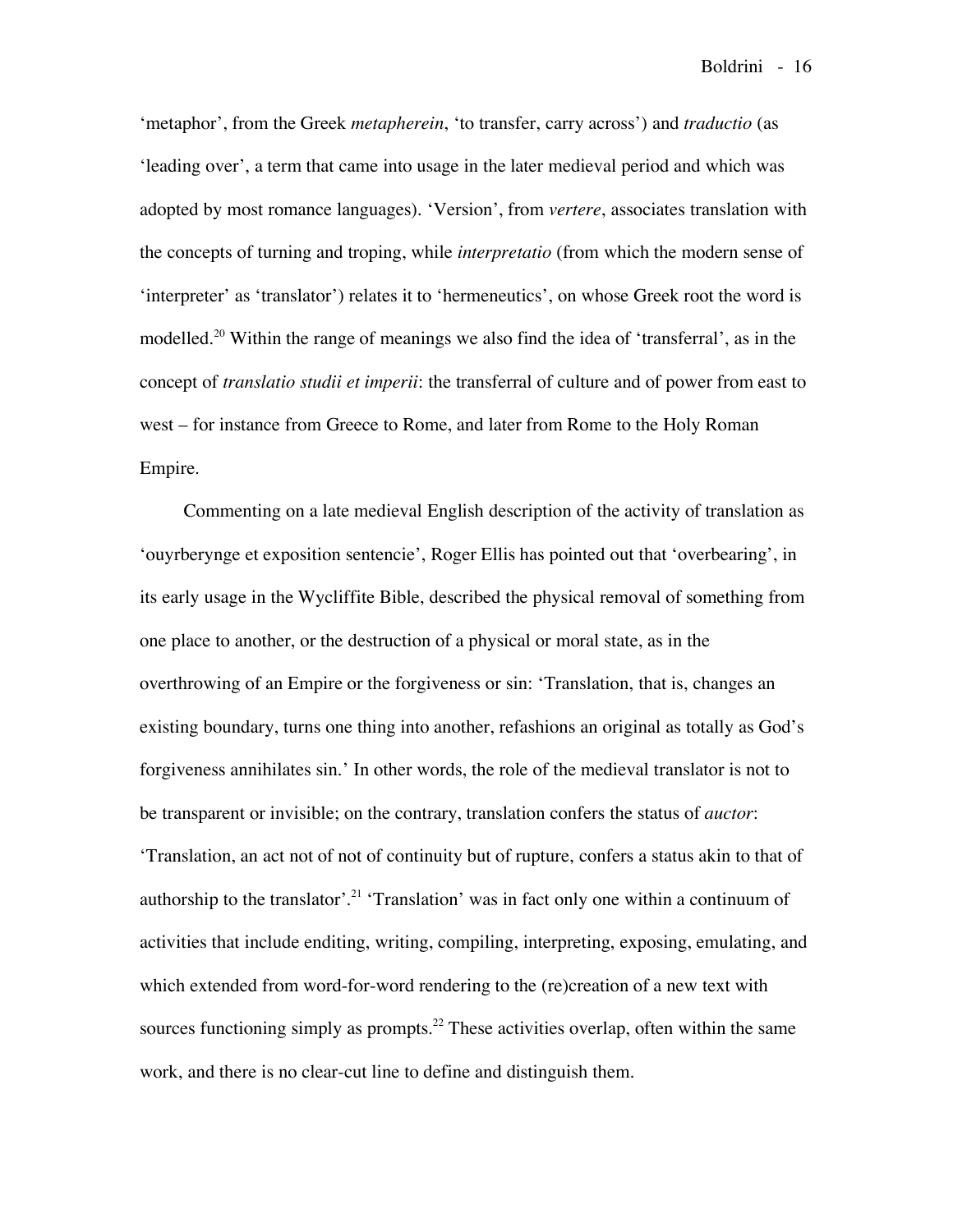Given the multilingual context of medieval writing, where the exchange is often between languages that can hardly be described as 'foreign' (e.g. Italian and Latin; English and Anglo-Norman), translation unsurprisingly acquires a central and productive role, turning all known texts in all known languages into a repository of knowledge and forms that can, through *inventio*, be found, used, adapted, departed from in the invention / creation of a new literature and in the expansion and increase of the new vernacular languages. None of this should sound unfamiliar to those used to modernism's active plundering and recycling of 'the tradition' in order to 'make it [i.e. the tradition], new'. For both the Middle Ages and modernism, writing and translation identify the site of meaning not so much in a text that the new version tries to match as closely, faithfully and invisibly as possible, but in the encounter of the texts. This allows the *invention* (as discovery and creation) of one's own language through the imitation, encounter, and replacement with/of another. As Copeland writes, by challenging the authority of Latin hegemony, medieval vernacular translation represents a 'preliminary discovery of literary language' that 'enables future texts'.<sup>23</sup>

This is what Pound's translations – exercised of course on a much wider range than just medieval Romance literature – also seek to achieve. The critical debate has moved on from the merits or demerits of Pound's translations, and the preceding discussion should confirm that, in the light of medieval practices, assessing Pound's faithfulness to his source or the level of linguistic competence is beside the point; the way he departs from the original to turn (*vertere*) the text to his own creative or interpretative agenda also profits from being considered within the context of the medieval theory. Pound's translations appear to function as ways of finding / founding ('inventing') a new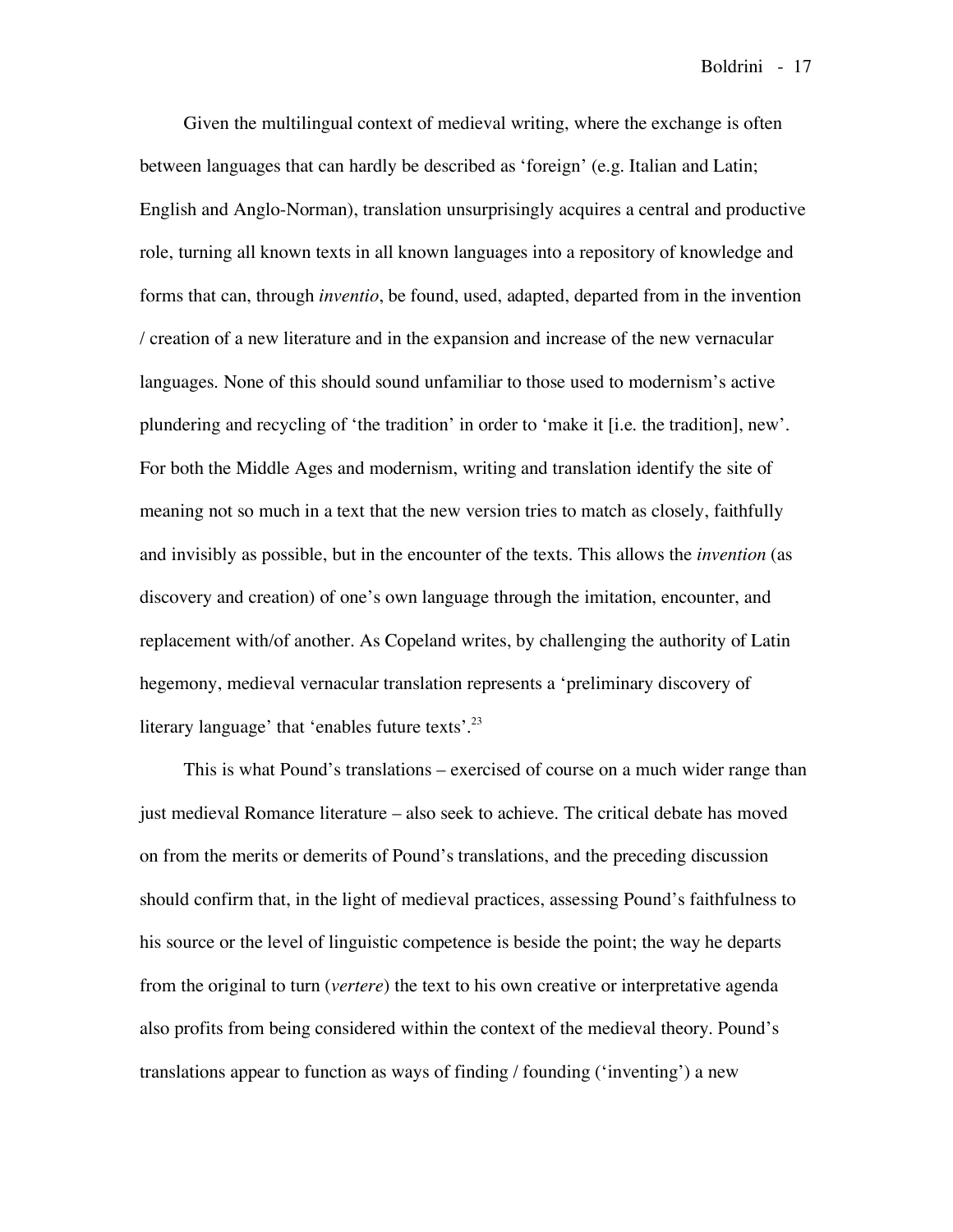language for the cultural renovation of modernity while shedding the evaluative bias based on 'fluency' and 'transparency' that Venuti denounces in traditional translation criticism. With this however I do not wish to suggest that Pound was consciously or intentionally following medieval practice – in fact, I do not believe that he recognized this similarity; but the analogy of methods and scopes remains illuminating, and it is to some of the uses and fluid definitions that Pound gives of his own translations that I now turn.

In *The Spirit of Romance*, translation is largely serviceable, and its main function is to give readers a flavour of the language, forms and ranges of materials included in Romance literature. Pound describes the 'atrocities' of his translation of Cavalcanti's canzone 'Donna me Prega' as being 'for the most part intentional' and 'committed with the aim of driving the reader's perception further into the original than it would without them have penetrated'. With his translations, Pound explains, he has 'provided the reader, unfamiliar with old Italian, an instrument that may assist him in gauging *some* of the qualities of the original' (*LE* 172). And, as I have already mentioned, the introduction to the 'Cavalcanti Poems' describes the translations as 'of accompaniment' – that is, aimed at making the modern audience in some measure aware 'of the mental content of the older audience, and of what these others drew from certain fashions of thought and speech'.<sup>24</sup> In 1934, Pound dismisses the translations dating to the 1910s on grounds that his vision of the poems had been obfuscated by the language of the Victorians: 'My perception was not obfuscated by Guido's Italian, difficult as it then was for me to read. I was obfuscated by the Victorian language. […] What obfuscated me was not the Italian but the crust of dead English, the sediment present in my own available vocabulary –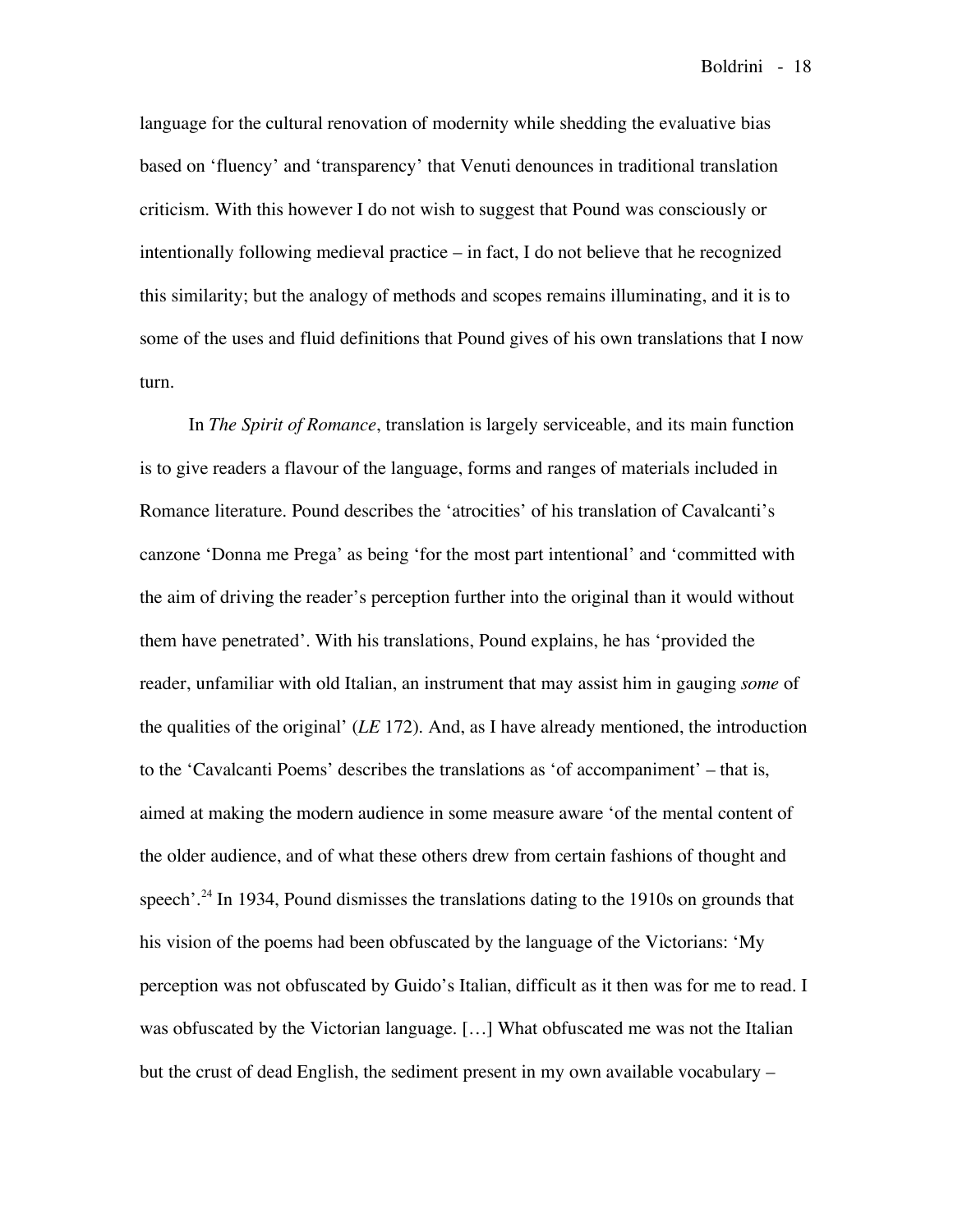which I, let us hope, got rid of a few years later.' (*LE* 193). At the end of the same essay, Pound makes a distinction between the 'interpretative translation' that he has offered and 'the other sort': those cases when 'the "translater" is definitely making a new poem' and which 'falls simply in the domain of original writing' (*LE* 200).

Pound's descriptions thus tend to represent his translations as useful hermeneutic moves functional to the better, deeper comprehension of the originals for readers who do not have a knowledge of Italian. In this sense translation is 'a tool' – a tool, however, that always remains partial and inadequate. Apart from the emphasis on the italicized '*some*' in the quotation above ('an instrument that may assist him in gauging *some* of the qualities of the original'), the very fact that Pound returned to his translations time and time again for over two decades, each time retranslating the same poems with different rhythmic, lexical, semantic and poetic emphases, suggests that any act of translation can only be provisional, and is never self-sufficient. Translation is a dynamic process constantly in progress, never completed. Each *version* (in all senses of the word) is an opportunity for revisiting language – one's own as well as the other's. In this context, the suggestion that translations function as 'accompaniments' for the original acquires a much stronger sense than that of useful tool; it indicates that meaning resides in neither of the two texts alone, but in their interaction, or even in the distance between the texts and in the gap between the languages: translation is an exploration of such space, and its most literal representation is the blank area of the page between the parallel printed texts. Thus if Pound's distinction between the 'interpretative' and the 'other sort' of translation may appear as a reasonable, convenient way of distinguishing different types and their different functions, both 'sorts' are in fact constantly at work in Pound's writing, and his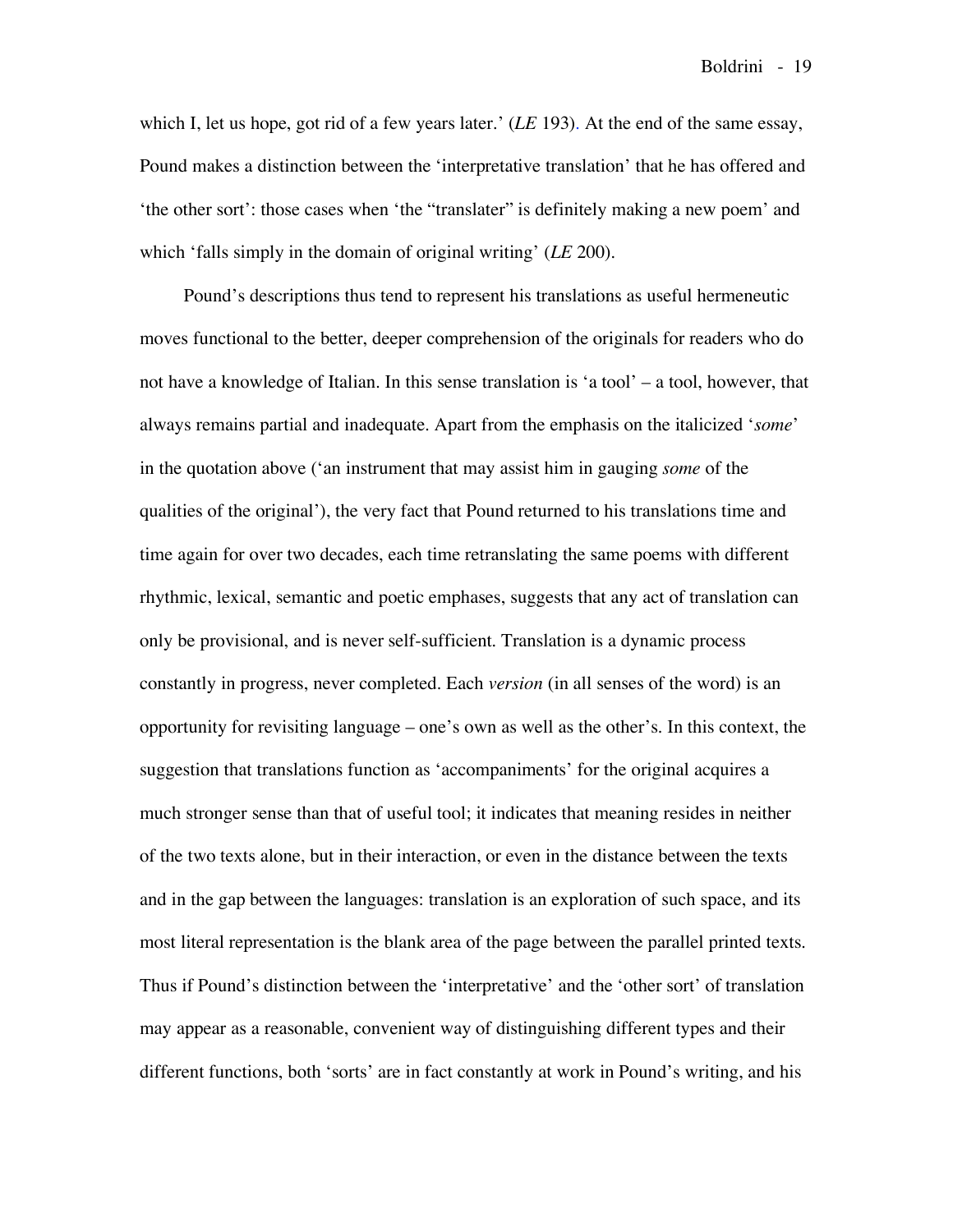practice is as variously distributed along the line that stretches from original writing through to compiling, interpreting, illustrating, and emulating, as that of his medieval precursors was.

Although, as I have indicated above, I do not believe that Pound is intentionally adopting the medieval translative practice, he is certainly looking to medieval literature and language as useful sources or models of linguistic renewal. The Middle Ages offer an ideal lens thanks to the historical fluidity of languages in the making, sloughing off the weight of Latin as they acquire cultural autonomy – just as Pound believes that he had to slough off the 'obfuscation' of the 'dead crust of English' to found a new language adequate to modernity. Translation offers itself as one of the forms through which modernity can mediate the medieval, and the three – modernity, medievality and translation – are brought together in the strikingly similar images that Pound uses to describe them. In 'Cavalcanti' Pound regrets modernity's loss of the medieval 'radiant world where one thought cuts through another with a clean edge' (*LE* 154) and attributes to Guido's poetry 'the neatness of scalpel-cut' (*LE* 159); he then attributes to his translation the task of 'driving the reader's perception further into the original than it would without them have penetrated' (*LE* 172). This is the language of Imagism and of Vorticism, of the clear, hard-edged, precise poetic language that is called for in order to renew the tradition and shed the accretions and the dead crust of the past.<sup>25</sup>

Given the premises from which Pound starts his discussion of the Spirit of Romance (the bilingualism of the 'Alba' and the advent of the new Romance literatures) it is surprising that he does not do more with, for instance, Marie de France's preface to her twelfth-century *lai*, which he quotes (*SR* 80), where Marie explains why she chose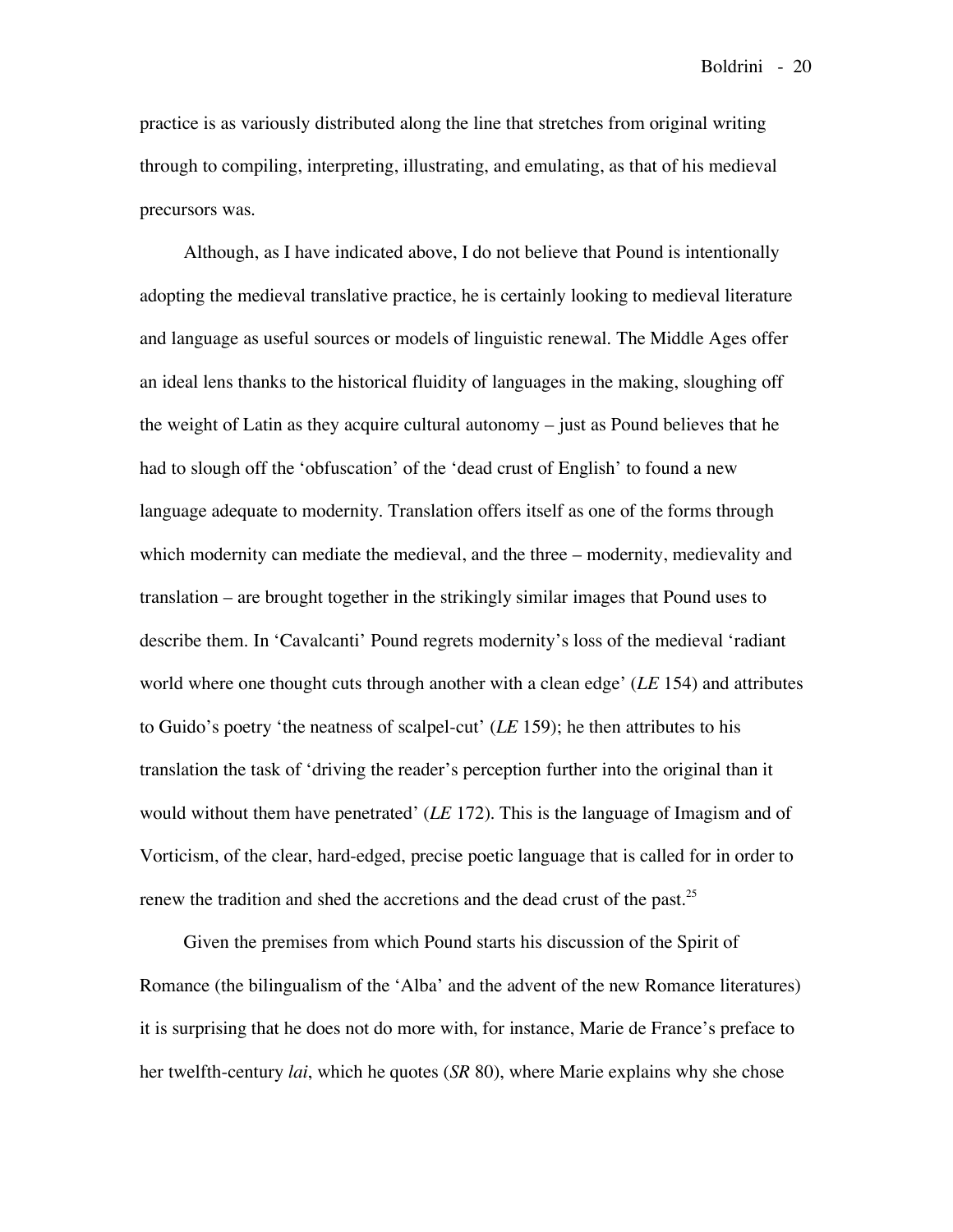not to translate 'histories' from Latin into French and decided instead to collect popular stories and re-tell them in rhyme. After all, this would have been a perfect chance to highlight Romance self-assertion against the linguistic and cultural hegemony of Latin, and to value the more spontaneous stories of the people over official histories. Equally surprising – given that Pound follows Dante's precepts on the merit of Provençal and other medieval poets quite closely, using Dante's canon and hierarchies to contradict the accepted wisdom of contemporary Romance philology<sup>26</sup> – is that he neglects to give more emphasis to Dante's statements on vernacular, Latin and their respective values, or to refer to Dante's comments on his own poetry, his choice of the vernacular, and the political significance of the vernacular language. To return to the point I was making earlier, Pound seems to be concerned with dissociating the poetics from the politics of interlingualism, and he does not respond to the suggestions of the strong link between the two in the Middle Ages (his dismissal of the Oath of Strasbourg can be seen in this context).

So, if Pound's reading of medieval literature did point him in the direction of the coexistence of a multiplicity of discrete poetic and linguistic forms that find in their linguistic heterogeneity a powerful means of self-assertion, yet there remains in his writing an unresolved tension between a rich multilingual, translative, transitional and inherently unstable language and the desire for universality and linguistic stability that would in turn enable modernity to stabilize itself. Ultimately his following of Dante's canon; his simultaneous failure to fully exploit Dante's thinking on the relationship between politics and language; his faithful, Victorian reverence towards his medieval heroes<sup>27</sup> (and, we may add, his failure to take critical advantage of the striking analogy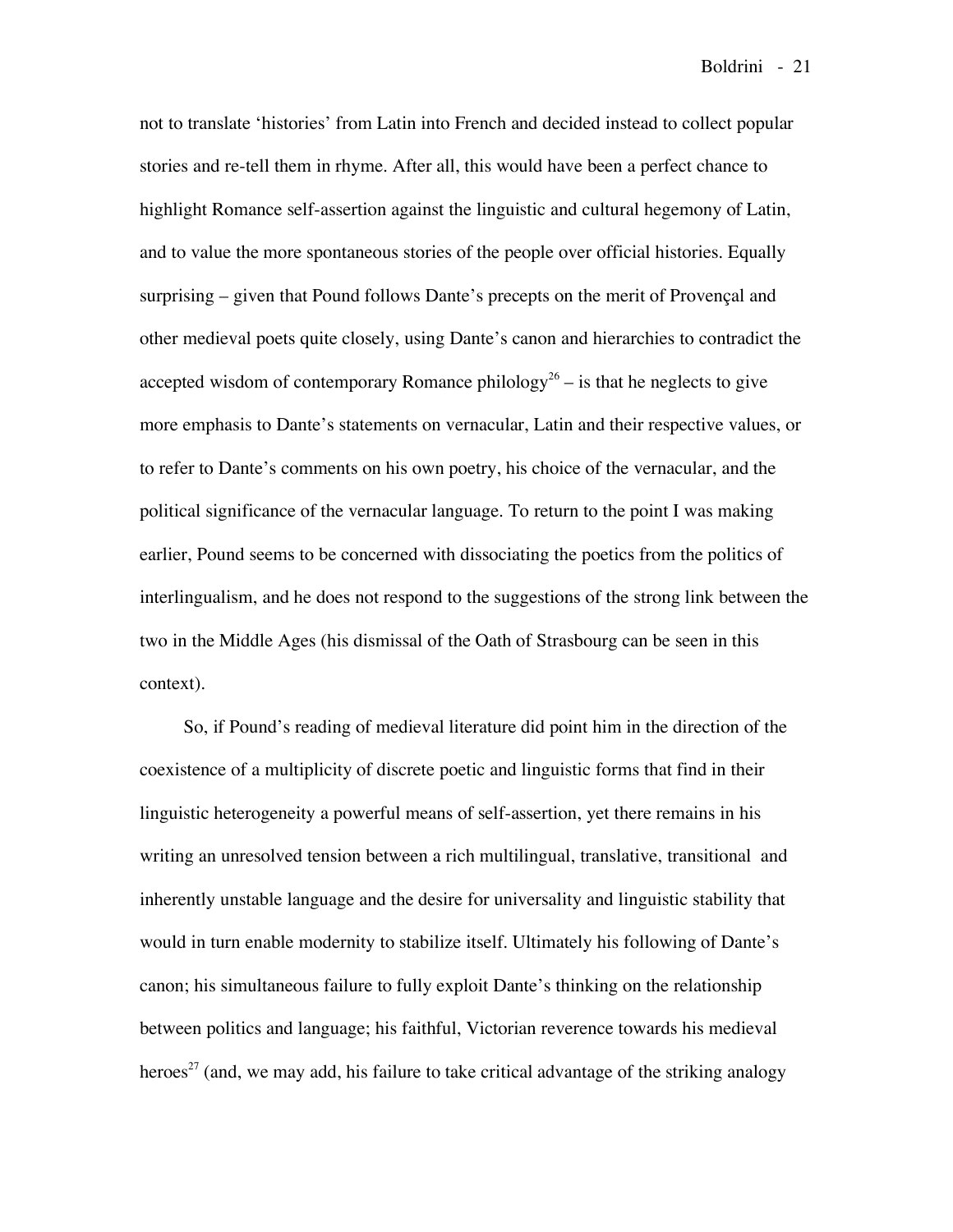between the medieval practice of translation and his own) – all this suggest that Pound, not unlike Eliot, wished to implement a 'translation' of an idealized Middle Ages according to a predetermined agenda that ultimately homogeneizes the multiplicity of medieval voices. The ideal universality of Eliot's 'common language', based on its proximity to Latin, is recuperated by Pound through the clarity and radiance of medieval vernacular thought and poetry, the qualities that make it translatable through a process that 'penetrates' into the original and searches for an equivalent clear, clean-edged image for modernity. Despite the fact that no single translation is or can be definitive, Pound's investment remains in a desired Pentecostal 'Spirit' that would coagulate around the universality of Romance vernacular poetry and be able to transcend its linguistic differences. But in the implicit co-extensiveness of the medieval world, medieval poetry, a mediating translative practice, and the called-for modern poetic language, the term that is missing is an integral, coherent modern world: translation is entrusted with the restorative function of finding (*inventing*) ways to bring it about through the transferral of the medieval into the modern, yet the fragmentation of modernity ultimately frustrates the feasibility of such translation, and this tension remains unresolved.<sup>28</sup>

### So familiar and so foreign

The tension between a 'common speech' of the people and a universal language that predicates its commonality on its transnational and transhistorical status is a preoccupation that we also find throughout Joyce's writing, where it is however coupled with a scepticism towards rhetorical claims staked out on such ideological constructions. The Irish Channel also seems to interpose a larger distance from English for the Irish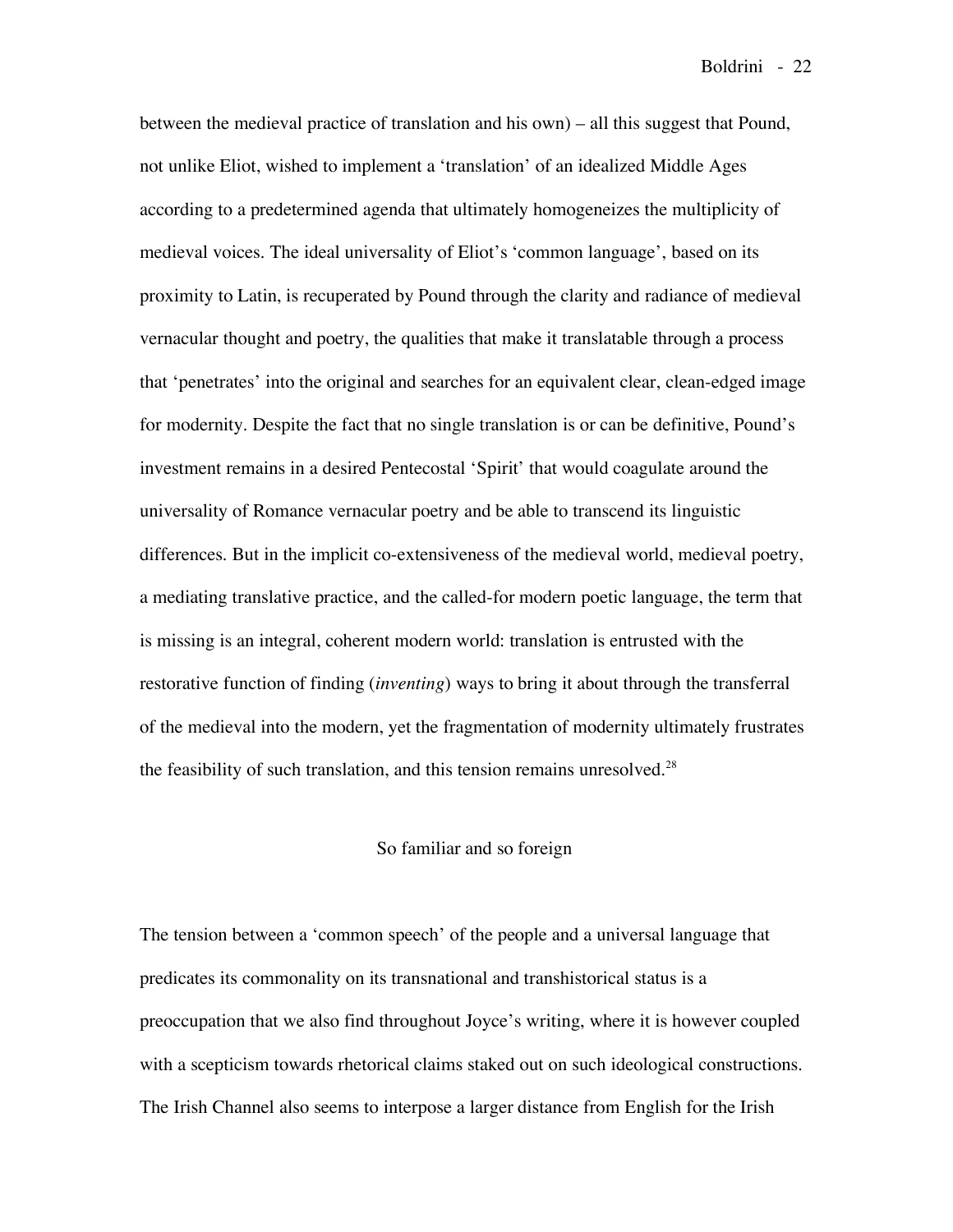writer than does the Atlantic for the American Eliot and Pound. For Joyce, as for Stephen Dedalus in *A Portrait of the Artist As a Young Man*, English was always going to be 'an acquired speech', spoken with an accent, like a foreigner – a foreigner who however had no other language, and for whom any act of speech would always require a form of translation: 'The language in which we are speaking is his before it is mine', says Stephen of the language in which he is conversing with the English dean of studies.

How different are the words *home*, *Christ*, *ale*, *master*, on his lips and on mine! I cannot speak or write these words without unrest of spirit. His language, so familiar and so foreign, will always be for me an acquired speech. I have not made or accepted its words. My voice holds them at bay. My soul frets in the shadow of his language. 29

Language becomes the knot that ties together political, spiritual, and literary matters, and it will be useful to contextualize this point within another aspect of the complex conglomeration of medieval translation theory: the concept of *translatio studii et imperii*.

*Translatio imperii* was a fundamental concept of medieval historical theory that explained the renewal (*renovatio*) of empire with Charlemagne as the transferral of Roman *imperium* to another people. <sup>30</sup> The notion of *translatio* ensures that this *imperium* is framed in terms of legitimacy, providing self-authorization and the self-inscription in a glorious and glorifying genealogy, while also attributing universality to the renewal of the empire. The formula of *translatio imperii* was later associated with that of *translatio*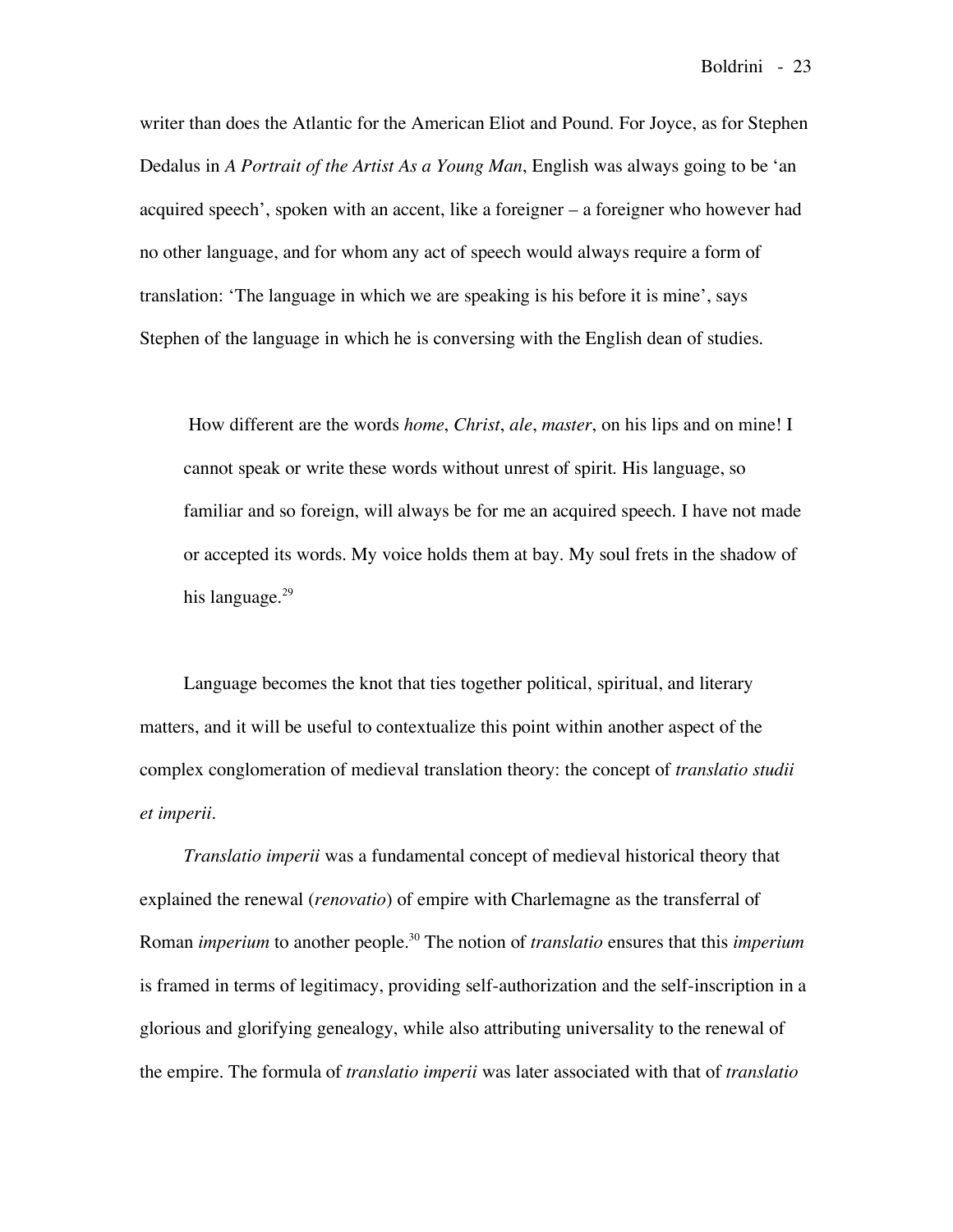*studii*, and this transferral of empire and learning were seen to have taken place throughout history along an axis that goes from east to west. According to Otto von Freising (Frederic I Barbarossa's uncle, and the first scholar known to have made the association explicit), 'the temporal power passed from Babylonia to the Medians, then to the Persians, afterwards to the Greek and last to the Romans and under Roman name has been transferred to the Franks [*ad Francos translata est*].' The claim was that 'God had given *sacedotium* to the italians and *imperium* to the Germans, and that Charlemagne himself had brought "*studium philosophiae et liberalium artium*" to Paris'. <sup>31</sup> But the translative voyage of *studium* did not stop there. In his famous preface to *Cligés*, Chrétien de Troyes recalls this translation of *sapientia* and *potentia* from Greece to Rome and then to France; for Chrétien however 'France' did not mean Paris but 'Engleterre. | Qui lors estoit Bretaigne dite'.<sup>32</sup> 'This manifesto of a new literary form', Stierle observes about the *romanz*, 'opening a new and final epoch in the history of *translatio studii* represents a revolution in the relation between Latin and vernacular language, in which for the first time the latter claims superiority.<sup>33</sup>

The seat of learning has thus come to England, in the French language, and the challenge to the dominant tongue sets the question of language against that of political *imperium*, opening the door for the later frequent association of linguistics and politics. The theme of *translatio studii et imperii* would in fact go on to frame much of the discourse of linguistic / political power and legitimacy in the following centuries, and it may also help us outline a context for the many instances of eastward and westward travel in Joyce's fiction, from 'The Dead' to *Finnegans Wake*.

In the final story of *Dubliners*, Gabriel Conroy, who plans to take his annual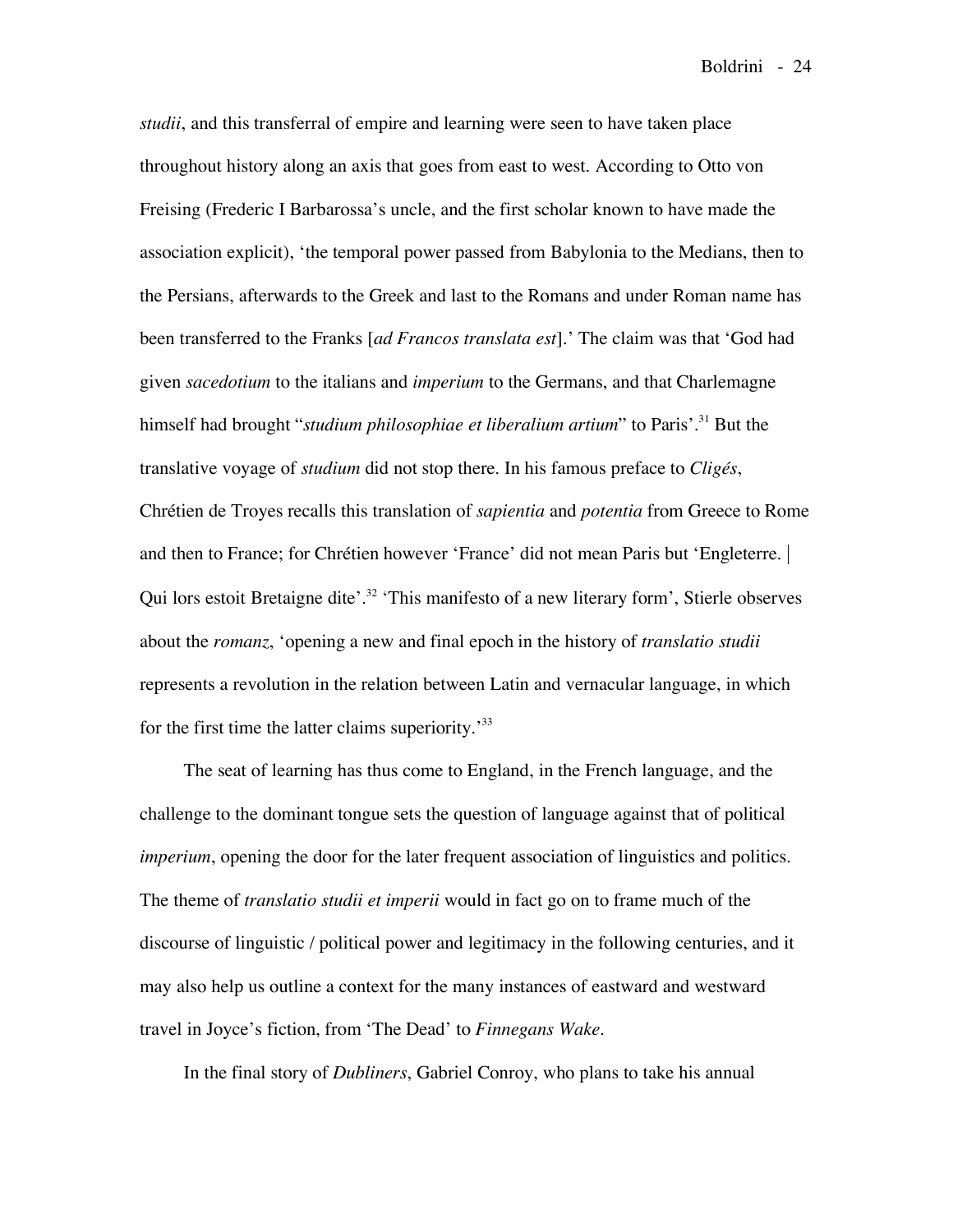cycling holiday on the continent to 'keep in touch with the languages' is reproached by Miss Ivors for neglecting his language ('And haven't you your own language to keep in touch with  $-$  Irish?') and his country ('And haven't you got your own land to visit [...] that you know nothing of, your own people, and your own country?'). Gabriel retorts with increasing irritation, first denying that Irish is his language, then declaring himself sick of his country ('O, to tell you the truth, retorted Gabriel suddenly, I'm sick of my own country, sick of it!'),<sup>34</sup> anticipating Stephen's similarly impatient remarks about home and tongue ('You talk to me of nationality, language, religion. I shall try to fly by those nets', *P* 203).

Gabriel and Stephen may eventually turn to opposite geographical directions, Gabriel acknowledging the need to 'go westward', Stephen deciding to go east to Paris. For both however the question is not to accept or reject one of two linguistic / cultural / political alternatives, but to negotiate a form of linguistic and cultural plurality. Gabriel's 'The time had come for him to set on his journey westward' (*D* 223) is neither an acceptance of Miss Ivors's Irish nationalist creed, nor a simple acknowledgement of the need to confront his own Irish roots, and it goes beyond a recognition of the common humanity and mortality of all beyond political, linguistic, social or cultural differences. I take it, rather, as the implicit recognition of the untenability of his earlier, lame denial that literature, politics and identity have anything to do with each other (*D* 188), and of the necessity to face this relationship and its implications. The topos of journeying thus coalesces the meaning of *translatio studii et imperii*, but for Gabriel, Stephen, and Joyce the myth of a vernacular Gaelic that would displace English and thus give a cultural, spiritual and political form of *imperium* to Ireland was just that: a myth. Only by working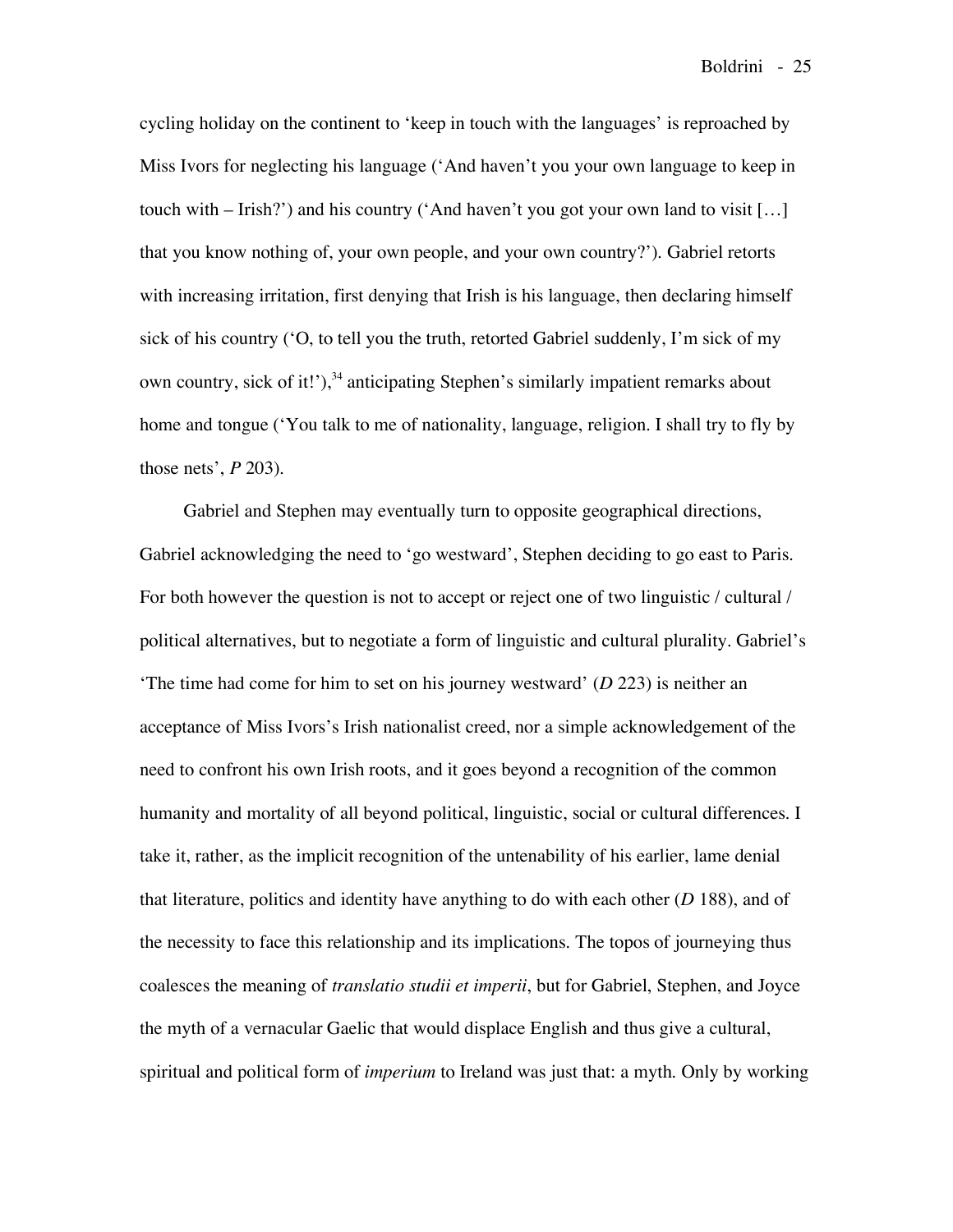*within* the imperial language, by contaminating it from the inside, by breaking down its boundaries (internal as much as external), can a political and cultural *renovatio* take place. The most compact expression of this idea comes from the inventive, translative language of *Finnegans Wake,* where Shem the Penman, waging his war on English, claims that 'he would wipe alley english spooker, multaphoniaksically spuking, off the face of the erse':<sup>35</sup> wipe, among other scatological things, all English spoken / any English speaker / spook off the face of the earth / wipe it all out of Anglo-Irish language (Erse). What is especially important for our context is Shem's manner of achieving such goal: 'multaphoniaksically spuking' may suggest that this is just a metaphorical manner of speaking, but the meta-phoricity of this operation is founded on a multiphonetic, multilingual speech that requires a continuous activity of translation. (Roland McHugh helpfully points out that *-ksi* is the Finnish translative suffix.<sup>36</sup>)

Without this translative, multivocal, multilingual, internally per-verting and perversive practice, the question would remain that of languages frozen into static borders: two mutually exclusive languages (and therefore cultures and political communites) requiring a form of interpretative translation that risks being an 'overbearing' solution in which one is obliterated by the other – just as it happens to the old Irish-speaking peasant accused of murder in 'Ireland at the Bar', who requires an interpreter to mediate between him and the law, but whose extravagant, bewildered voice is systematically reduced to a dry monosyllable, effectively silenced by the interpreter and repressed by the system in which he has no linguistic  $-$  let alone civic or political  $-$  status.<sup>37</sup>

The desire for a universal language would appear to be the logical outcome of this predicament. Yet in *Finnegans Wake* the thematizing of Babel and of Pentecost or other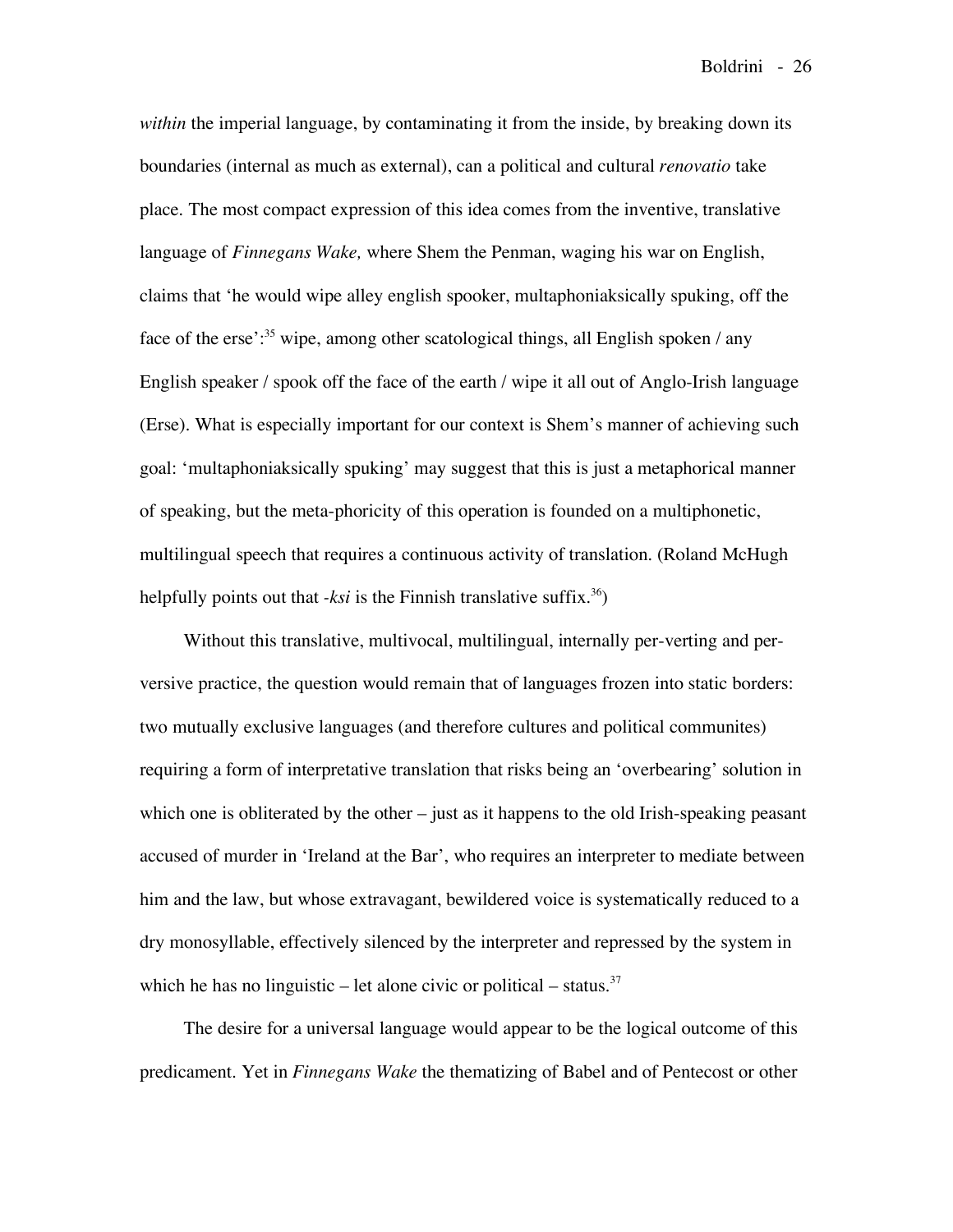forms of 'remedial' languages never leads to promoting such universality.<sup>38</sup> Joyce is equally wary of any claims made in the name of a vernacular constructed as natural but exclusive, and it is useful, before returning to *Finnegans Wake*, to examine some of the thoughts that lead up to Stephen's meeting with the dean of studies, when he acknowledges his dispossession from the 'acquired speech'.

As Stephen walks to his physics class, his route offers many occasions to remind him of the English domination of Ireland: 'The grey block of Trinity [the Protestant University] on his left, set heavily in the city's ignorance like a great dull stone set in a cumbrous ring, pulled his mind downward; and while he was striving this way and that to free his feet from the fetters of the reformed conscience he came upon the droll statue of the national poet of Ireland' (*P* 180. Stephen's thoughts may be tinged with irony here, as Thomas Moore, the 'national poet', spent most of his life in England.). A few pages later, Stephen's encounter with the girl selling flowers concludes with his walking away quickly from her, 'wishing to be out of the way before she offered her ware to another, a tourist from England or a student from Trinity' (*P* 184). Between these two episodes Stephen thinks of his friend Davin, the candid, nationalist peasant student who 'worshipped the sorrowful legend of Ireland' (*P* 181):

His nurse has taught him Irish and shaped his rude imagination by the broken lights of Irish myth. He stood towards this myth upon which no individual mind had ever drawn out a line of beauty and to its unwieldy tales that divided themselves as they moved down the cycles in the same attitude as towards the Roman catholic religion, the attitude of a dullwitted loyal serf. Whatsoever of thought or of feeling came to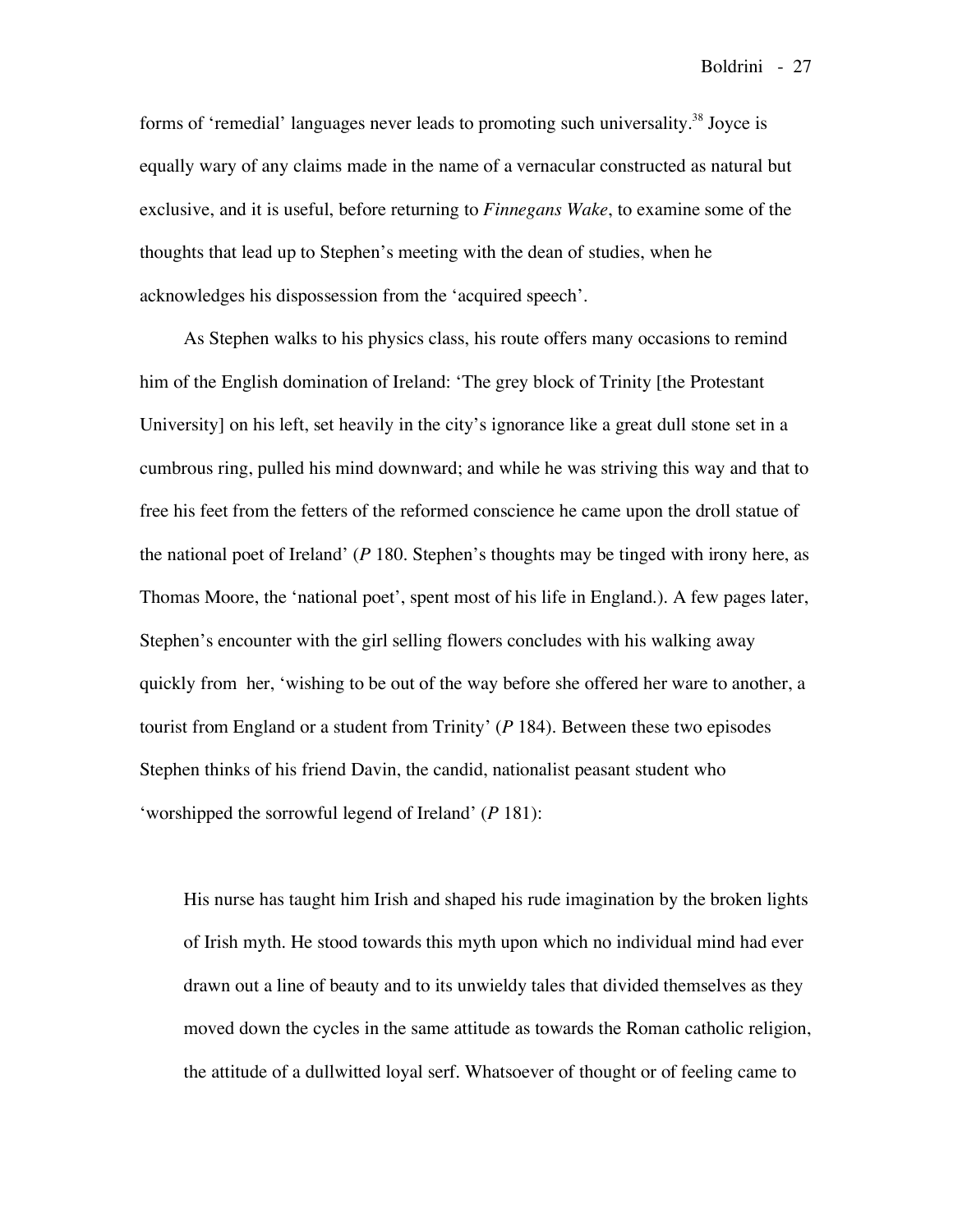him from England or by way of English culture his mind stood armed against in obedience to a password: and of the world beyond England he knew only the foreign legion of France in which he spoke of serving. (*P* 181)

The question of Irish, which Davin drew as it were with his milk from his nurse's breast, is set squarely within the two twin faiths of nationalism and Catholicism, imbibed just as unquestioningly. The nurse teaching him Irish can of course be simply a realistic detail, but it also belongs to a long tradition of theorising the vernacular language as natural and nourishing. I shall give two examples of this, one couched in positive terms, the other in implicitly negative ones.

Dante employs the topos of the vernacular as milk at the start of the *De vulgari eloquentia*, highlighting the affectionate character of the natural relationship between an individual and his language: 'vulgarem locutionem appellamus eam qua infantes assuefiunt ab assistentibus, cum primitus distinguere voces incipiunt; vel, quod brevius dici potest, vulgarem locutionem asserimus, quam sine omni regula nutricem imitantes accipimus.' ('We call the vulgar tongue that to which children become accustomed through those who are about them when they first begin to distinguish sounds; or, to put it more shortly, we assert that the vulgar tongue is that which we acquire without any rule by imitating our nurses.')<sup>39</sup> Dante's treatise, whose aim is to establish a history and poetics of the vernacular, is immediately charged with intense emotional tones that transform the theoretical aim into an equally personal one.

My second example comes from a very different context: the association between vernacular language and the doctrine of the Incarnation, framed in terms of mother's /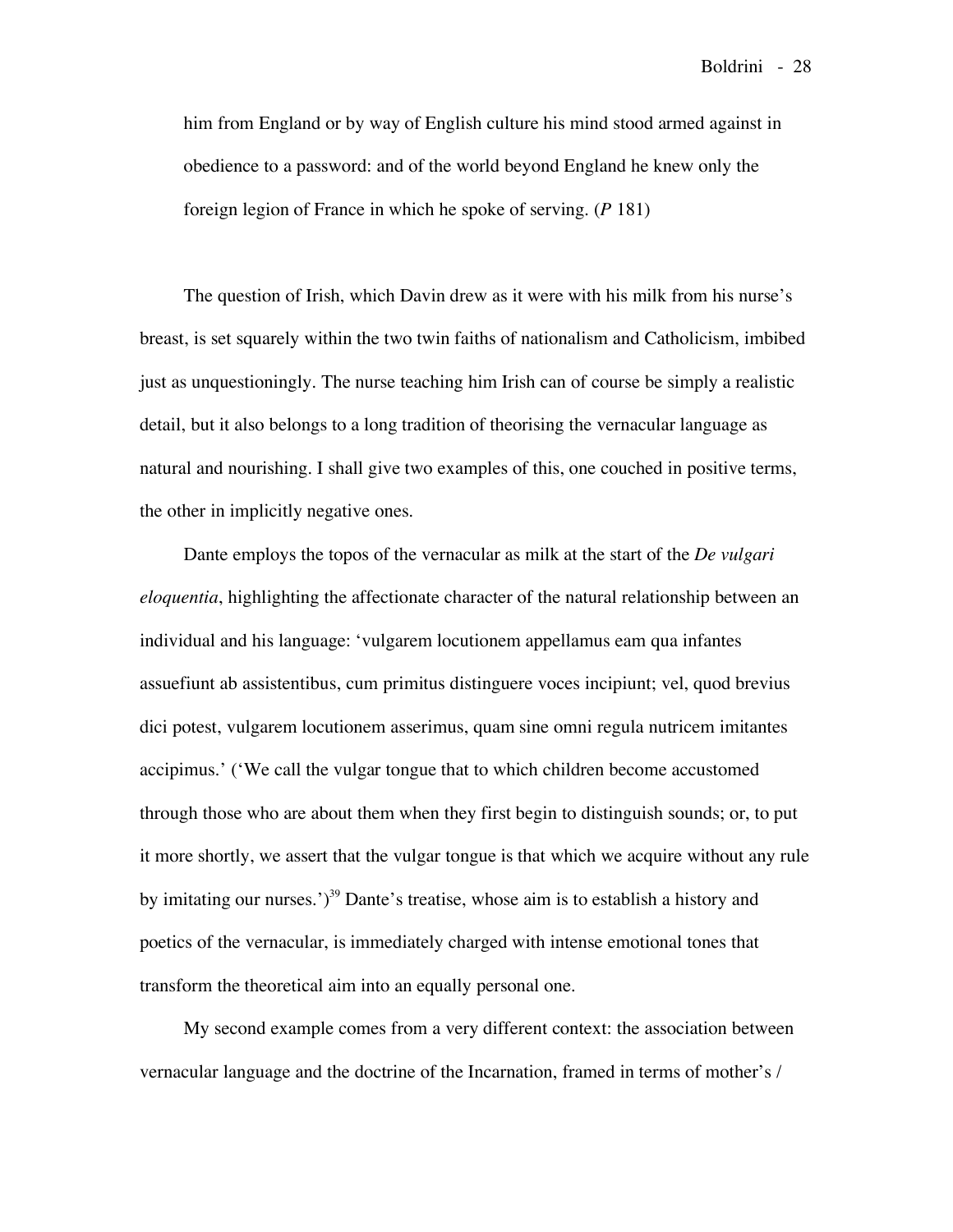spiritual milk. Nicholas Watson has argued that in certain contexts, and often as a consequence of the debate sparked by Lollardism and the Wycliffite Bible, 'language politics and incarnational theology became coterminous', and 'the very act of writing in the vernacular had theological implications, while the symbol of the "mother tongue" could be linked to quite specific theological positions and controversies.' <sup>40</sup> Watson shows that Christ's humanity was increasingly considered as a more suitable topic for reflection and emotive identification by the less educated than the theological subtleties of discussions on his divinity, and was thus almost *a fortiori* expressed in English. Nicholas Love's *Mirror of the Blessed Life of Jesus Christ* (c. 1409) addresses this specific audience with the intention of providing 'symple creatures the whiche as childryn haven nede to be fedde with mylke of lyghte doctryne and not with sadde [serious] mete of grete clargye [learning] and of hye contemplacion.' <sup>41</sup> As Watson remarks, Love's language generates two parallel but contrasting chains of meanings in which theological complexity, spiritual maturity and Latin are set in opposition to limited education, intellectual simplicity, spiritual childishness, and English. 'Love presents his *Mirror* not only as a means of spiritual and intellectual education but as a bastion *against* such education. To learn its lesson, the reader must emulate the passivity of the infant, receiving nourishment from a clerical writer who retains full control over what he dispenses and how he dispenses it'.<sup>42</sup>

I am not suggesting that Joyce's *Portrait of the Artist* refers, explicitly or implicitly, to Nicholas Love's treatise or to this specific debate, and I only use this passage as an example of the ideology that can underpin rhetorical claims about the vernacular; it is however intriguing to find Davin's 'dullwitted', childish and blindly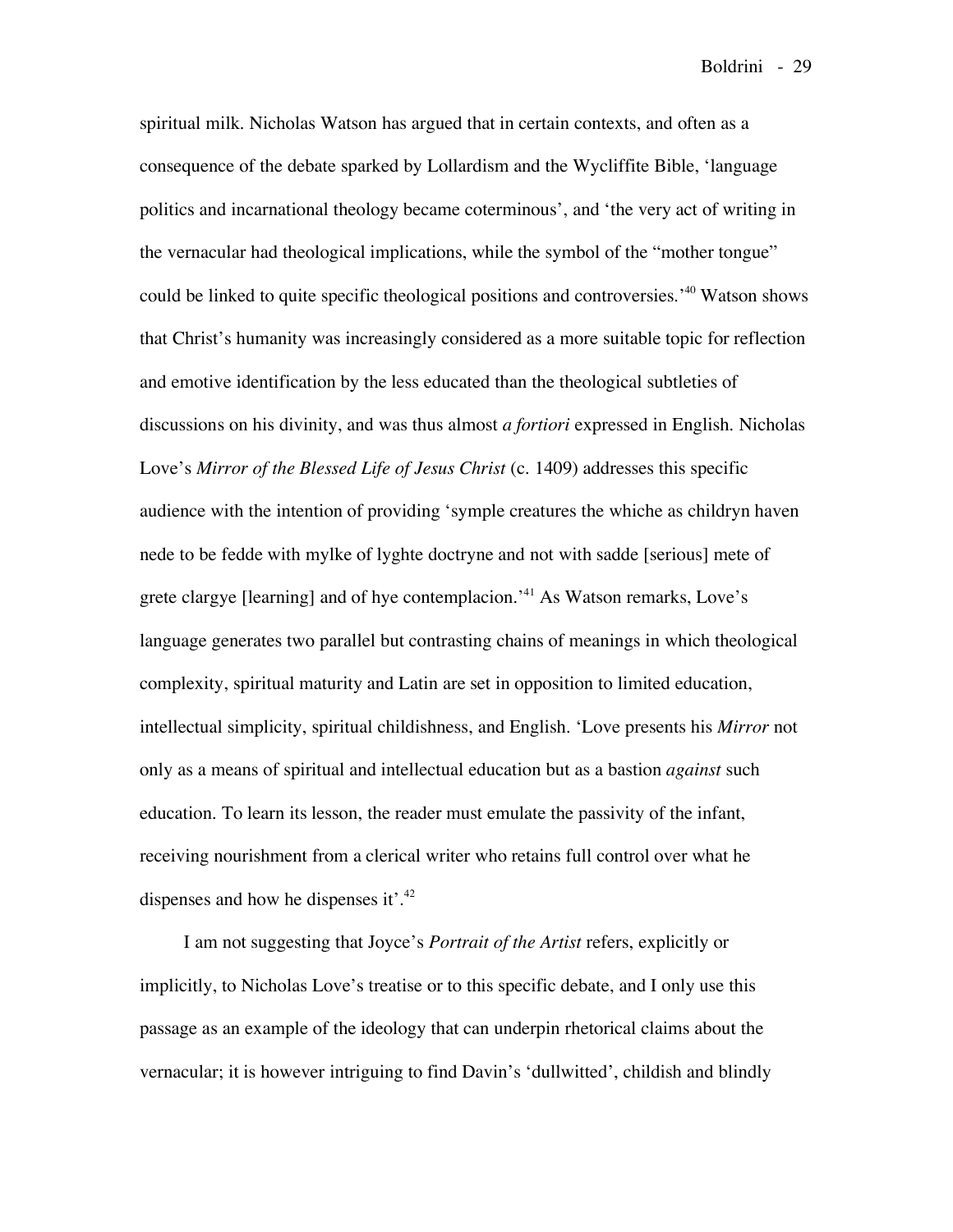faithful nature conforming to the characterisation of the audience targeted by Love, and a similar register being used. Equally significant is that Stephen's thoughts commingle the empathic recognition of an emotive relation with the language, such as we find in Dante (after all, Davin *did* learn Irish as a child), with the uncompromising denunciation of the limits of a linguistic mythification attended by cultural and political obtuseness. In this cluster of associations the natural language may give emotional comfort while blocking, instead of enabling, access to other forms of knowledge (*translatio studii*) without making a *translatio imperii* possible.

This is not to say that Joyce does not take pride in the alleged ancient and glorious origins of the Irish and their language. Less idealistically, however, he also recollects the many conquests suffered by his country and the subsequent history of miscegenation and hybridisation in which it found a stronger identity, rising as one people to oppose English colonialism. <sup>43</sup> The positing of rival languages as mutually exclusive alternatives can only disempower the weaker, pushing the Irish in the position of the peasants at the bar, condemned to rely on an interpreter whose interpreting is tantamount to silencing. The resurgent Ireland Joyce aspires to is both bilingual and self-centred: 'a rival island near England, a bilingual, republican, self-centred and enterprising island' (*CW*173). It is worth pointing out that the original Italian text of this address reads 'un'isola emula', of which 'a rival island' is a correct but partial rendering, as the word that Joyce uses also signifies emulation. Joyce was not setting up an opposition but a dynamic tension.<sup>44</sup>

While the Stephen Dedalus of *A Portrait* may have been better disposed, despite his uncompromising scepticism, towards his friend's Davin's association of Irish with his nurse, the image takes a decidedly less sympathetic turn with Stephen's later and more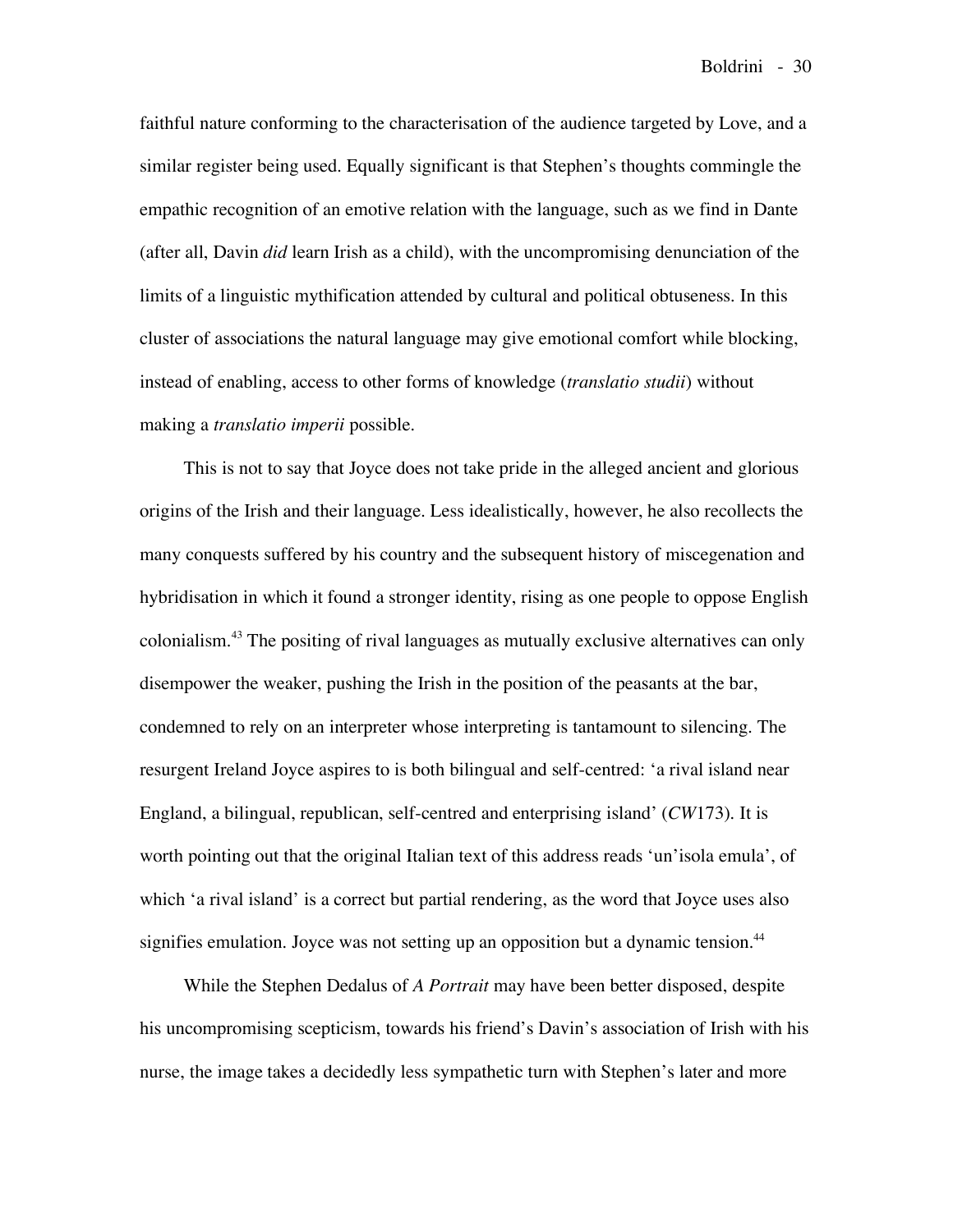embittered incarnation in *Ulysses*. Here the old milkwoman, carrying 'white milk, not hers' is also entirely ignorant of 'her' vernacular Irish tongue, which she mistakes for French.45 The milkwoman's 'old shrunken paps' (*U* 12) become symbolic of the unnatural predicament of an Ireland 'servant of two masters': just as Stephen defined himself as the servant of 'the imperial British state [...] and the holy Roman catholic and apostolic church' (*U* 18), the old woman pouring the milk for the Englishman Haines and the Irish mocker Buck Mulligan is for Stephen 'serving her conqueror and her gay betrayer' (*U* 12). Ireland, idealized into a sorrowful legend by Davin and symbolized for Stephen by the old milkwoman, futilely seeks its renaissance in the recovery of old myths and of a language that have dried up, lost their nourishing power, and – shrunken to nothing – are ready to be distracted and seduced by the empty mocking rhetoric of the Irish 'gay betrayer' and the British 'conqueror'.

So, if Joyce remains sceptical of the facile myth of linguistic universality, he also remains constantly alert to the dangers of claims made in the name of the 'language of the people'. Such vernacular 'common language' is exposed in Joyce's work as a comforting but shallow myth that can in fact repress, deceive and betray as much as it comforts. At the same time, translation, as a vehicle of 'transferral' of knowledge, is shown to be an instrument that can control and limit access to knowledge. This is explored in a bilingual (if such a word makes any sense in the context of Joyce's novel) passage in *Finnegans Wake*, where the artist figure Shem the Penman wishes to create an indelible ink to write eternal poetry. Shem's actions are also those of the alchemist seeking to produce precious gold from more vulgar materials through a transformation that, traditionally, also carries spiritual meanings, and his activity in *Finnegans Wake*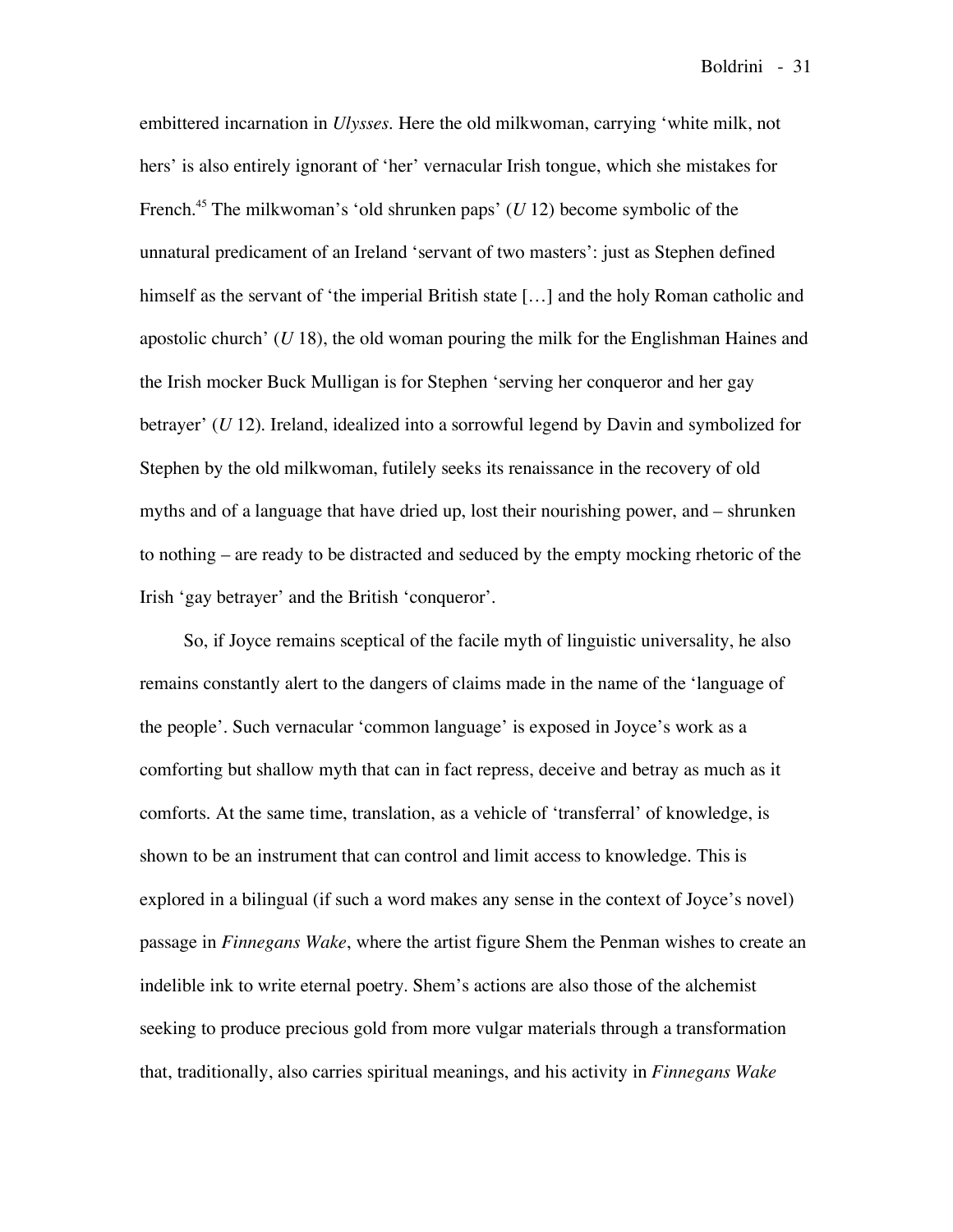must be seen both as a continuation of Stephen's desire to transubstantiate the everyday and the vulgar into the eternity of art, and as an extension of his theory of the epiphany, whereby revelation resides in 'vulgarity'.<sup>46</sup>

Shem, said to have 'winged away on a wildgoup's chase across the kathartic ocean' (a flight that allies him with Gabriel's and Stephen's translative journeys) is shown in the process of making 'synthetic ink and sensitive paper for his own end out of his wit's waste' (*FW* 185.05-06). The procedure, described in Latin with English interpolations, includes relieving himself in his own hands, putting his excrement in a funereal urn, pissing in it while chanting invocations and a psalm, mixing the materials, baking and cooling them so as to produce '*encaustum* […] *indelibile*' (*FW*185.25).

While Shem's alchemical transubstantiation enacts, even under its scatological theme, the spiritual dimension of art and the transformation of matter into word / Word, the bilingualism of this episode suggests a further reflection on the question of language and of translation, now also compared to an alchemical reaction capable of transforming the (linguistic, cultural) matter on which it operates. The episode contains several references to Thomas Norton's fifteenth-century *An Ordinal of Alchemy*, a manual purporting to describe in detail and lay out the correct sequence of alchemical procedures, as an ordinal would do for the Church's liturgical year.<sup>47</sup> Norton comments extensively on his choice of writing in plain English, and Joyce's references to the treatise thus inscribe Shem's distillation of indelible ink in the medieval debate on Latin and vernacular as alternative languages, each with its own audience, subject-matter, specific nature and hierarchic values. I have discussed elsewhere how Joyce alludes in this episode to Dante's project of elevating his *vulgare* to a standard of perfection. <sup>48</sup> One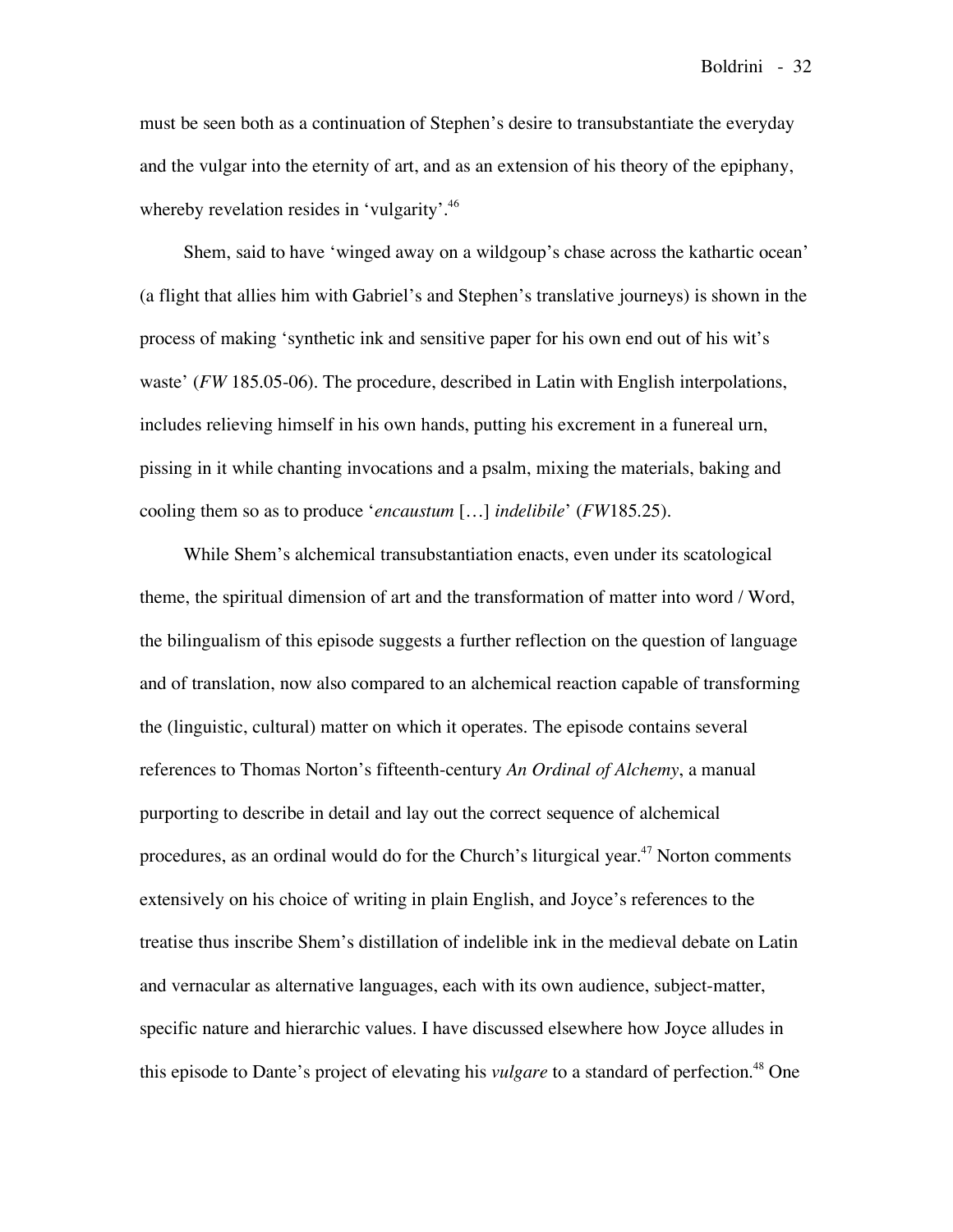could reasonably assume that Shem's adoption of Norton's homology between his language and the alchemical processes he describes signifies that the poet can transcend linguistic and artistic limitations by transforming his language into the 'gold' of eternal art. But there is a sting in both tales.

In the *Prohemium* Norton addresses his book to 'laymen' and 'clerkis also' (ll. 2- 3), saying that it 'shuld al commyn peple teche' (l. 58), and that it is therefore written in 'playne and comon speche' (l. 59). At the end of the treatise, Norton reiterates these concepts, inviting his readers not to marvel that this book is written in plain English ('Mervaile not lordis, ne ye frendis all, | Whi so noble science as all men this arte call | Is here sett owte in englishe blonte & rude', ll. 3087-89), as his purpose is 'to teche a multitude of rude peple' (ll. 3090-91) the truth of alchemy, and prevent them from falling into poverty through its unwise practice.

Norton invites readers to be diffident of ancient books, as they are written in an obscure language that will confuse and deceive (or simply bore) many (ll. 62-85). This is a radical claim: Latin and Greek authorities are derided, and the traditional topos of *translation studii* is undermined; yet the sources Norton condemns are also the ones from which he is drawing his knowledge. A curious dynamic is being established in the opposition between his 'comon speche' (l. 59) and the writing of the 'many auctours' (l. 70) of the past, whereby Latin is tagged as deceitful, while the vernacular offers truths of a material and spiritual kind. Norton qualifies English both as the common, base metal that his own alchemical / linguistic practice can turn into gold, and as the best language that can describe such process. But there is a bigger paradox. The 'common speech' is praised because of its accessibility, yet Norton is at pains to discourage almost anyone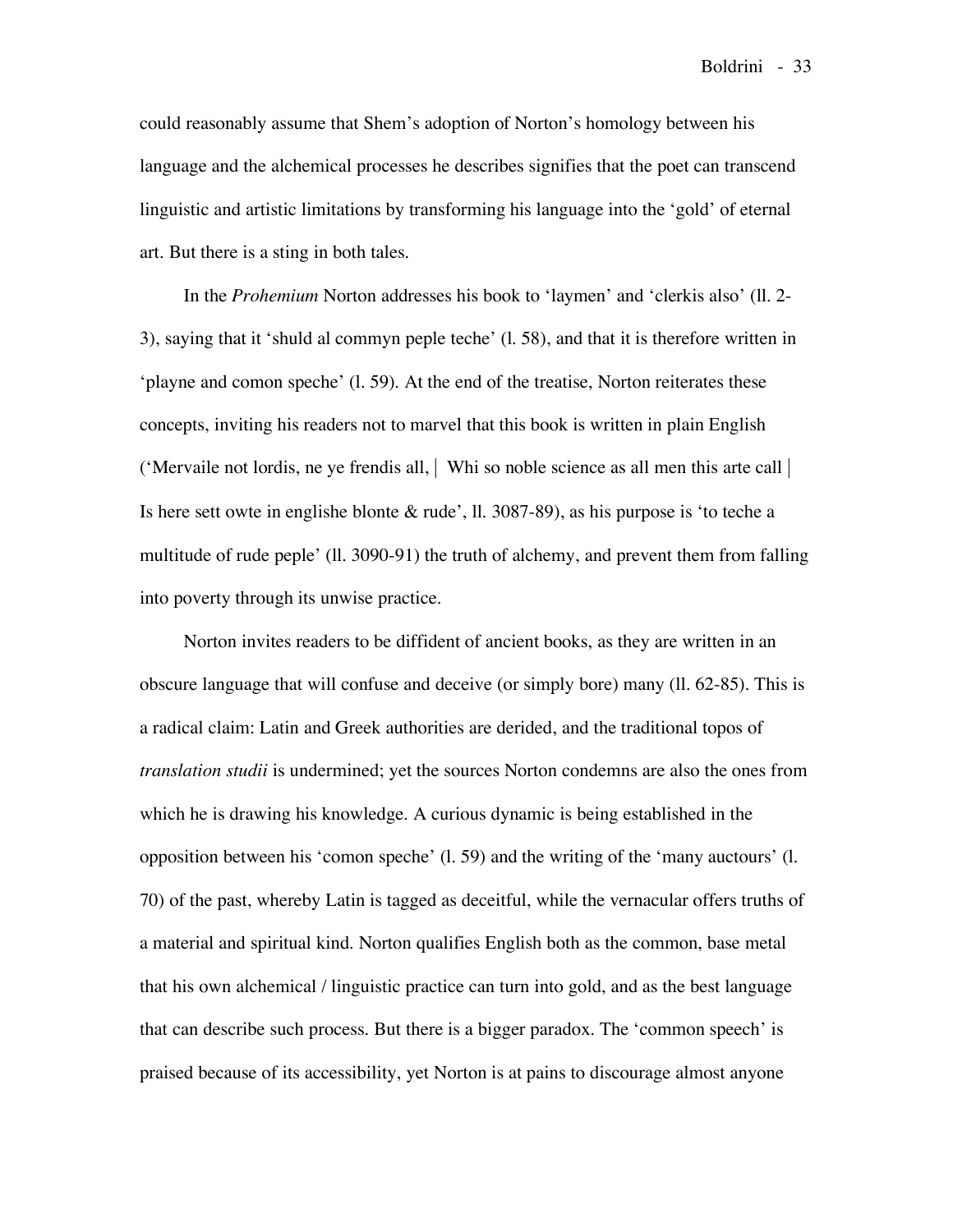who is not already wise and educated from approaching the science. He warns future editors about changing anything in his words because where some may not see any meaning, wiser men may find 'selcouth priviyte' (marvellous secrets), and even changing a syllable may make the book unprofitable (ll. 170-75). In other words, while Norton equates his vernacular with an alchemical practice that needs to be followed verbatim and exactly (like an ordinal) in order to effect the transformation of a 'rude' material into precious knowledge, the simultaneous emphasis on the secret meaning of his words discredits the promised accessibility to the knowledge of alchemy. Such promise is also restricted from the start by the long list of exclusions of all those that would do better not to meddle with it; by the warning represented by the examples of failed attempts with disastrous consequences; and, implicitly, by the difficult language employed (including some key passages in Latin) that makes the proffered information less accessible. Norton further explains that practitioners need God's 'grace', must be honest, and should have money (ll. 120-25). The multitudes who this book promises to help dwindle by the line, and a text that claims to be a *translatio* of knowledge and of power (economical as well as spiritual and scientific) through the common speech for the benefit of the laymen ends up being the defence of an exclusive, 'elitist' access to it.

Shem's production of the alchemical ink is described in Latin, with short English interpolations that appear to offer the English (vernacular, 'vulgar') translations of the activity for the 'lay' person ('(Highly prosy, crap in his hand, sorry!) [...] (did a piss, says he was dejected, asks to be exonerated)', *FW* 185.17-18; 23). Despite Shem's aspirations of transcendence for his 'indelible ink', the language in which his creative process is 'cloaked up' (*FW* 185.09) remains inescapably bilingual (and surrounded by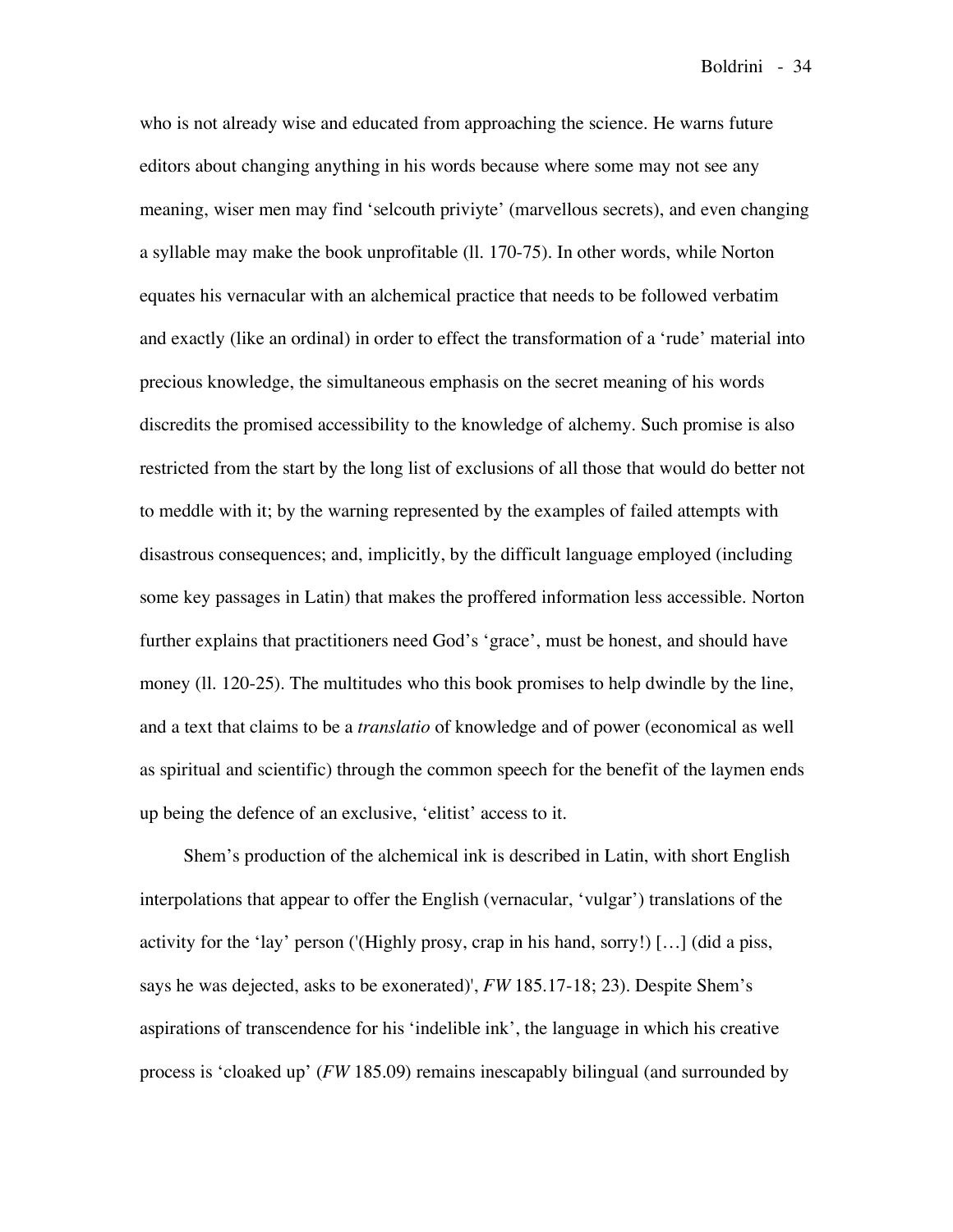an inescapably multilingual context), and the 'translations', while capturing the essence of the operation, set up a new and different meaning which echoes but fails to translate the original language – see for example the way the Latin '*divi Orionis*' is 'translated' into the convincingly Irish sounding, but not quite authentic, brand name 'O'Ryan': '(faked O'Ryan's, the indelible ink)' (*FW* 185.25-26).

The interpolated Latin passage with its own English interpolations raises further interesting questions. The fact that it is written in Latin inscribes it in the tradition of an ancient practice that wishes to be seen as simultaneously scientific and hermetic, and it also reproduces Norton's decision to leave some key passages of alchemical procedure in Latin (despite his promise to open up the discipline's hermeticism). It also evokes the custom of leaving risqué passages 'cloaked up' in a foreign tongue or difficult language, so as not to make it accessible to the less educated, who are just like children that can only be addressed in the simple language of the vernacular; at the same time, the scurrilous English interpolations within the Latin passage reverse precisely this custom. Examples of it can be found in Gibbon's *Autobiography* ('My English text is chaste, and all licentious passages are left in the obscurity of a learned language')<sup>49</sup> and in J. M. Rigg's 1906 translation of Boccaccio's *Decameron*, which leaves the most daring passages in the original Italian, but collects their translations, together with explicit illustrations of the sexiest tales, in a separate folder that husbands and fathers can safely lock away to protect the innocence of their families.<sup>50</sup>

In Gibbon's case, untranslated or difficult language is used to control access to knowledge, and the assumption behind this practice is that the educated will have the intellectual ability to understand, discriminate, and therefore not be corrupted while the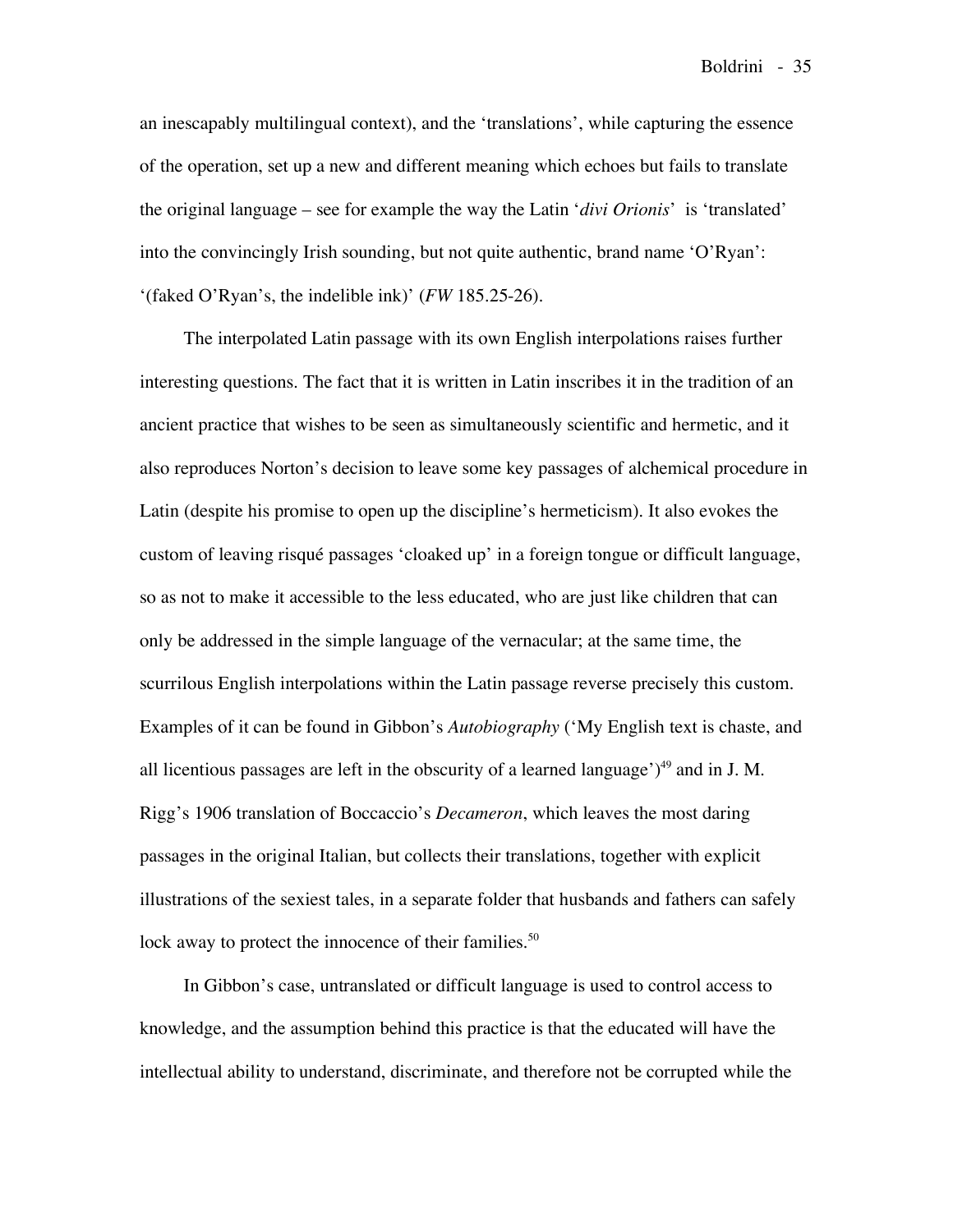more vulnerable will be 'protected' by their ignorance. Rigg's 'bilingual' translation of Boccaccio has different implications: it divides its readership not along the line of competence but through the use of a 'crib' for the men (or those who have purchased or control access to the book), as the English translation of the sensitive passages is available, though it can be kept hidden. The assumption seems to be that men are intrinsically not in need of protection from corruption, and they are therefore not expected to possess the superior learning: they can just pretend to have it. Knowledge is transferred selectively through the access to the different versions. Translation here *is* a means of empowerment, but it is the key to the right drawer, rather than to the right language, that grants access and makes all the difference. The irony in all this is that Boccaccio's declared intent was to entertain women with tales written in a vernacular language they could understand and enjoy, while men were occupied in other pursuits, such as war or commerce. Rigg's Edwardian translation betrays the medieval author's intention by restricting access from those for whom it had been written.

### The forged cheque of the vernacular

The question of accessibility vs. elitism is thus clearly more complex than simply one of easy vs. difficult language or erudite references. Eliot's presentation of Dante's medieval idiom as a universal common tongue of easy imitability and translatability because of its proximity to Latin, ignores the widespread and vivacious medieval debates on the nature of language and on linguistic relationships, and reverses the more traditional association of 'common speech' with the vernacular. The construction of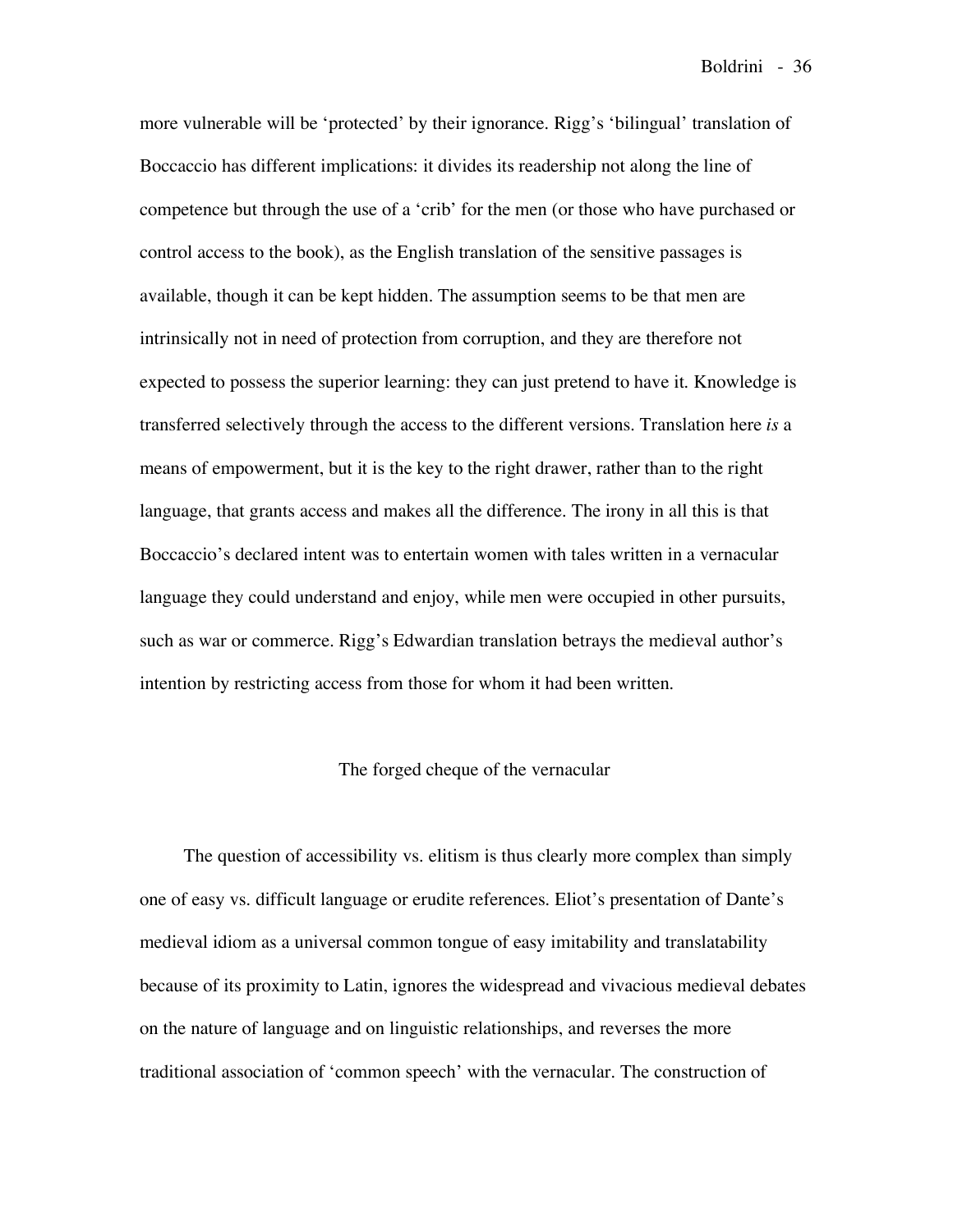medieval language as a homogeneous, coherent whole that can be carried over into modernity with little or no adaptation is one of the foundations on which Eliot's overbearing desire for a transcendent universality rests. Pound's aim is broadly the same: a *renovatio* of modernity's language, in which the study of new medieval languages and literatures can play an effective part. In his greater awareness of linguistic alternatives, Pound acknowledges the impossibility of stabilizing a language so as to effect a satisfactory translation, and the relationship between the present and the past remains one of dynamic and continued rewriting and linguistic investigation. Although, as I have tried to show, Pound's translations place him much closer to the medieval practice than he probably realized, his construction of a Romance literature unified by a common Spirit that transcends linguistic and intellectual differences still leads to a distorted view of the Middle Ages and of the possibility of its relation to modernity. Ultimately, neither Eliot nor Pound can detach themselves from the (Victorian) vision of 'the medieval' as a coherent and undivided intellectual unity.

In exposing the frequent ambiguity implicit in the rhetoric of *renovatio* and of 'natural' languages, Joyce not only dismisses the myth of universality, but – through his exploration of the origins of such rhetoric and its contemporary use – he also shows the dangers inherent in the myth of the vernacular, and the ultimate exclusionary nature of a linguistic politics that claims to empower the 'common people' through an ideal of linguistic purity. So how does one mediate between familiar and foreign language, between the affective relationship to one's tongue and the need to avoid the pitfall of linguistic mythification? Stephen's solution to 'fly' to Paris carries ambivalent implications, as the artist's leaving Ireland may align him with the figure of the 'national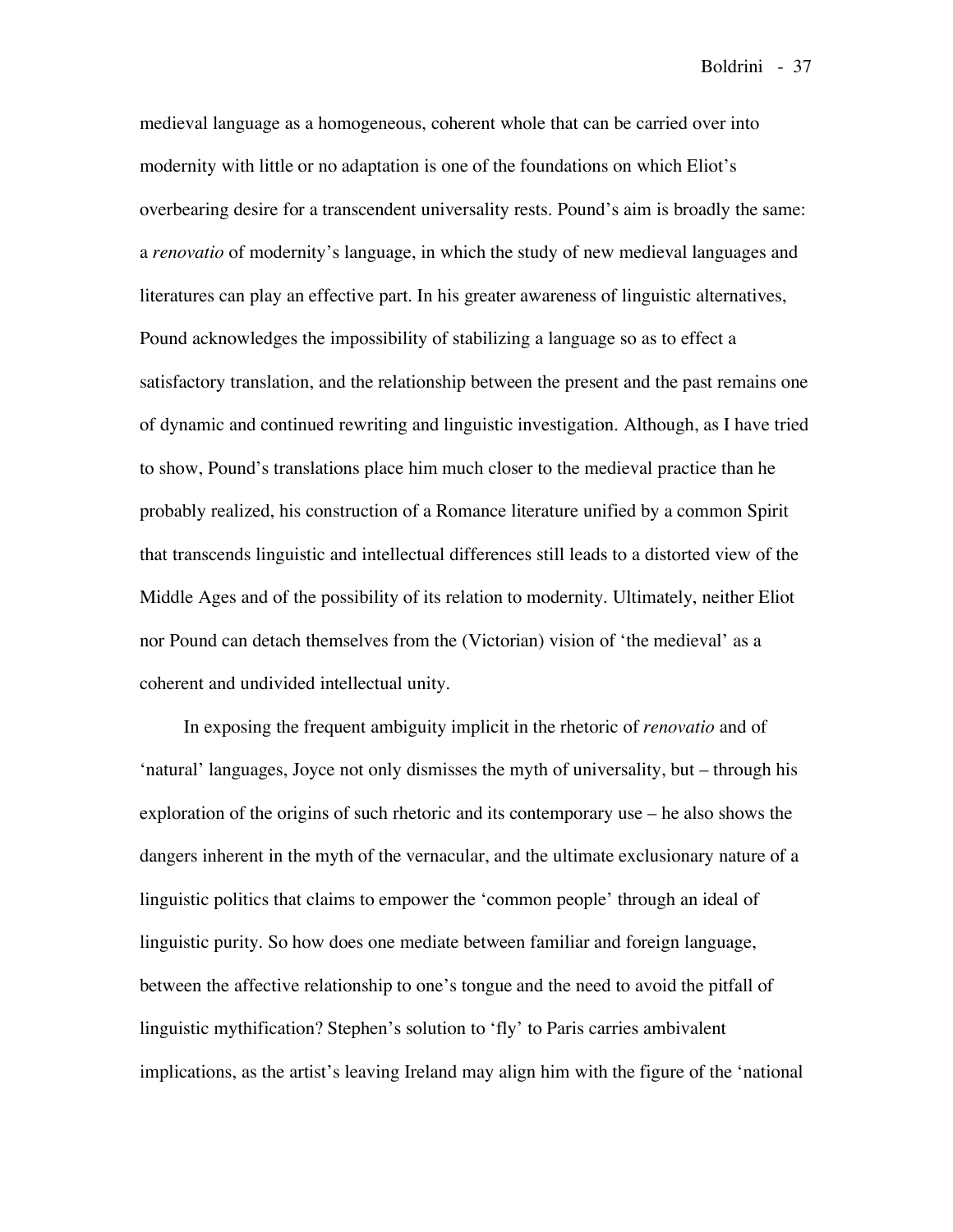poet of Ireland' that had chosen the imperial capital as his home – or does this choice after all bring him closer to Davin's vague desire to serve in the foreign legion of France, a legion in this case peopled by the bohemian, anticonformist circle of artists (such as Wilde)? The only way to negotiate between the emotive regard for the language and its ideological use rests for Joyce in turning all 'familiar' language into a 'foreign' one that surprises, does not fall into habit, and therefore asks its speaker to listen,

'multaphoniaksically', to the multiplicity of its voices. Stephen's artistic mission 'to forge […] the uncreated conscience of [his] race' at the end of *A Portrait* (*P* 253) is a direct result of his realisation of the necessity of this permanent, sub- and per-verting 'intralinguistic' translation that can negotiate between his language and that of the English dean of studies, where the same words become the symptoms of linguistic, cultural, social, political dispossession. (The dispossession is of course that of the conquered, but there is a touch of compassion in Stephen's reluctant recognition that the English dean too, 'a poor Englishman in Ireland' (*P* 189), is denied a comfortable linguistic identity by the colonial asymmetry.) Does this emphasis on the necessity of what I have just called a 'permanent, sub- and per-verting intra-linguistic translation' solve the problem of the old Irish peasant at the bar? Certainly not. Although the tension between alternative languages remains yet again ultimately unresolved, Joyce's response is different from Eliot's or Pound's because it refrains from searching for a cure in the artificial (and impossible) transposition of an idealised (and false) healing medieval homogeneity into the modern. Instead, it chooses to focus on the historical conditions that are the cause of the modern linguistic, cultural and political asymmetry, and acknowledges that the discourse about linguistic difference has always constituted a theatre for cultural, political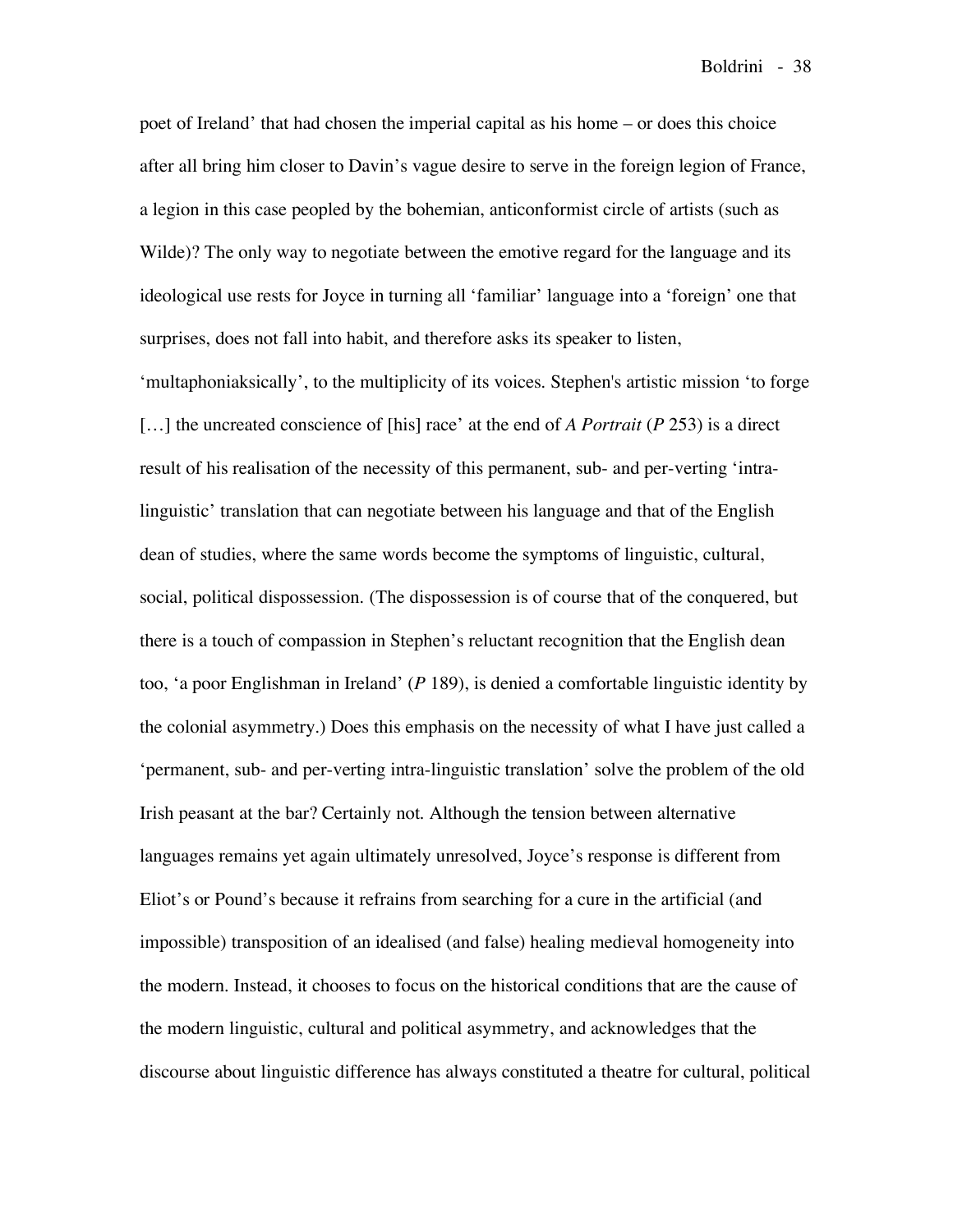and ideological battles. Stephen's forging of the new conscience of his race is thus indeed equivalent to a form of translation, as linguistic practice and as transferral or reclaiming of power; but Joyce warns of the dangers inherent in the uncritical, ideological investment in such forging, since its result can turn out to be nothing more than an 'epical forged cheque' (*FW* 181.16) that can bounce at any time.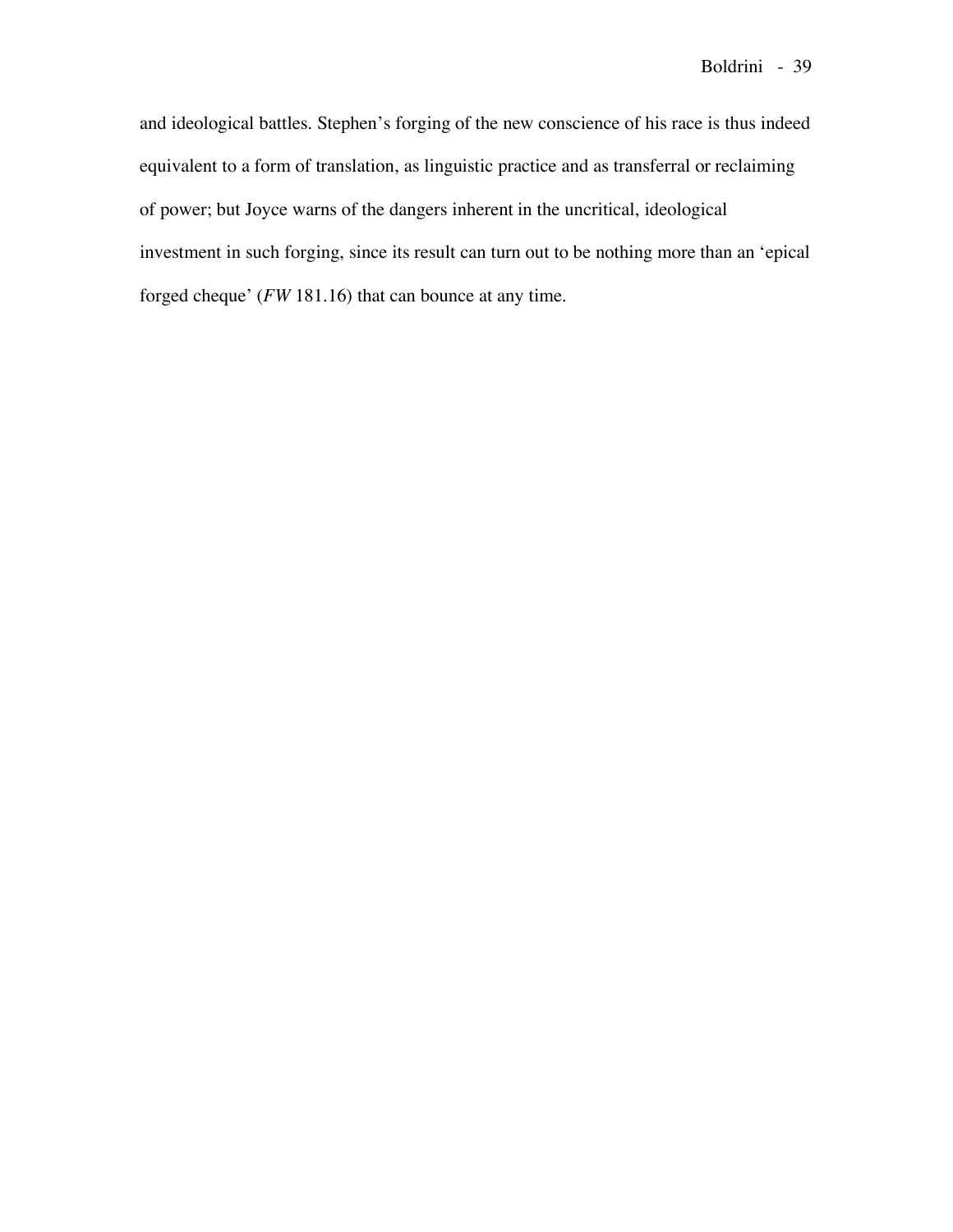### NOTES

<sup>1</sup> Lawrence Venuti, *The Translator's Invisibility: A History of Translation* (London: Routledge, 1995).

<sup>2</sup> See for example Dominic Manganiello, *T. S. Eliot and Dante* (Basingstoke and London: Macmillan, 1989); Stuart Y. McDougal, *Ezra Pound and the Troubadour Tradition* (Princeton: Princeton University Press, 1972); James J. Wilhelm, *Dante and Pound: The Epic of Judgement* (Orono: University Press of Maine, 1974); Georg M. Gugelberger, *Ezra Pound's Medievalism* (Frankfurt: Peter Lang, 1978); Stephen Sicari, *Pound's Epic Ambition: Dante and the Modern World* (Albany: State University of New York Press, 1991); *Dante e Pound*, ed. by Maria Luisa Ardizzone and Mario Luzi (Ravenna: Longo, 1998); William T. Noon, *Joyce and Aquinas* (New Haven: Yale University Press, 1963); Mary T. Reynolds, *Joyce and Dante: The Shaping Imagination* (Princeton: Princeton University Press, 1981); Umberto Eco, *The Middle Ages of James Joyce: The Aesthetic of Chaosmos* (London: Hutchinson Radius, 1989); Lucia Boldrini, *Joyce, Dante and the Poetics of Literary Relations: Language and Meaning in* Finnegans Wake (Cambridge: Cambridge University Press, 2001); *Medieval Joyce*, ed. by Lucia Boldrini (Amsterdam and Atlanta: Rodopi, forthcoming (2002)); Jennifer M. Fraser, *Dyptich: Dante / Joyce. Dynamics of Literary Initiation* (Gainesville: University Press of Florida, forthcoming (2002)).

<sup>3</sup> For Pound the bibliography is very large; see for instance J. P. Sullivan, *Ezra Pound and Sextus Propertius: A Study in Creative Translation* (London: Faber, 1964); Charlotte Ward, *Pound's Translations of Arnaut Daniel* (New York: Garland, 1990). As well as chapters in books listed in the previous footnote, see also those in *Ezra Pound and Poetic Influence*, ed. by Helen M. Dennis (Amsterdam and Atlanta: Rodopi, 2000), and the many articles in *Paideuma: A Journal Devoted to Ezra Pound Scholarship*. For Joyce see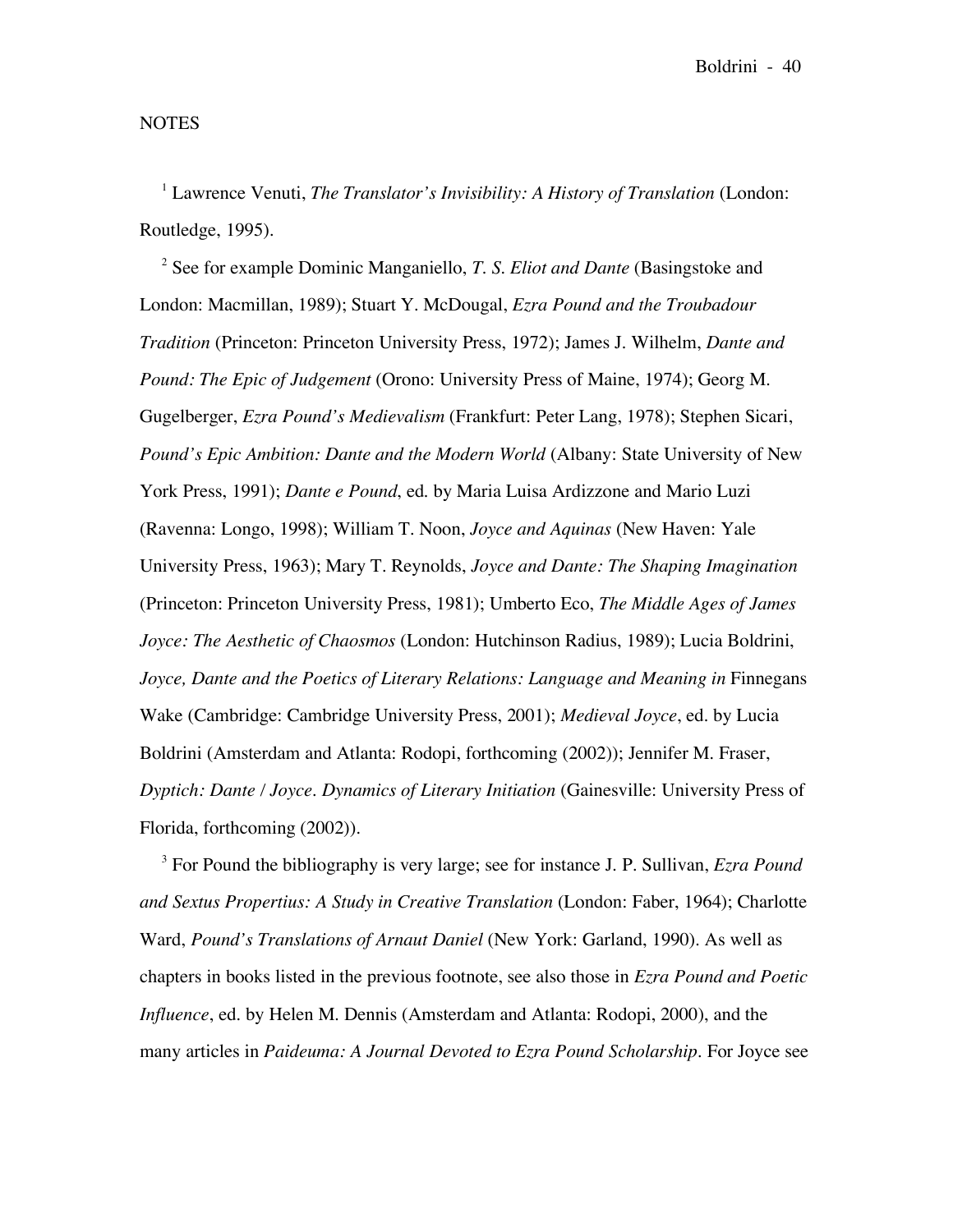in particular Fritz Senn, *Joyce's Dislocutions: Essays on Reading as Translation*, ed. by John Paul Riquelme (Baltimore and London: Johns Hopkins University Press, 1984); Rosa Maria Bollettieri Bosinelli, 'Beyond Translation: Italian Rewritings of *Finnegans Wake*', *Joyce Studies Annual* 1 (1990), 142-61; Laurent Milesi, '*Finnegans Wake*: The Obliquity of Translation', in *Joyce in the Hibernian Metropolis*, ed. by Morris Beja and David Norris (Columbus: Ohio University Press, 1996), pp. 279-89; and the many articles in the *James Joyce Quarterly*, including the special section 'Joyce and Translation' in vol. 27, 3 (Spring 1990).

<sup>4</sup> Dante's championing of the vernacular in the *De vulgari eloquentia*, written in Latin, and his almost contemporaneous assertion of the superiority of Latin in the *Convivio*, written in Italian, is perhaps one of the most striking examples of such tightrope walking. *The Idea of the Vernacular: An Anthology of Middle English Literary Theory, 1280-1520*, ed. by Jocelyn Wogan-Browne, Nicholas Watson, Andrew Taylor and Ruth Evans (University Park, PA: The Pennsylvania State University Press, 1999) offers a very comprehensive selection of Middle English vernacular writing, with useful annotations of the texts and excellent discussions of the issues they raise.

<sup>5</sup> Brian Stock, *Listening for the Text: On the Uses of the Past* (Baltimore and London: Johns Hopkins University Press, 1990), p. 69

<sup>6</sup> In *Selected Essays*, 3rd edn (London: Faber, 1951), pp. 237-77. Hereafter, *SE* followed by page number. Eliot had already published an essay by the same title in 1920. See *The Sacred Wood: Essays on Poetry and Criticism* (London and New York: Methuen, 1950), pp. 159-71.

<sup>7</sup> The *De vulgari eloquentia* claims superiority of language of 'sí' (Italian) over 'oïl' (French) and 'oc' (Provençal) on the grounds that it is more similar to Latin, and Eliot claims that Dante's Italian is closer to Latin than, and therefore superior to, Villon's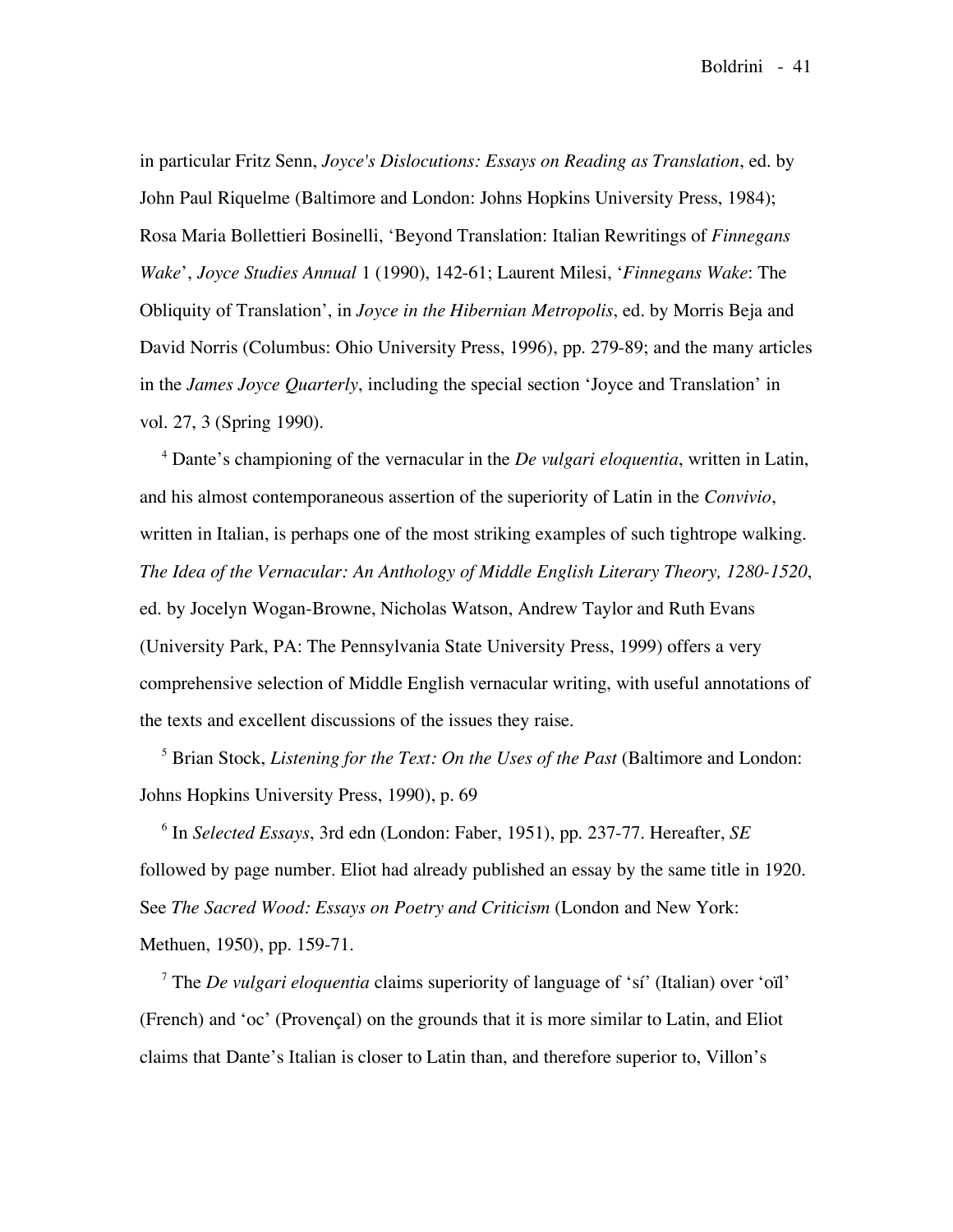French and Chaucer's English. Dante describes Latin as a language that enables different people after Babel to communicate through time and space, and tries to forge his *vulgare illustre* as the language of Italy that can unify and transcend its many dialects; this seems reflected in Eliot's argument on Latin's universality and Dante's common speech. However, Latin was for Dante an artificial language whose proximity to Italian was not due to the latter's derivation from the former, but on the fact that Latin must have been modelled on Italian. I discuss Dante's theories in relation to Joyce's in *Joyce, Dante* (esp. chapters 2 and 3).

<sup>8</sup> I have discussed these aspects and their relevance to modernism in *Joyce, Dante*, chapter 4.

<sup>9</sup> Some have credited these with reviving Guido's fortunes in Italy. See Georg M. Gugelberger, 'The Secularization of "Love" to a Poetic Metaphor: Cavalcanti, Center of Pound's Medievalism', *Paideuma* 2 (1973), 159-73 (pp. 161-62).

<sup>10</sup> See e.g. 'Cavalcanti', in *Literary Essays of Ezra Pound*, ed. by T. S. Eliot (London: Faber, 1954), pp. 149-200 (pp. 173-91). Hereafter *LE* followed by page number. This essay was published in *Make it New* in 1934 but, as a footnote to the title says, 'must be dated 1910-1931' (*LE* 149).

<sup>11</sup> Paolo Cerchi, 'Pound and *The Spirit of Romance*', in *Dante e Pound*, ed. by M. L. Ardizzone and M. Luzi, pp. 47-61 (p. 50). Cerchi's discussion of this point is more wideranging than I can represent here, and takes up the contrast between French and German philology and the nationalist substratum of contemporary philological studies.

<sup>12</sup> Ezra Pound, *The Spirit of Romance* (Revised edition, London: Peter Owen, 1952), p. 7. Hereafter *SR* and page number.

<sup>13</sup> *The New Jerusalem Bible, Acts*, 2:4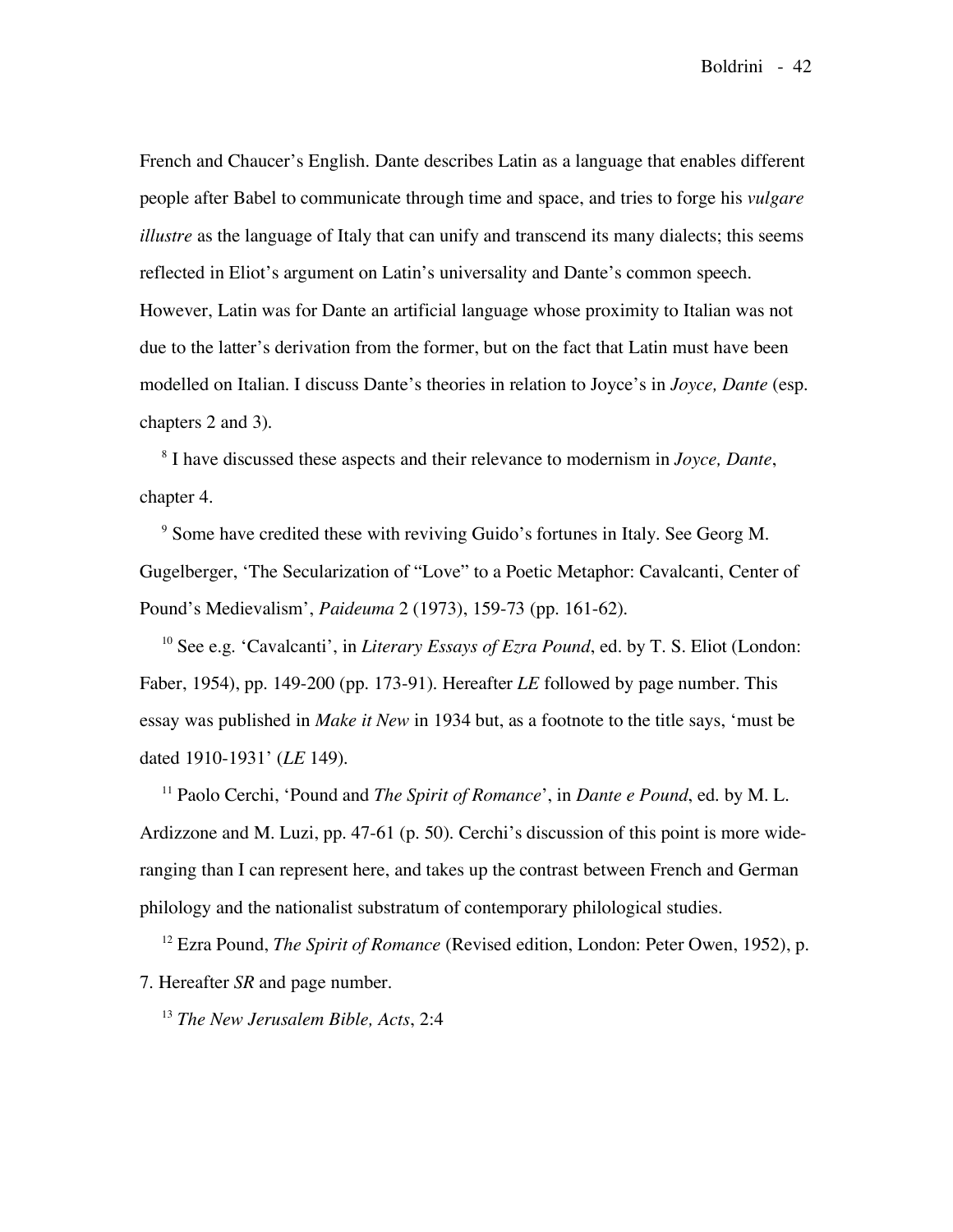$14$  In fact, 842. In the Oath of Strasbourg the brothers Louis the German and Charles the Bald, rulers of the eastern and western Frankish kingdoms, swore joint opposition to their elder brother, the Emperor Lothair I, each making their oath in the language of the other's followers.

<sup>15</sup> Dante Alighieri, *Convivio*, ridotto a miglior lezione e commentato da G. Busnelli e G. Vandelli. Con introduzione di Michele Barbi. Seconda edizione con appendice di aggiornamento a cura di Enzo Antonio Quaglio (Florence: Le Monnier, 1964), I.xiii.12, my translation.

<sup>16</sup> In the 1910 Introduction to the 'Cavalcanti Poems' Pound writes, 'It is conceivable the poetry of a far-off time or place requires a translation not only of word and spirit, but "of accompaniment", that is, that the modern audience must in some measure be made aware of the mental content of the older audience, and of what these others drew from certain fashions of thought and speech.' *The Translations of Ezra Pound*, ed. by Hugh Kenner, 2nd edn (London: Faber, 1970), p. 17.

 $17$  See e.g. the work of Rita Copeland, esp. 'Rhetoric and Vernacular Translation in the Middle Ages', *Studies in the Age of Chaucer* 9 (1987), 41-75; 'The Fortunes of "non verbum pro verbo": or, why Jerome is not a Ciceronian', in *The Medieval Translator: The Theory and Practice of Translation in the Middle Ages*, ed. by Roger Ellis (Cambridge: Brewer: 1989), pp. 15-35; and *Rhetoric, Hermeneutics, and Translation in the Middle Ages: Academic Traditions and Vernacular Texts* (Cambridge: Cambridge University Press, 1991). See also the collections of essays in *The Medieval Translator* series, esp. the 1989 volume cited above and *The Medieval Translator* 4, ed. by R. Ellis and Ruth Evans (Exeter: University of Exeter Press, 1994); and the work of Jeanette Beer in *Studies in Medieval Culture*, esp. the edited volumes *Translation and the Transmission*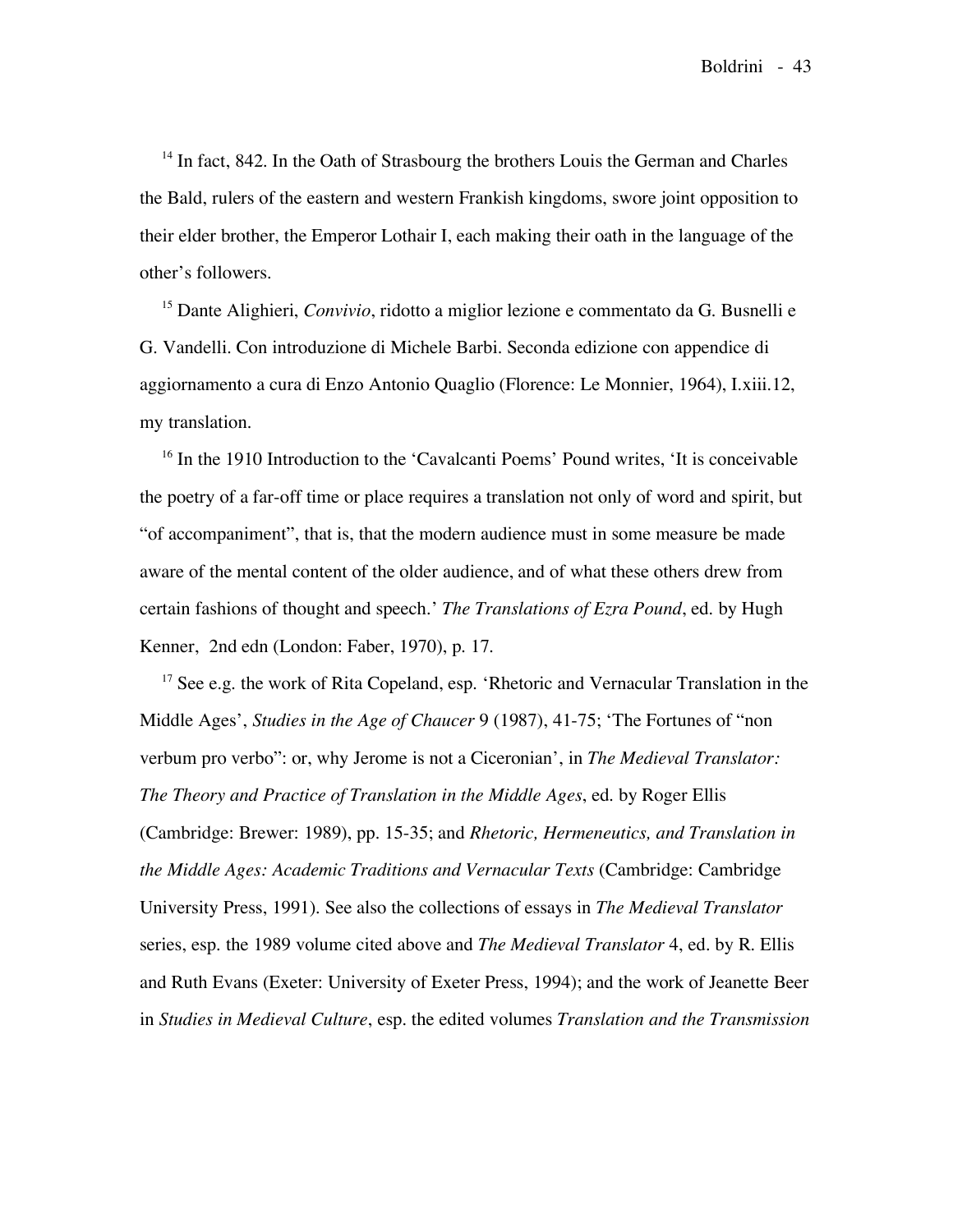*of Culture 1300-1600*, ed. with K. Lloyd-Jones (vol. 35 (1995)), and *Translation Theory and Practice in the Middle Ages* (vol. 38 (1997)).

<sup>18</sup> Copeland, 'The Fortunes of "non verbum pro verbo"', p. 17.

<sup>19</sup> See Giancarlo Folena, ' "Volgarizzare" e "tradurre"', in *La traduzione: saggi e studi* (Trieste: Lint, 1973), pp. 57-120.

<sup>20</sup> Folena, "Volgarizzare" e "tradurre"', p. 61.

<sup>21</sup> R. Ellis, Introduction, *The Medieval Translator* (1989), pp. 1-14 (pp. 3-4).

 $22$  See J. D. Burnley, 'Late medieval English translation: types and reflections', in Ellis ed., *The Medieval Translator* (1989), pp. 37-53 (p. 48).

<sup>23</sup> 'Rhetoric and Vernacular Translation', p. 62.

<sup>24</sup> *The Translations of Ezra Pound*, p. 17.

<sup>25</sup> See e.g. Pound's Prefaces to the *Some Imagist Poets* anthologies of 1915 and 1916 and 'A Few Don'ts By An Imagiste'; all these are reprinted in *Imagist Poetry*, ed. by Peter Jones (Harmondsworth: Penguin, 1972), pp. 130-40. On Pound's imagist agenda in *The Spirit of Romance* see Cerchi, 'Pound and *The Spirit of Romance*', esp. pp. 52-53 and 60-61. On Pound's idea of art as 'carving' see Richard Humphreys, Introduction, *Pound's Artist: Ezra Pound and the Visual Arts in London, Paris and Italy* (London: The Tate Gallery, 1985), pp. 13-23 (pp. 18-19).

<sup>26</sup> See Cerchi, Pound and *The Spirit of Romance*', pp. 51-53.

<sup>27</sup> The 'Praefatio' of *The Spirit of Romance* more than smacks of Carlyle: 'The history of an art is the history of masterwork, not of failures, or mediocrity. […] The study of literature is hero-worship' (*SR* p. 7).

<sup>28</sup> See Pound's irritated attribution of the *Cantos*' lack of coherence to modernity's failure to identify a coherent philosophy comparable to the medieval: 'Don't have an Aquinas map. Aquinas not valid now.' *The Selected Letters of Ezra Pound*, ed. D.D.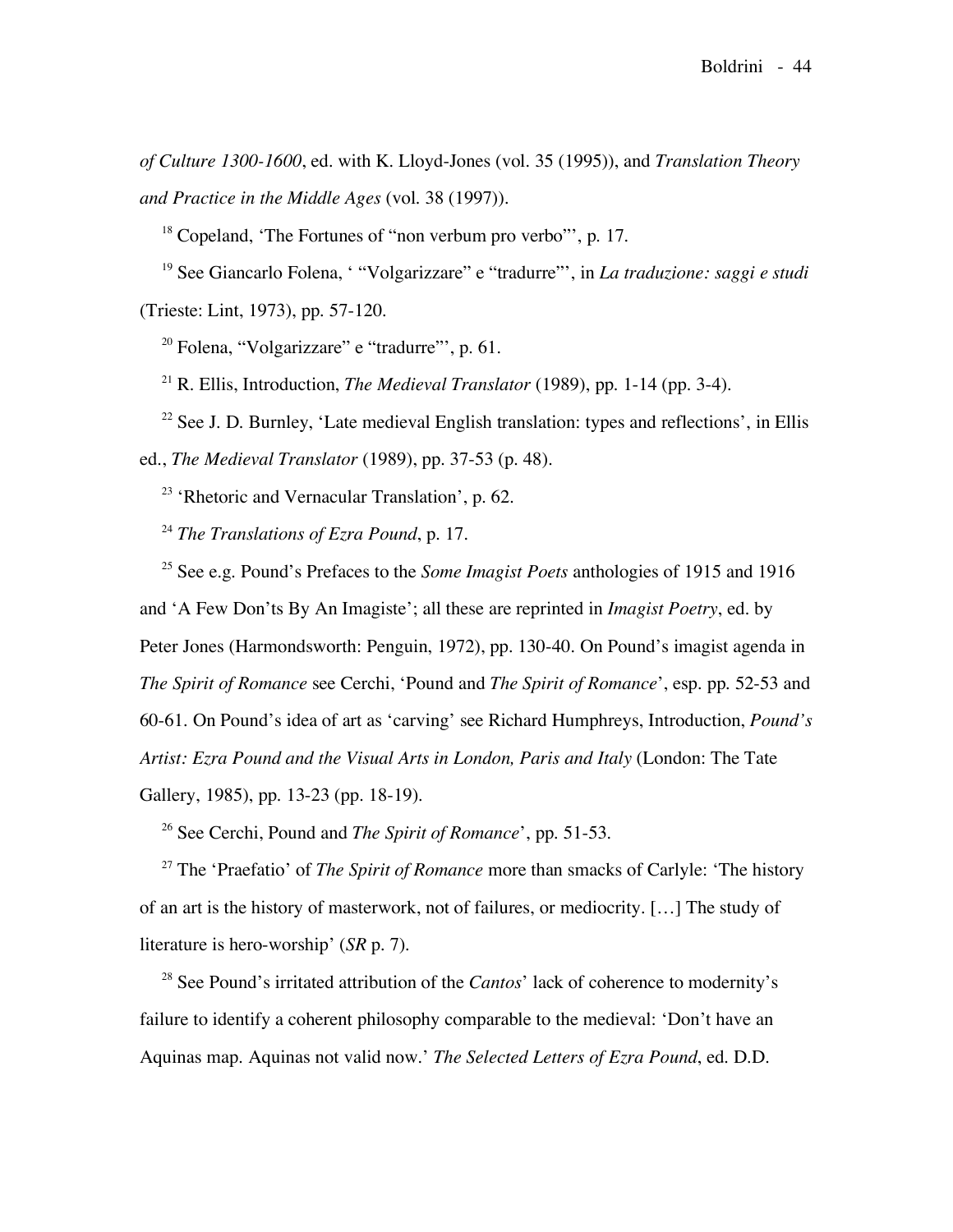Paige (New York: New Directions, 1971), p. 323. On this, in relation to Joyce's different conception and use of the medieval, see Reed Way Dasenbrock and Ray Mines, '"Quella vista nova": Dante, Mathematics, and the Ending of *Ulysses*', in *Medieval Joyc*e, ed. by L. Boldrini, pp. 73-85.

<sup>29</sup> 'James Joyce, *A Portrait of the Artist As a Young Man*. Text, Criticism and Notes by Chester G. Anderson (New York: Viking Press, 1968), p. 189. Hereafter *P* followed by page number.

<sup>30</sup> See Ernst Robert Curtius, *European Literature and the Latin Middle Ages* (London: Routledge, 1953) , p. 29.

<sup>31</sup> Quoted in Karlheinz Stierle, 'Translatio Studii and Renaissance: From Vertical to Horizontal Translation', in *The Translatability of Cultures: Figurations of the Space Between*, ed. by Sanford Budick and Wolfgang Iser (Stanford: Stanford University Press, 1996), pp. 55-67 (p. 57).

<sup>32</sup> Quoted in Stierle, 'Translatio Studii and Renaissance', p. 58.

<sup>33</sup> Stierle, 'Translatio Studii and Renaissance', p. 59.

<sup>34</sup> James Joyce, 'The Dead', in *Dubliners*, ed. by Robert Scholes in consultation with Richard Ellmann (New York: Viking Press, 1967), p. 189. Hereafter *D* followed by page number.

<sup>35</sup> James Joyce, *Finnegans Wake* (London: Faber, 1939, 1950), p. 178.06-07. Hereafter *FW* followed by page and line number.

<sup>36</sup> Roland McHugh, *Annotations to Finnegans Wake*, 2nd edn (Baltimore and London: Johns Hopkins University Press, 1991), p. 178.

<sup>37</sup> James Joyce, 'Ireland at the Bar' (1907), in *The Critical Writings of James Joyce*, ed. by Ellsworth Mason and Richard Ellmann (Ithaca: Cornell University Press, 1959), pp. 197-200. Hereafter *CW* and page number.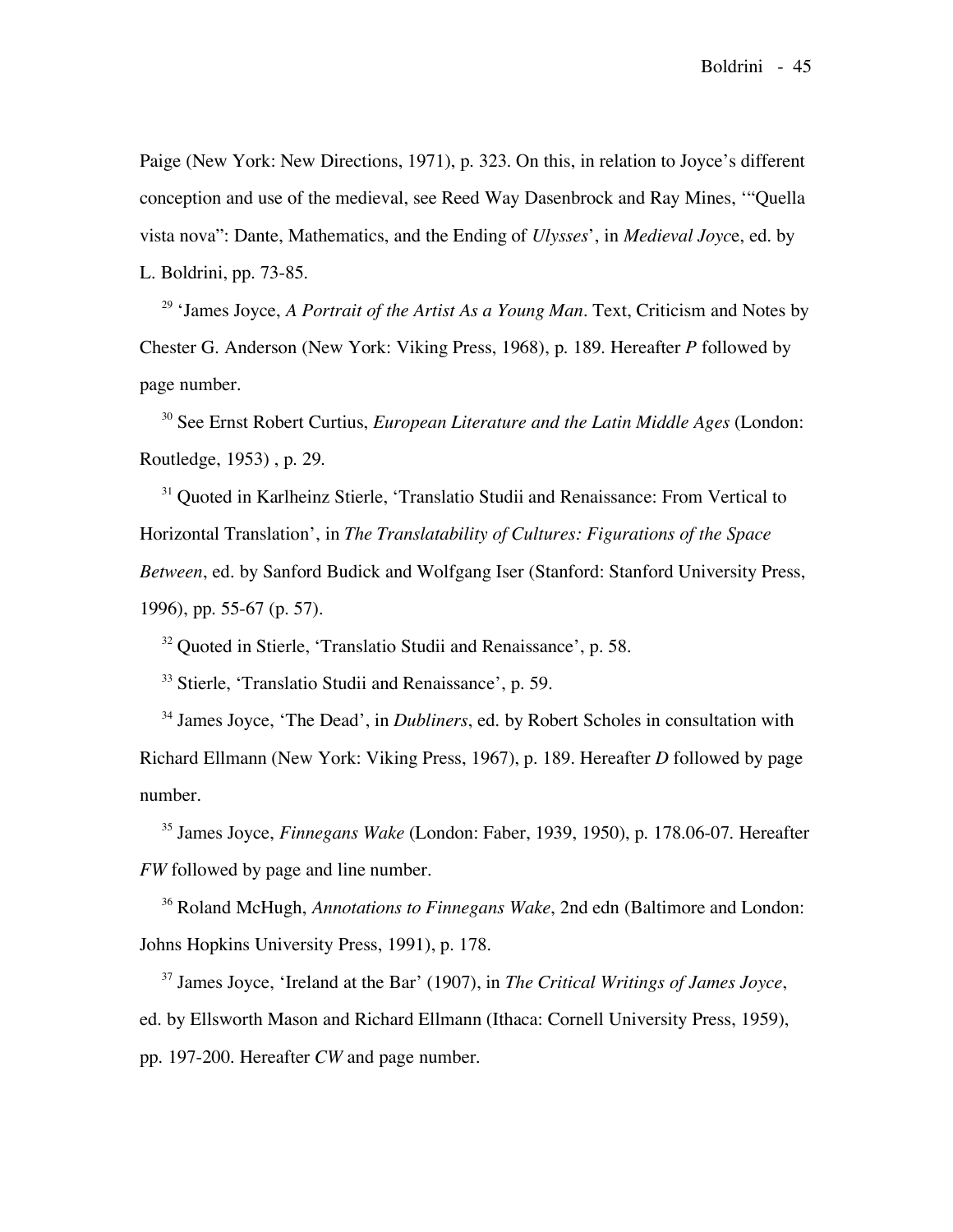<sup>38</sup> See Laurent Milesi, 'L'idome babélien de *Finnegans Wake*: Recherches thématiques dans une perspective génétique', in *Genèse de babel: Joyce et la création*, ed. by Claude Jacquet (Paris: CNRS, 1985), pp. 155-215; and '*Finnegans Wake*: The Obliquity of Translation'.

<sup>39</sup> Dante Alighieri, *De vulgari eloquentia*, Ridotto a miglior lezione, commentato e tradotto da A. Marigo, con introduzione, analisi metrica della canzone, studio della lingua e glossario. Terza edizione con appendice di aggiornamento a cura di P.G. Ricci (Florence: Le Monnier, 1957), I.i, 2, my translation.

<sup>40</sup> Nicholas Watson, 'Conceptions of the Word: The Mother Tongue and the Incarnation of God', in *New Medieval Literatures*, ed. by Wendy Scase, Rita Copeland and David Lawton (Oxford: Clarendon Press, 1977), pp. 85-124 (p. 90).

<sup>41</sup> Quoted in Watson, 'Conceptions of the Word', p. 94.

<sup>42</sup> Watson, 'Conceptions of the Word', p. 95.

<sup>43</sup> See Joyce, 'Ireland, Island of Saints and Sages', *CW* 153-74 (p. 161).

<sup>44</sup> The Italian text, first published in *Il Piccolo della Sera* in 1907, can be read in James Joyce, *Occasional, Critical and Political Writing*, ed. with an Introduction and Notes by Kevin Barry, Translations from the Italian by Conor Deane (Oxford: Oxford University Press, 2000), pp. 244-59 (p. 258).

<sup>45</sup> James Joyce, *Ulysses* (London: Bodley Head, 1937), p. 12. Hereafter *U* followed by page number.

<sup>46</sup> In *A Portrait* Stephen aspires to the role of 'priest of eternal imagination, transmuting the daily bread of experience into the radiant body of everliving life' (*P* 221). In *Stephen Hero* Stephen defines epiphany as 'a sudden spiritual manifestation, whether in the vulgarity of speech or of gesture, or in a memorable phase of the mind itself.'